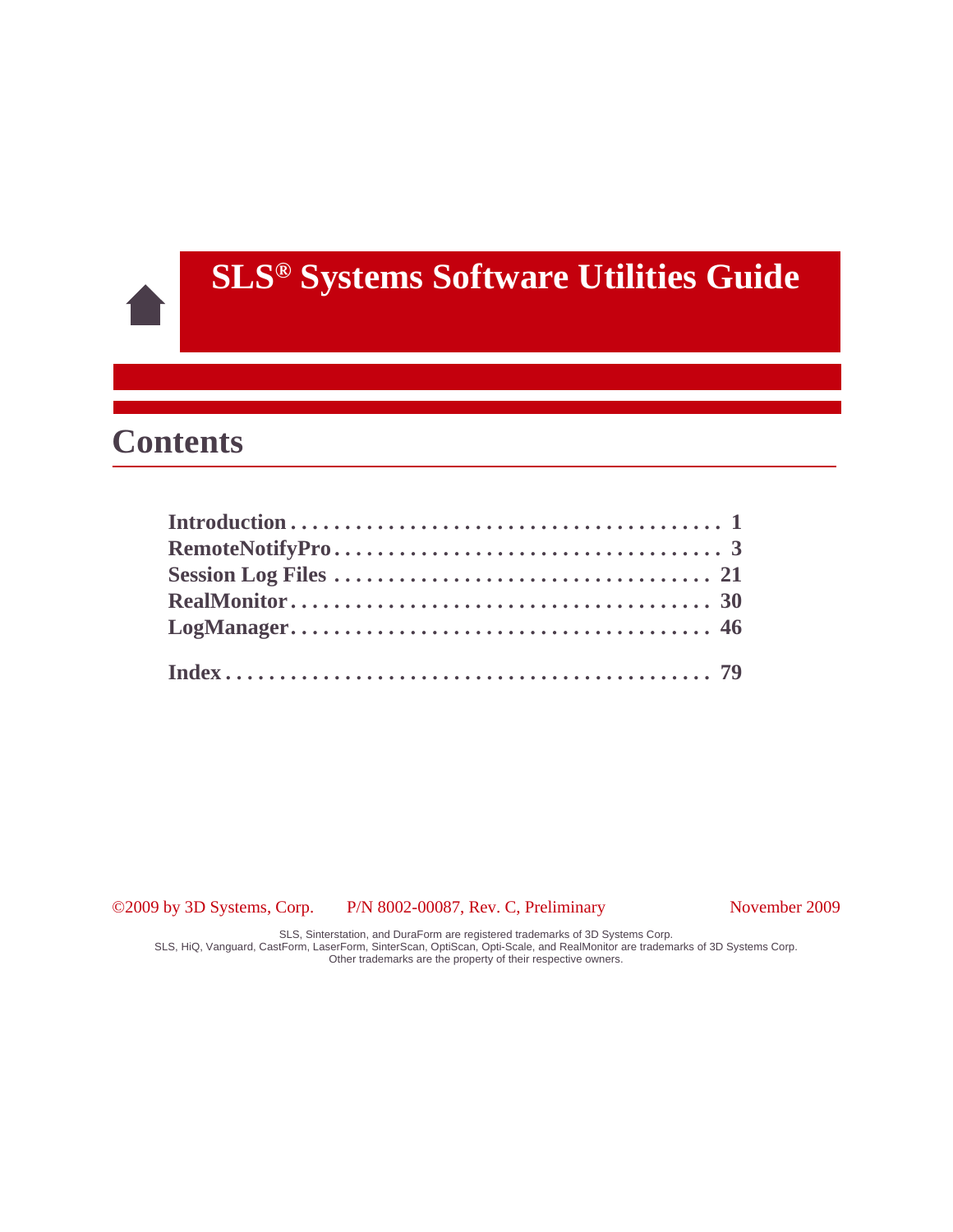# <span id="page-1-0"></span>**Chapter 1 Introduction**

This section includes the following topics:

- [Utilities Included with the System](#page-1-1) [Starting the Utilities](#page-2-0)
	-

## <span id="page-1-1"></span>Utilities Included with the System

This guide describes the following software utilities provided with the SLS system:

- Remote Notification, which can tell you when builds finish or problems occur, by pager or e-mail.
- Remote Status, which checks the status of the SLS system from a remote system.
- Build Report, which extracts selected information from the build packet and the states.blog file in a spreadsheet format.
- RealMonitor, a Sinter application utility that enables you to collect ("log") and review data about SLS system.
- LogManager, a stand-alone Sinter application utility program that lets you view and search the contents of 3DL Session Log files.

Build Report can be used immediately upon installation. Remote Notification and Remote Status require some setup and configuration to be useful. The sections that follow describe each utility in more detail.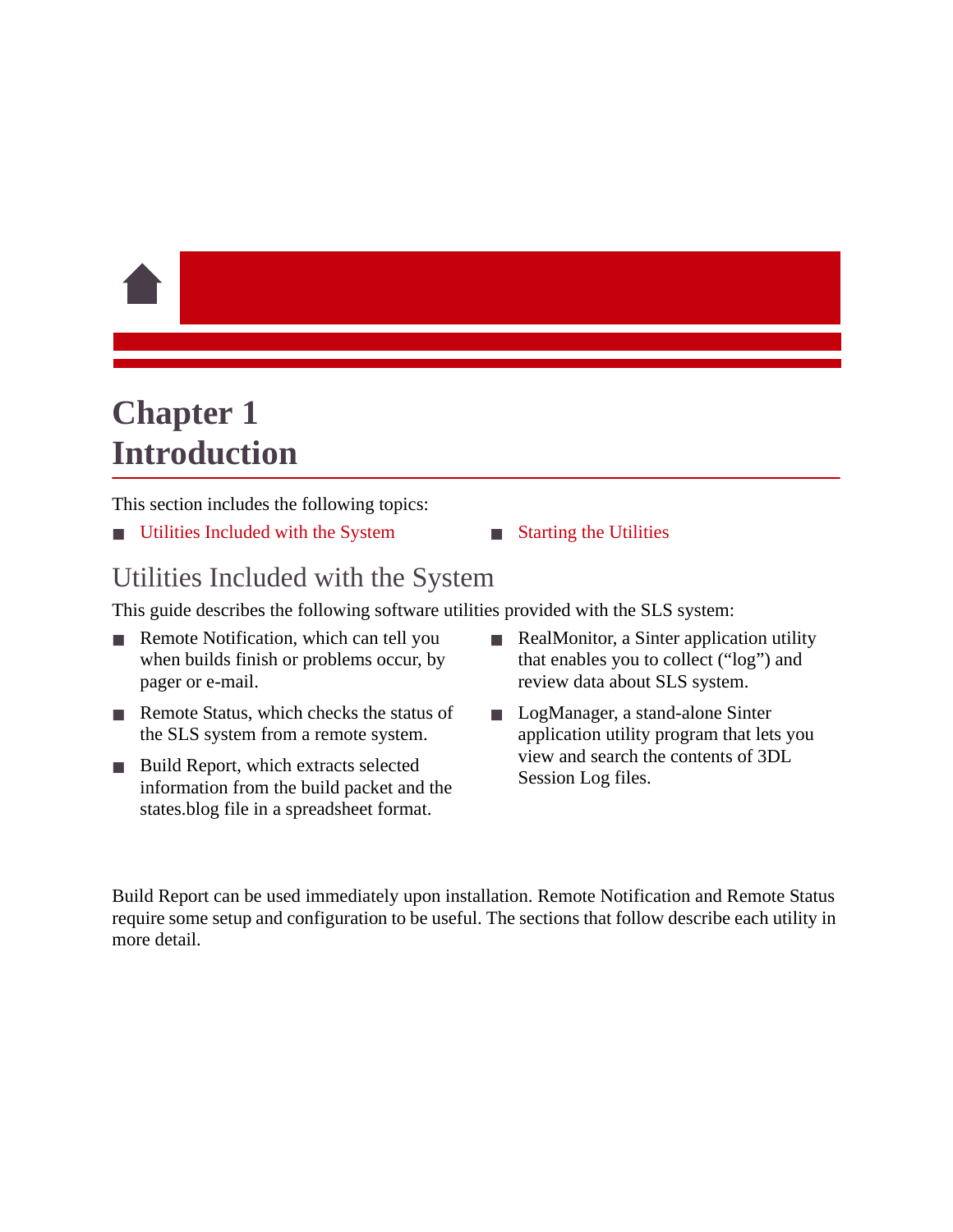## <span id="page-2-0"></span>Starting the Utilities

.

All of the utilities can be found on your Windows Start menu. To use the menu, select Start $\rightarrow$ Programs  $\rightarrow$  SLS System. The SLS System menu appears. Select a utility from the menu to start it.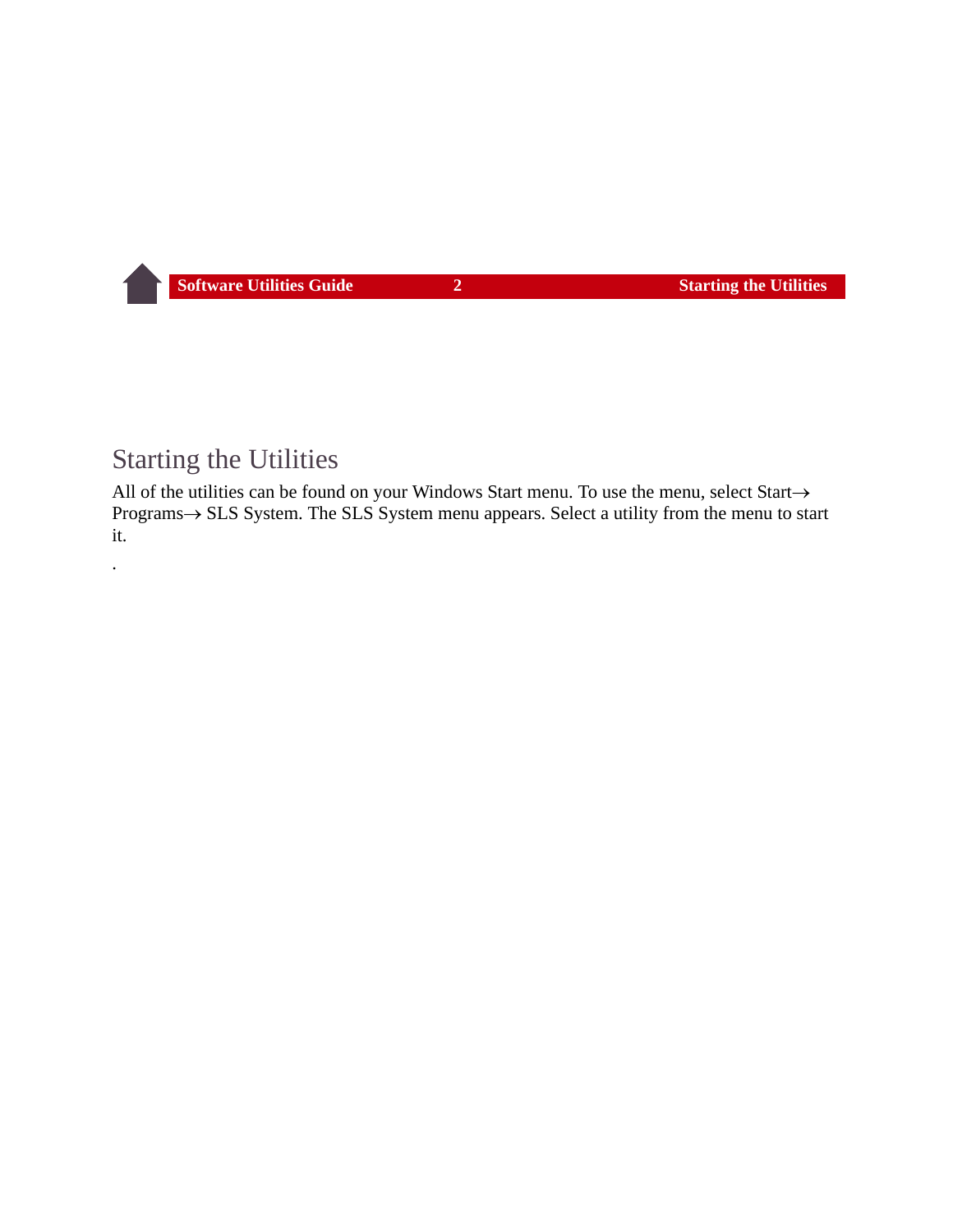# <span id="page-3-0"></span>**Chapter 2 RemoteNotifyPro**

The RemoteNotifyPro utility allows you to notify one or more people via email when certain events occur during the use of the sPro or Sinterstation system. It also can send a daily summary report of events via email.

You can also have events trigger application programs or operating system commands. The RemoteNotifyPro utility runs on the sPro or Sinterstation system. For notification via email, it requires access to an SMTP mail server.

RemoteNotifyPro is a 3D Systems' licensed application.

This section includes the following topics:

- **[Starting the Remote Notification Utility](#page-4-0)**
- **[Installing RemoteNotifyPro License](#page-18-0)**

**[Setting Up Remote Notification](#page-5-0)**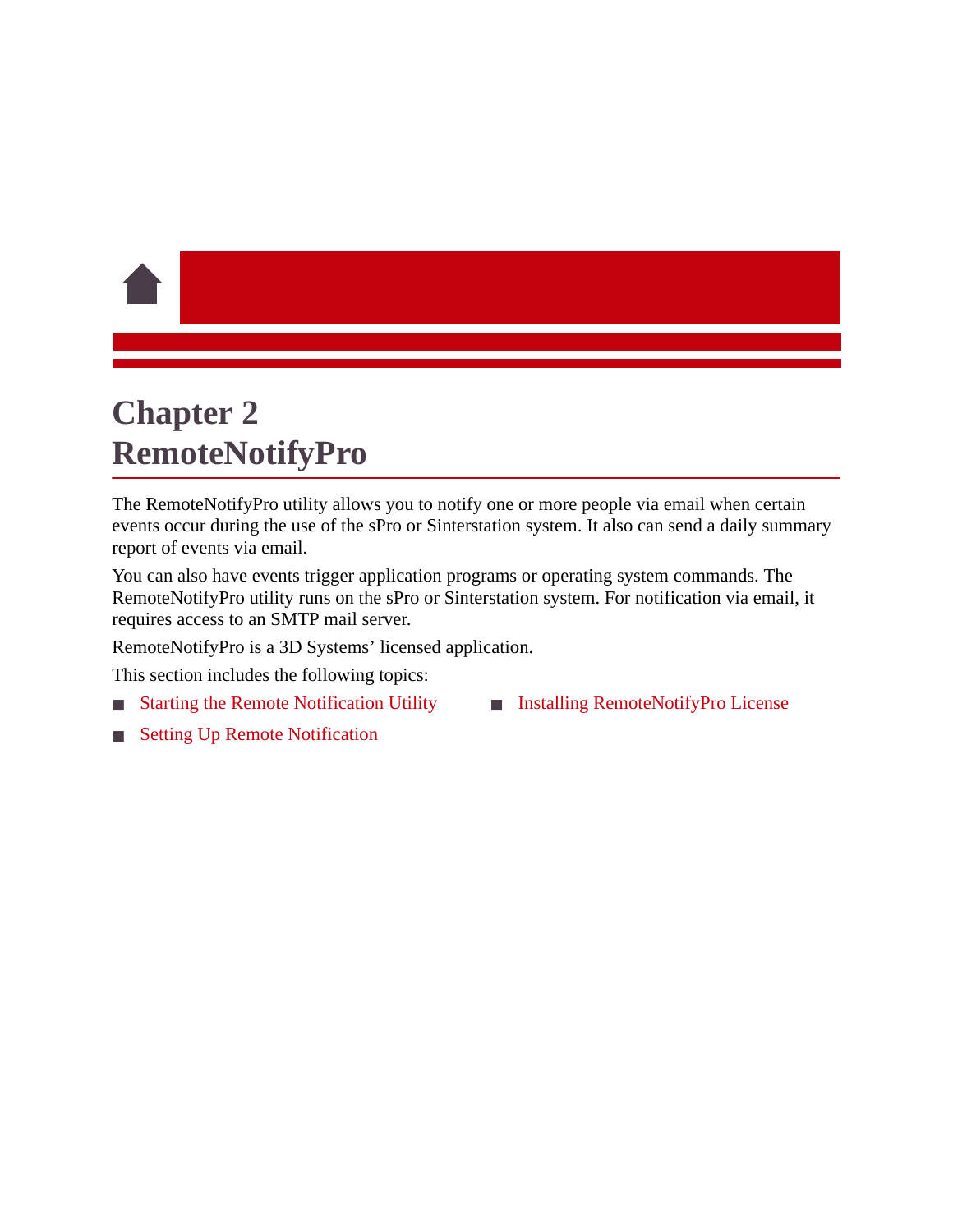## <span id="page-4-0"></span>Starting the Remote Notification Utility

To start the Remote Notification utility, select Start  $\rightarrow$  SLS System  $\rightarrow$  Remote Notify. The RemoteNotifyPro window appears.

| <b>Untitled - RemoteNotify</b>                                    |       |       |             |  |  |
|-------------------------------------------------------------------|-------|-------|-------------|--|--|
| File<br>Edit<br>Help                                              |       |       |             |  |  |
| $\text{Diff}$ $\text{F}$ $\text{F}$                               |       |       |             |  |  |
|                                                                   |       |       |             |  |  |
| Event                                                             | Pager | Email | Run Program |  |  |
| Alarm                                                             |       | ┍     |             |  |  |
| Warning                                                           |       |       |             |  |  |
| Advisory                                                          |       |       |             |  |  |
| Inert Reached                                                     |       |       |             |  |  |
| Warmup Stage                                                      |       |       |             |  |  |
| <b>Build Stage</b>                                                |       |       |             |  |  |
| Cooldown Stage                                                    |       |       |             |  |  |
| <b>Build Completed</b>                                            |       |       |             |  |  |
| Z Height[s] Reached                                               |       |       |             |  |  |
| Daily Report<br>Enable<br>12:00AM A<br>$1:00$ AM $-$<br>$2:00$ AM |       |       |             |  |  |
| Ready<br>Active                                                   |       |       |             |  |  |

Figure 1. RemoteNotifyPro Window

## **Activating and Deactivating the Utility**

When you start the application, it is active, meaning it will send notifications. If you want to temporarily disable notification while the application is running (for example, to make changes to notification options), select File  $\rightarrow$  Deactivate. The words "Not Active" appear in the status bar at the bottom of the window. To activate the utility again, select File  $\rightarrow$  Activate. Closing the RemoteNotifyPro window automatically deactivates the utility. The window must be open (or minimized) and the status set to Active in order for notifications to be sent.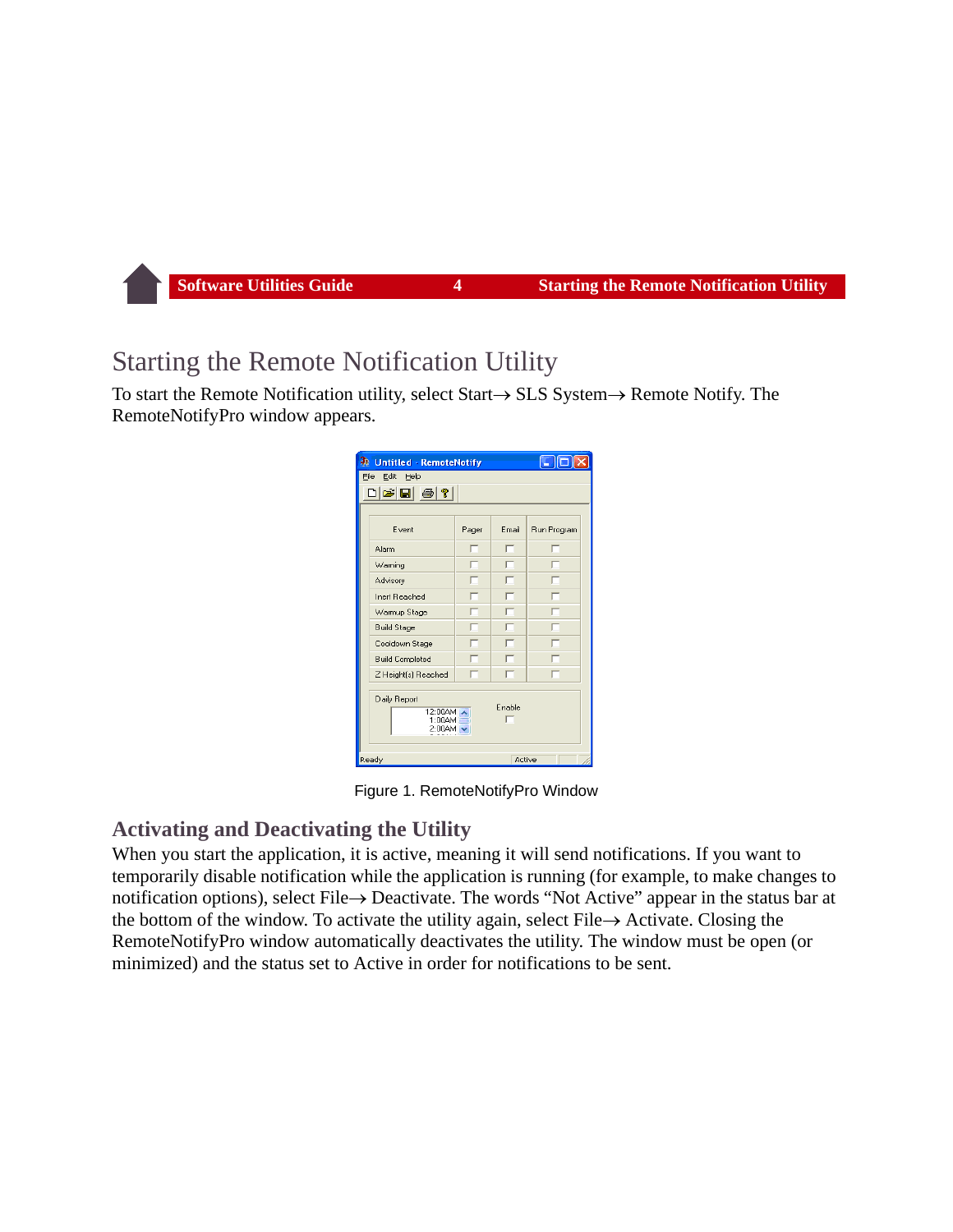## <span id="page-5-0"></span>Setting Up Remote Notification

Before you can use the RemoteNotifyPro utility, you must perform several setup tasks. These include selecting events that you want to be notified of, and entering the email addresses, and mail server name to be used. Optionally, you may enter application programs that you want the program to execute when an event occurs.

## **Settings and Data Files**

The RemoteNotifyPro utility stores two kinds of information: settings files and data files. *Settings files* store your choices of what events should cause someone to be notified. They use the .cfg extension. *Data files* store names, and e-mail addresses. They use the .dat extension. Both types of files are stored in the c:\dtm\config\RemoteNotifyPro directory.

You can have several settings files, but each accesses the same Address Book for e-mail addresses.

When you initially start the utility, the settings file is untitled. After you start entering setup information, you should save a settings file by selecting File  $\rightarrow$  Save or clicking  $\blacksquare$ .

You can load an existing settings file by selecting File  $\rightarrow$  Open or clicking  $\mathbb{E}$ .

✏The Remote Notification utility keeps a list of recently-used settings files on the File menu.

## **Events and RemoteNotifyPro Actions**

Remote notification is based on events and consequences. *Consequences* are the actions the RemoteNotifyPro utility takes when a specific type of event occurs.

The *events* that can trigger an action are:

- Alarms, warnings, and advisories: You can select different consequences for each of these three types of events.
- Inert reached: The system has inerted the process chamber.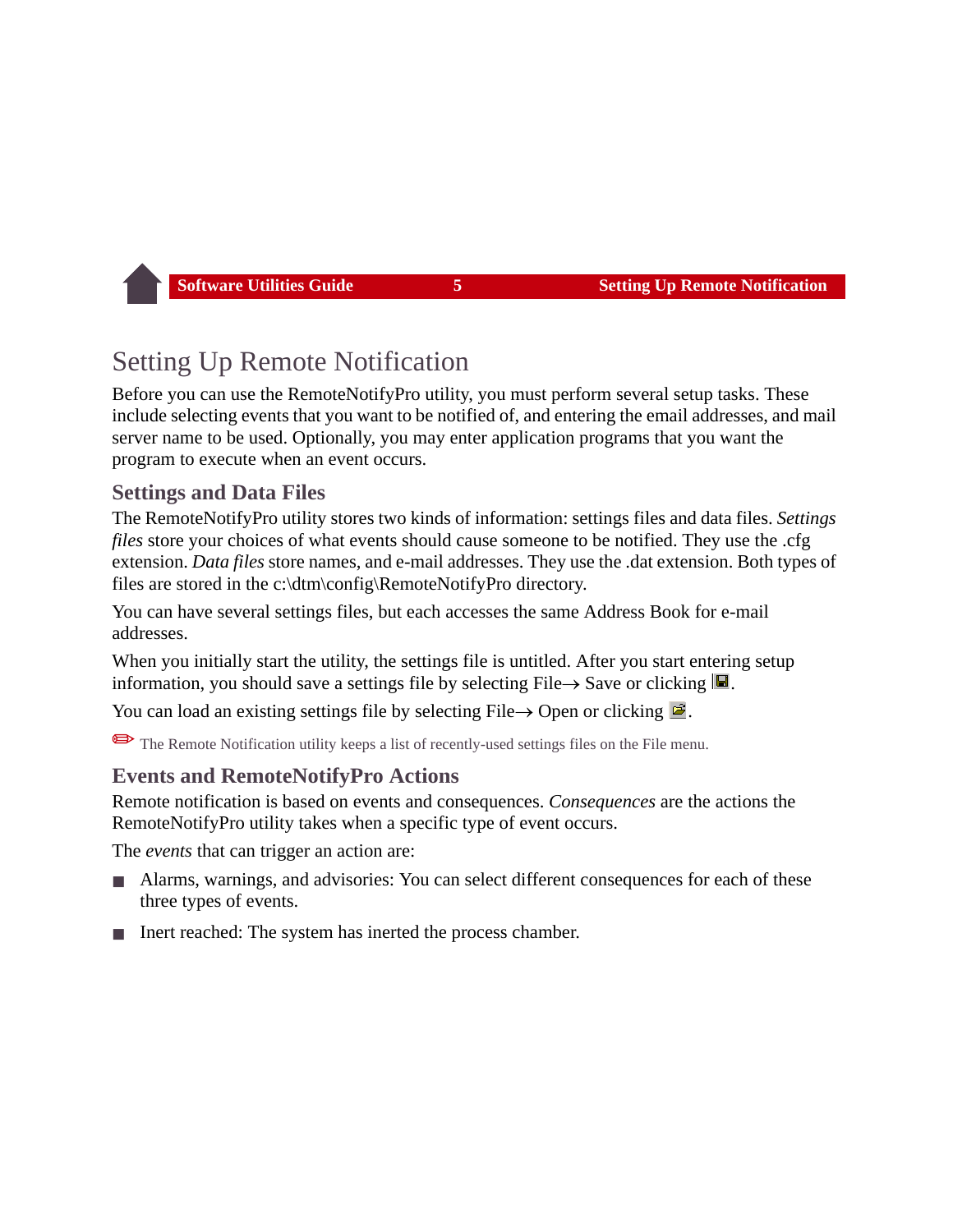Stages and completion: You can select consequences for the system's entry into each of the three build stages (warm-up, cool-down, and build) as well as for build completion.

Remote Notify will send a build complete message whether the build ends normally or due to a problem.

■ Z heights reached: You can select actions for the system to apply when the build reaches specific Z heights. See ["Installing RemoteNotifyPro License" on page 18](#page-18-0) for more information.

For each type of event, you can send an email to one or more persons:

In addition to notification of an individual event, you can also have a Daily Summary Report of all currently selected events emailed to selected individuals.

Optionally, you can have the system run one or more program(s) or any combination of the above.

#### **Selecting Consequences**

The RemoteNotifyPro window contains a table with a row for each type of event. In each row, you can select a check box for each type of action. For example, the following figure shows the RemoteNotifyPro window with e-mail selected for Alarm events and Daily Report is enabled.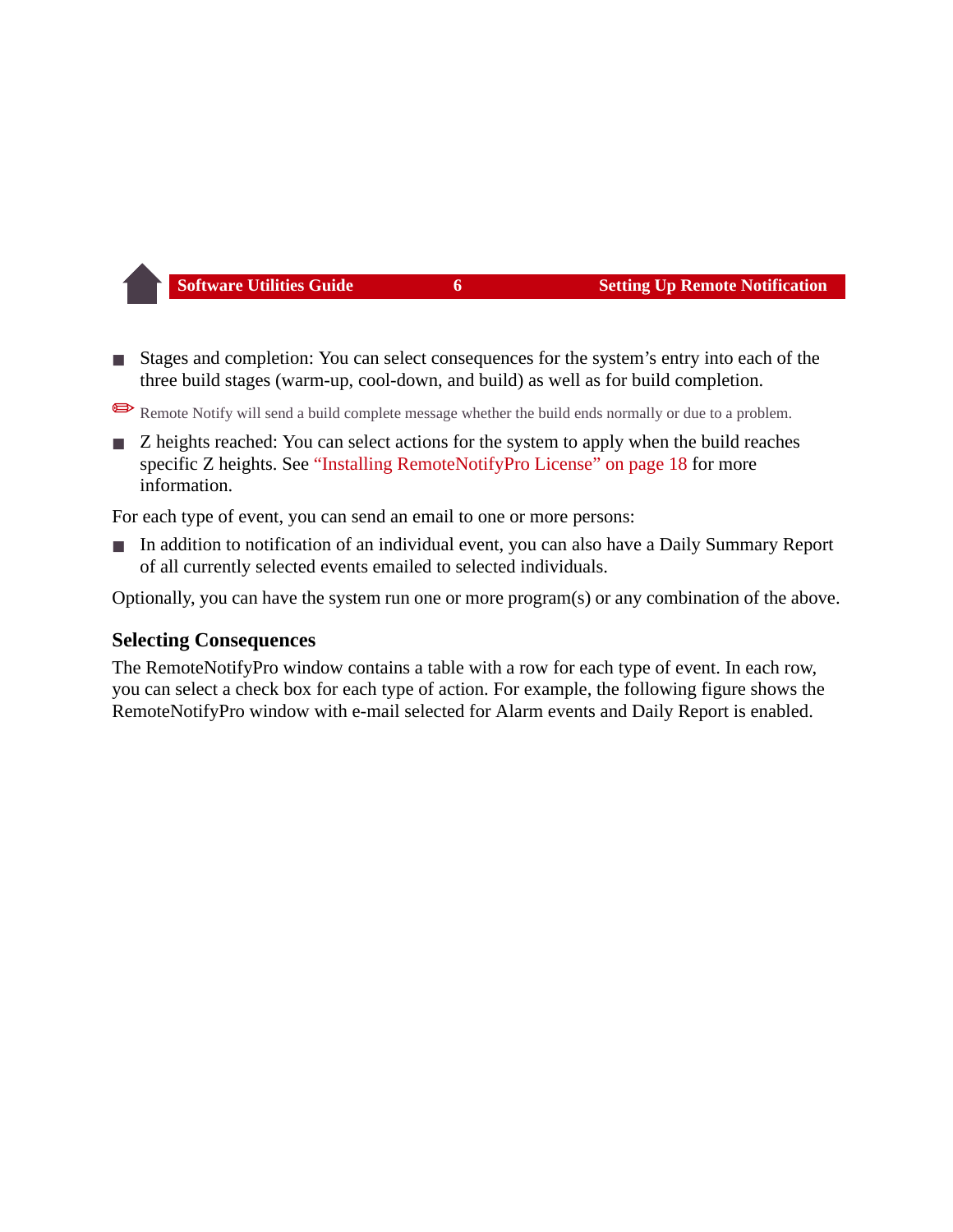| <b>Untitled - RemoteNotify</b>                                                                           |       |       |             |  |  |
|----------------------------------------------------------------------------------------------------------|-------|-------|-------------|--|--|
| File<br>Edit<br>Help                                                                                     |       |       |             |  |  |
| deiei@1?                                                                                                 |       |       |             |  |  |
|                                                                                                          |       |       |             |  |  |
| Event                                                                                                    | Pager | Email | Run Program |  |  |
| Alarm                                                                                                    |       | ए     |             |  |  |
| Warning                                                                                                  |       |       |             |  |  |
| Advisory                                                                                                 |       |       |             |  |  |
| Inert Reached                                                                                            |       |       |             |  |  |
| Warmup Stage                                                                                             |       |       |             |  |  |
| <b>Build Stage</b>                                                                                       |       |       |             |  |  |
| Cooldown Stage                                                                                           |       |       |             |  |  |
| <b>Build Completed</b>                                                                                   |       |       |             |  |  |
| Z Height(s) Reached                                                                                      |       |       |             |  |  |
| Daily Report<br>Enable<br>12:00AM A<br>$\overline{\mathbf{v}}$<br>$1:00$ AM $\equiv$<br>$2:00$ AM $\sim$ |       |       |             |  |  |
| Ready<br>Active                                                                                          |       |       |             |  |  |

Figure 2. RemoteNotifyPro Window with Consequences Selected

In addition to selecting the check boxes, you must set up the details of each action as described in the sections that follow.

#### **Printing Settings**

You can print the table of settings and actions shown in the RemoteNotifyPro window by selecting File  $\rightarrow$  Print or clicking  $\blacksquare$ .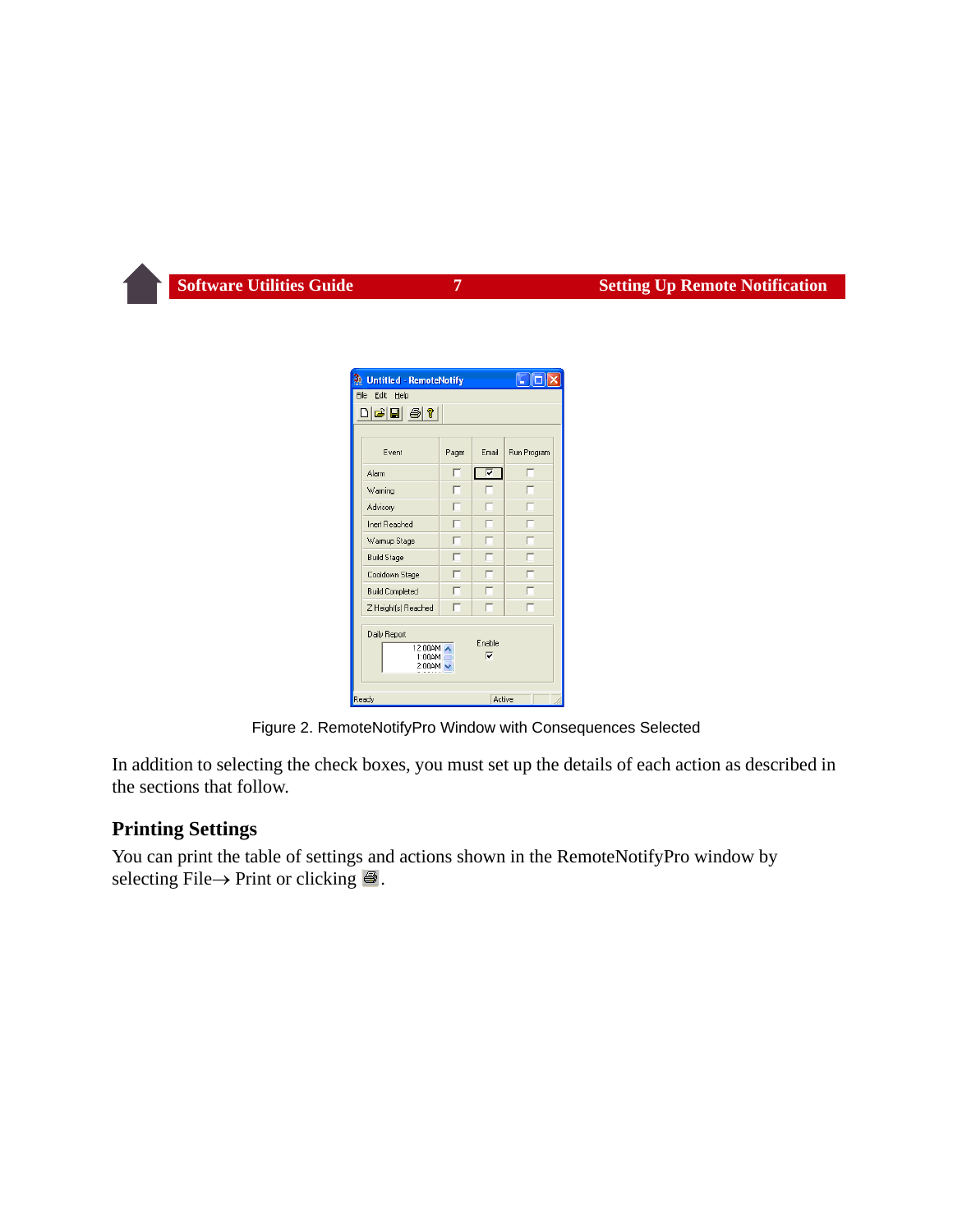## **Setting Up E-Mail Notification**

The Remote Notification utility can send e-mail to a different list of recipients for each event type. The e-mail message that the utility sends contains the type of event, the name of the computer sending the message, the text of the message, and a time stamp. For example:

Zduglgj#iurp#KlT

Wkh#surfhvv#fkdpehu#qrru#lv#qrw#odwfkhq

 $Wkx$ /#Mxo#49#44=44=6<#533<

To use e-mail notification, you must:

- **1.** Set up e-mail.
- **2.** Create an address book.
- **3.** Create mailing lists.

The sections that follow describe each of these steps in detail.

#### **Setting Up E-Mail Server Information**

To set up e-mail, select Edit $\rightarrow$  Mail Setup. The Mail Setup dialog box appears. Enter appropriate values in the two text boxes.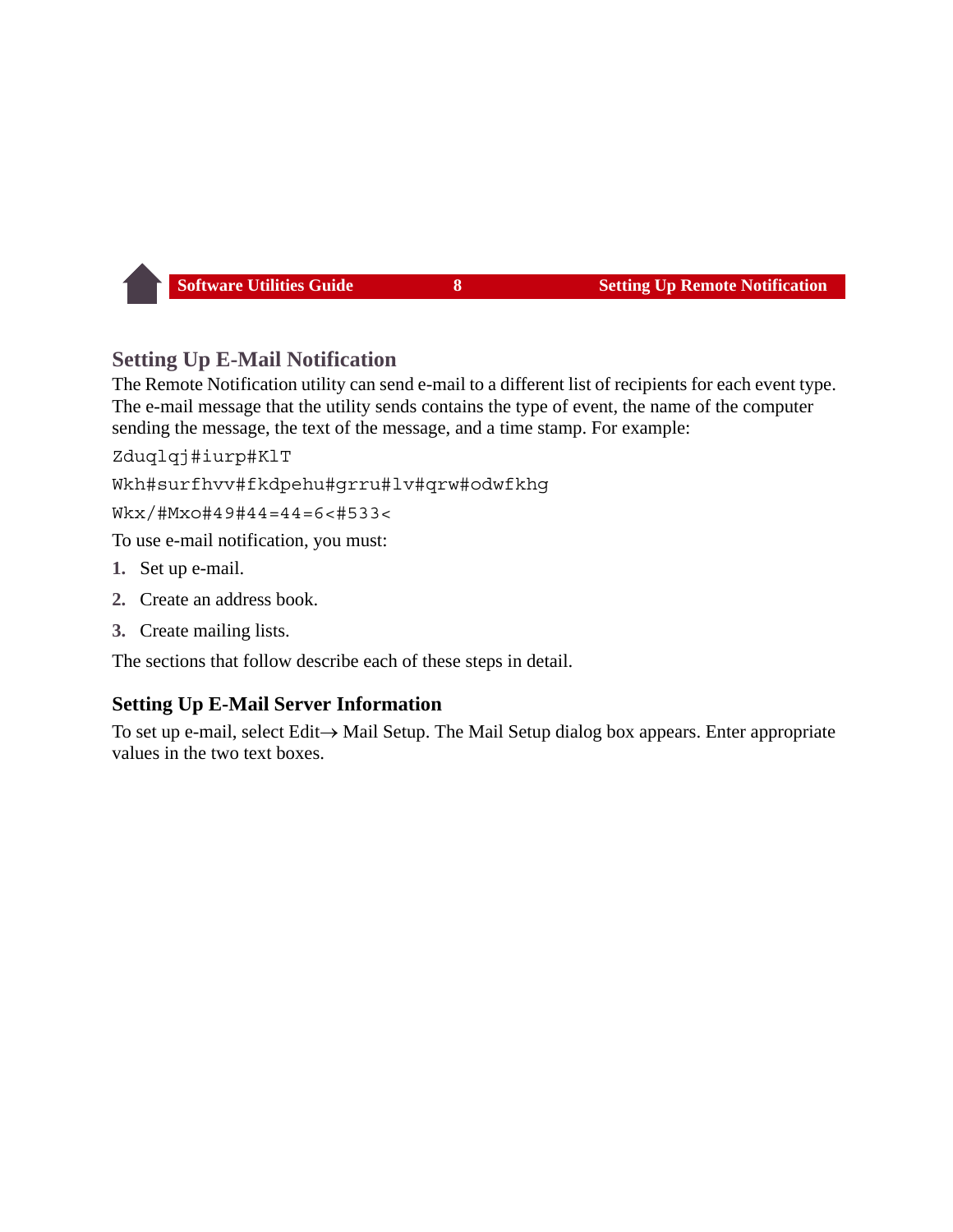| <b>Email Setup</b> |  |
|--------------------|--|
| SMTP Server:       |  |
| "From:" Address:   |  |
| 0K<br>Cancel       |  |

Figure 3. Mail Setup Dialog Box

**SMTP Server** is the name of your mail server.

**"From" Address** is the address that will appear in the From header on the e-mail sent by the Remote Notification utility. This can be any text string and does not have to be a valid e-mail address. If it is not a valid e-mail address, recipients will not be able to reply to e-mails sent by the utility.

You may want to enter the address of a system administrator or SLS system technician so that replies go to someone equipped to handle them, or you may want to enter a nonexistent address so that no replies are possible.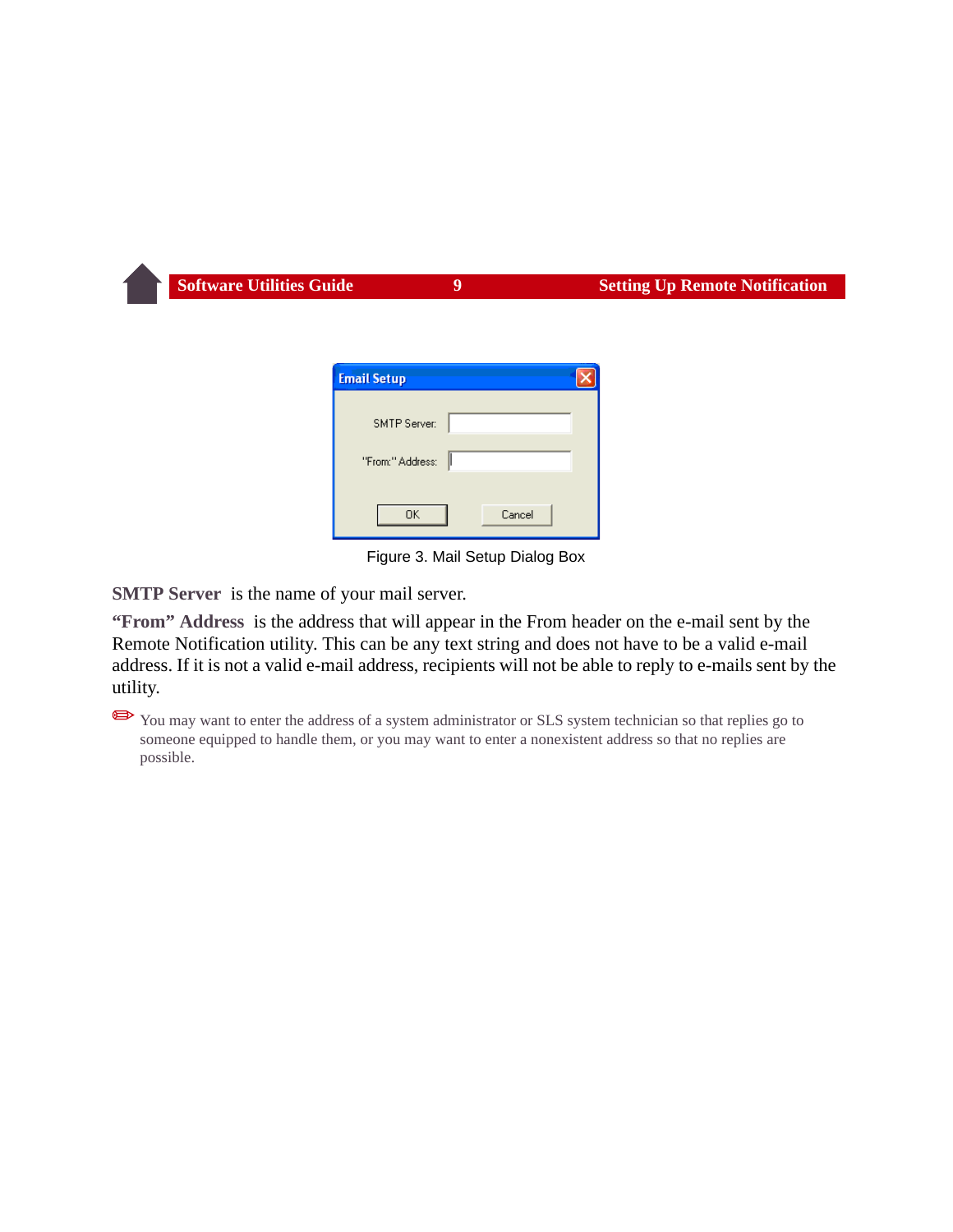#### **Creating an Address Book**

An address book is a list of addresses to which the Remote Notification utility can send e-mail. To create an address book for your company:

1. Select Edit $\rightarrow$  Address Book.

The Edit Address Book dialog box appears.

| <b>Edit Address Book</b><br>Address Book:<br>System Administrator | $\mathbf{x}$<br>Add | Click the Add button to<br>display a dialog box<br>where you can add<br>names and e-mail<br>addresses |
|-------------------------------------------------------------------|---------------------|-------------------------------------------------------------------------------------------------------|
|                                                                   | Edit<br>Delete      | Select a name, then<br>click the Edit button to<br>change a name or e-<br>mail address                |
| <b>OK</b>                                                         | Cancel              |                                                                                                       |

Figure 4. Edit Address Book Dialog Box

- **2.** For each e-mail address you want to add to the book, complete the following steps:
	- **a.** Click the Add button.

A secondary Edit Address Book dialog box appears.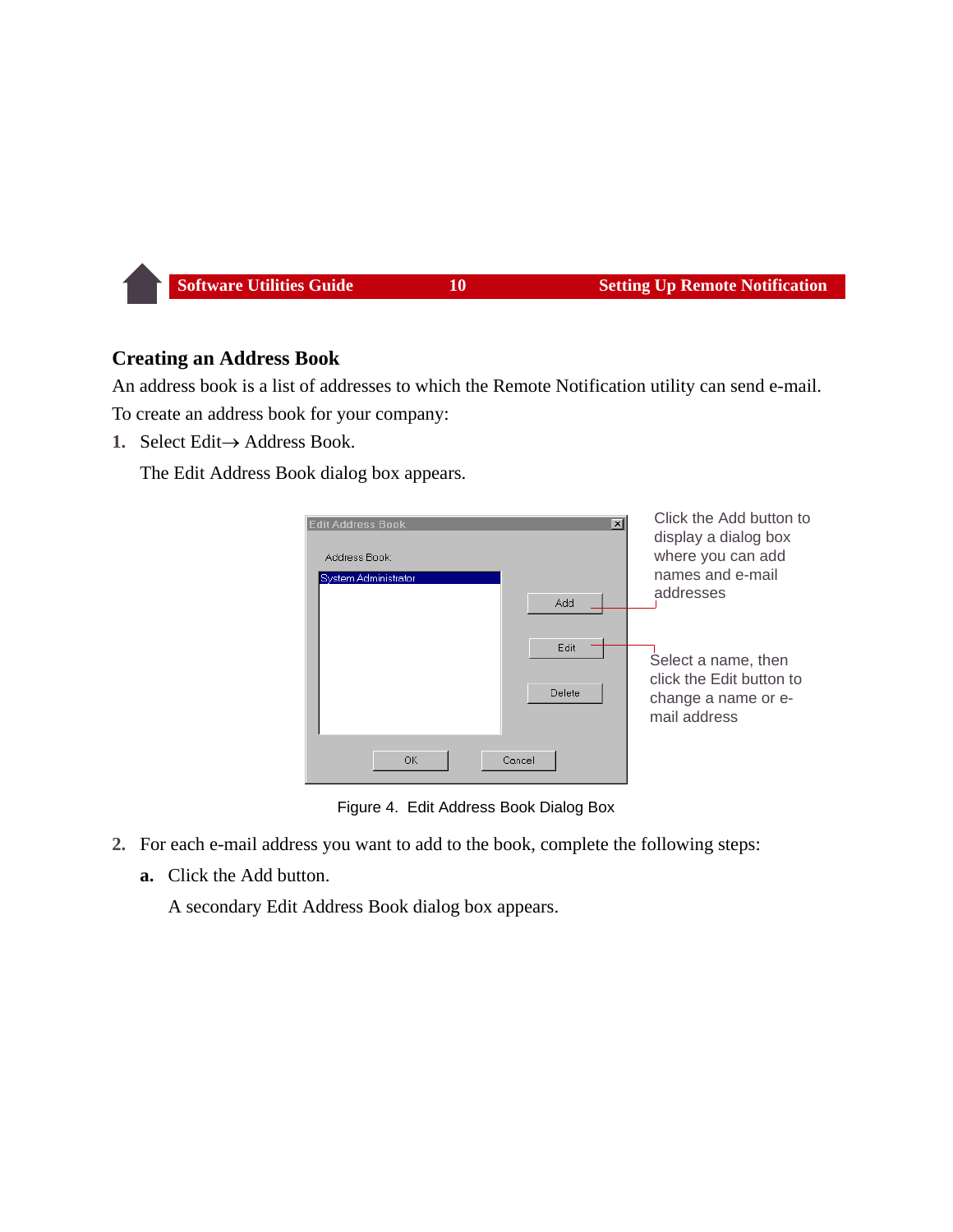| Enter the name<br>that will appear | <b>Edit Address Book</b><br>$\times$ |
|------------------------------------|--------------------------------------|
| in the address                     |                                      |
| book list                          | Display Name:                        |
| Enter the<br>actual e-mail         | Email Address:                       |
| address                            | Cancel<br>OK                         |

Figure 5. Secondary Edit Address Book Dialog Box

- **b.** Enter appropriate information in the Display Name and Email Address text boxes.
- **c.** Click the OK button.

The new address book entry appears in the Edit Address Book dialog box, listed by display name.

**3.** To make changes to any address book entry, select the entry in the list on the Edit Address Book dialog box, then click the Edit button.

The Edit Address Book Entry dialog box appears. Make any needed changes in the text boxes, then click the OK button.

- **4.** To delete an entry, select the entry in the list, then click the Delete button.
- **5.** When you are finished making changes to your address book, click the OK button on the Edit Address Book dialog box.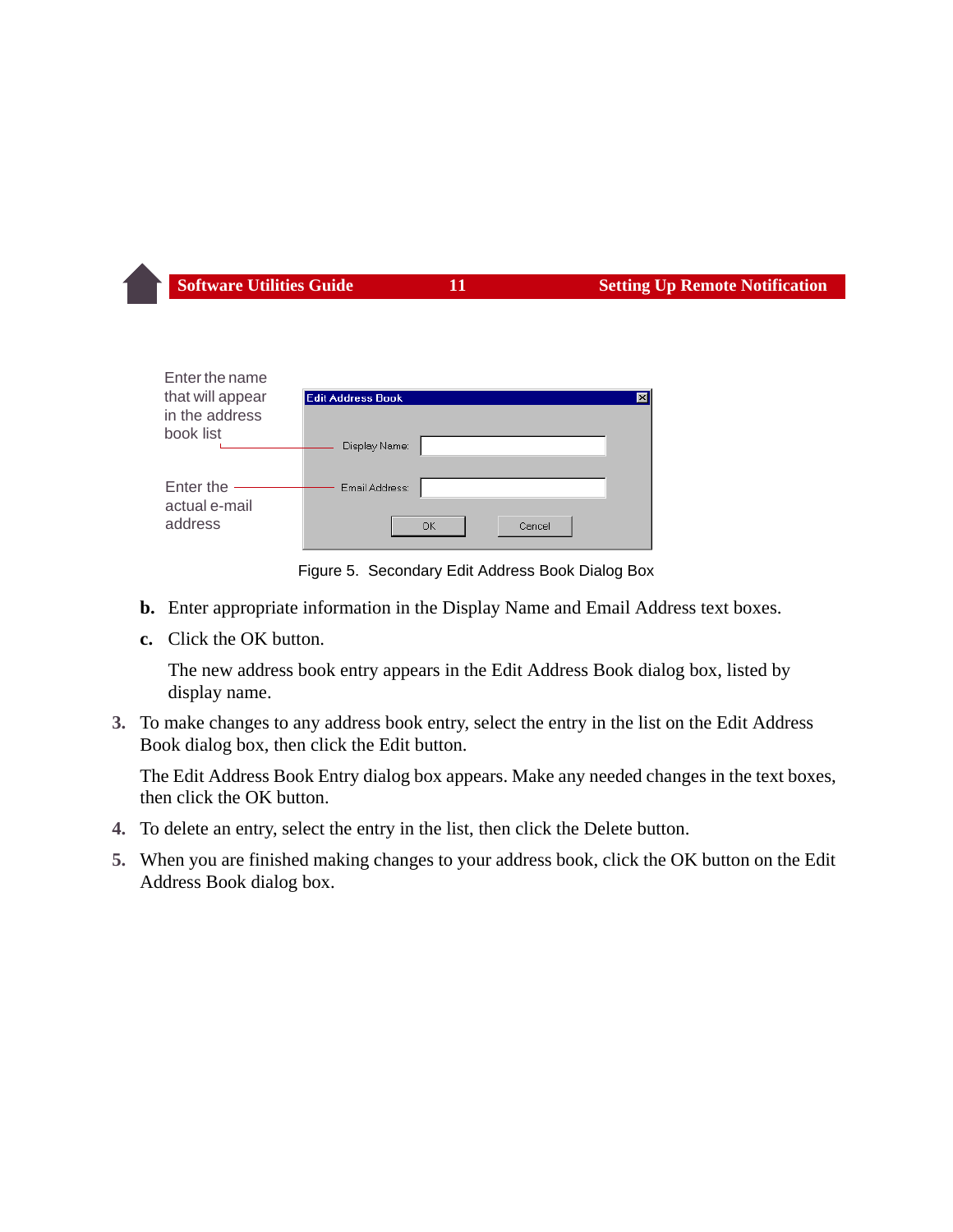## **Creating Mailing Lists**

You can create a different mailing list for each event type. This list defines the e-mail addresses to which mail will be sent if an event of that type occurs. To create a mailing list:

**1.** Double-click an event checkbox in the Email column of the Remote Notify window.

| <b>Untitled - RemoteNotify</b>             |       |        |             |                              |
|--------------------------------------------|-------|--------|-------------|------------------------------|
| Edit<br>Help<br>Eile                       |       |        |             |                              |
| $\mathcal{Z}[\mathbf{G}]$<br>$\frac{1}{2}$ |       |        |             |                              |
|                                            |       |        |             | Double-click<br>this cell to |
| Event                                      | Pager | Email  | Run Program | display the                  |
| <b>Alarm</b>                               | п     | п      |             | Alarm Mailing                |
| Warning                                    | г     | п      | п           | List                         |
| Advisory                                   | п     | п      |             |                              |
| Inert Reached                              | г     | г      |             |                              |
| Warmup Stage                               |       |        |             |                              |
| <b>Build Stage</b>                         | г     | г      | г           |                              |
| Cooldown Stage                             | O     | п      | п           |                              |
| <b>Build Completed</b>                     | г     | п      |             |                              |
| Z Height[s] Reached                        |       |        |             |                              |
| Daily Report                               |       | Enable |             |                              |

Figure 6. Displaying the Mailing List

The Email list dialog box appears.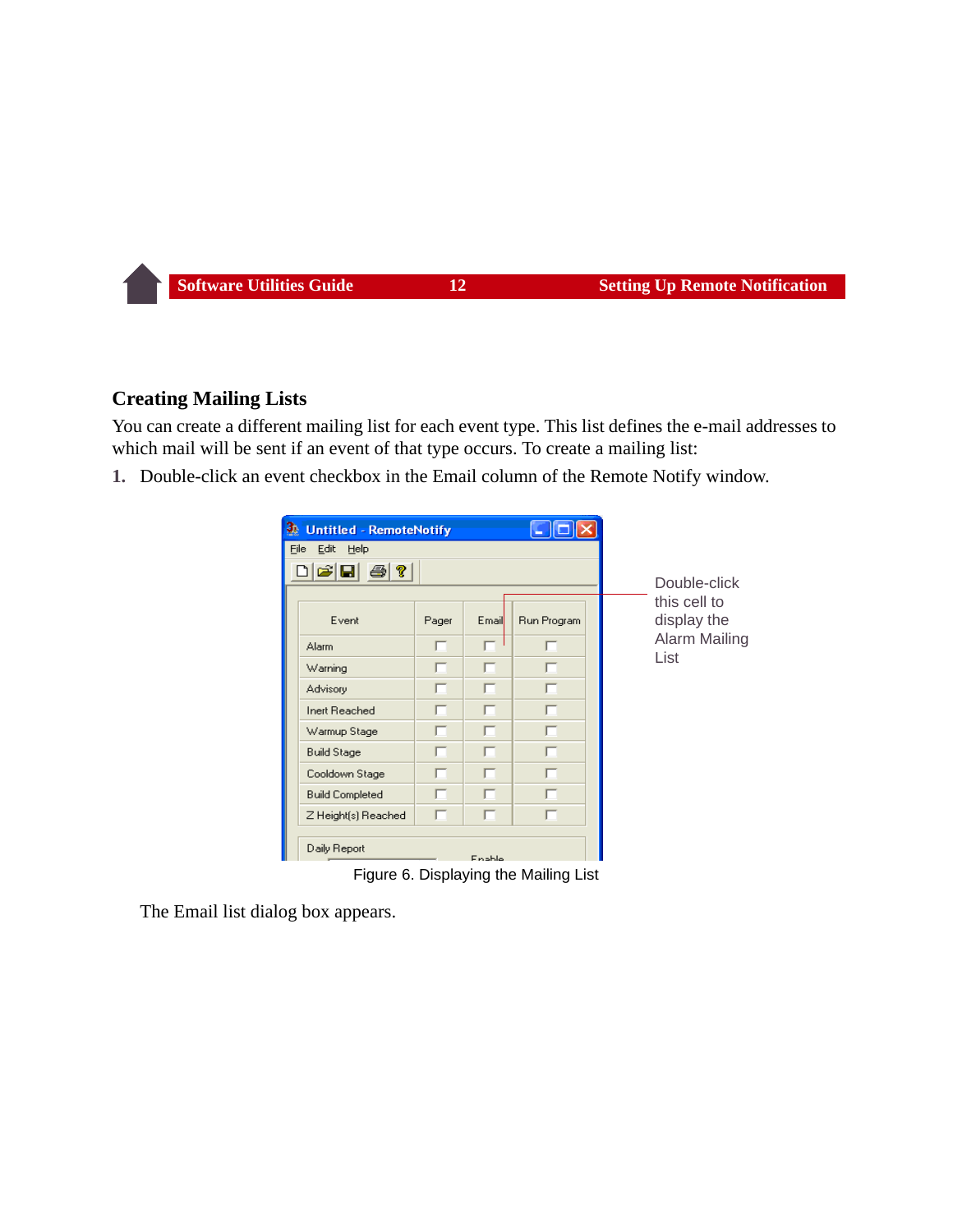

Figure 7. Sample Mailing List Dialog Box

- ✏You can also display the list by selecting the event checkbox and then pressing the right mouse button, or by selecting the event checkbox and selecting Edit $\rightarrow$  Mailing List.
- <span id="page-13-0"></span>**2.** Select a name in the Address Book list and click  $\rightarrow$  to move it to the To list.
- **3.** Repeat step [2](#page-13-0) until all desired names are in the To list.
- **4.** *If desired*, click the Send Test Message button.
- **5.** Click the OK button.
- **6.** Create E-Mail lists for all desired events.
- **7.** Create E-Mail list for the Daily Report (if desired). Although you can have the Daily Report sent out multiple times per day, you can only have one Email list.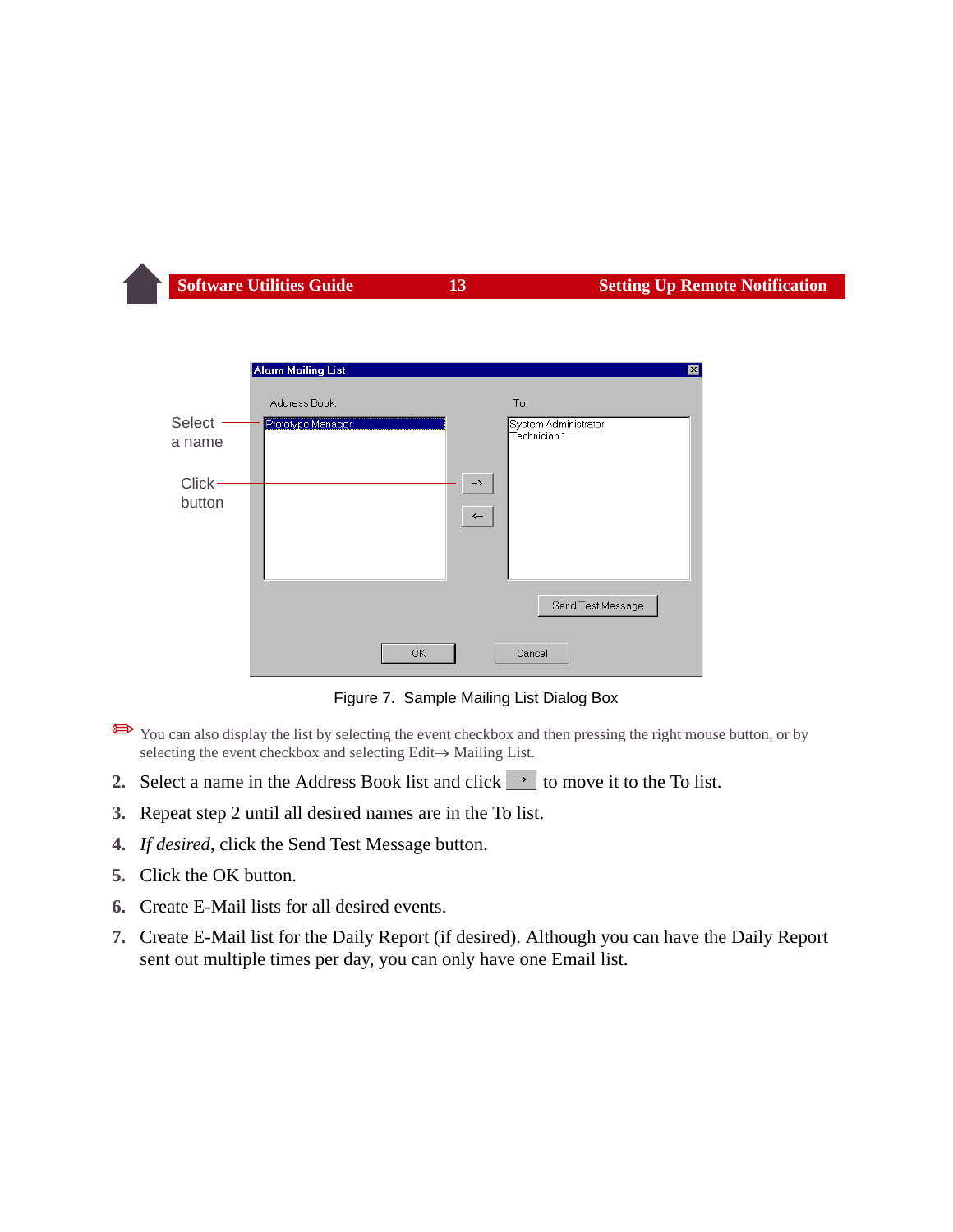#### **Setting up Z-Height Triggers**

You can use Z-Height triggers to select points during a build at which you want specific actions to occur. To set up Z-Height triggers:

**1.** Select Edit $\rightarrow$ Z Height Triggers. The Edit Z Height Triggers dialog box appears.

| <b>Z</b> Height Triggers |                                                          |
|--------------------------|----------------------------------------------------------|
| Z Heights                |                                                          |
|                          | Delete<br>Units<br>$\bullet$ inches<br>$C$ <sub>mm</sub> |
| New Z Height             | Add                                                      |
| <b>OK</b>                | Cancel                                                   |

Figure 8. Z Height Dialog Box

- **2.** Type a number in the New Z Height text box and click the Add button. This number is a relative Z height, measured from the beginning of each stage. Each Z height that you enter will trigger a Z Height Reached event and produce the action that you have selected for that event.
- **3.** Repeat Step 2 until you have entered all desired Z heights
- **4.** Click the OK button.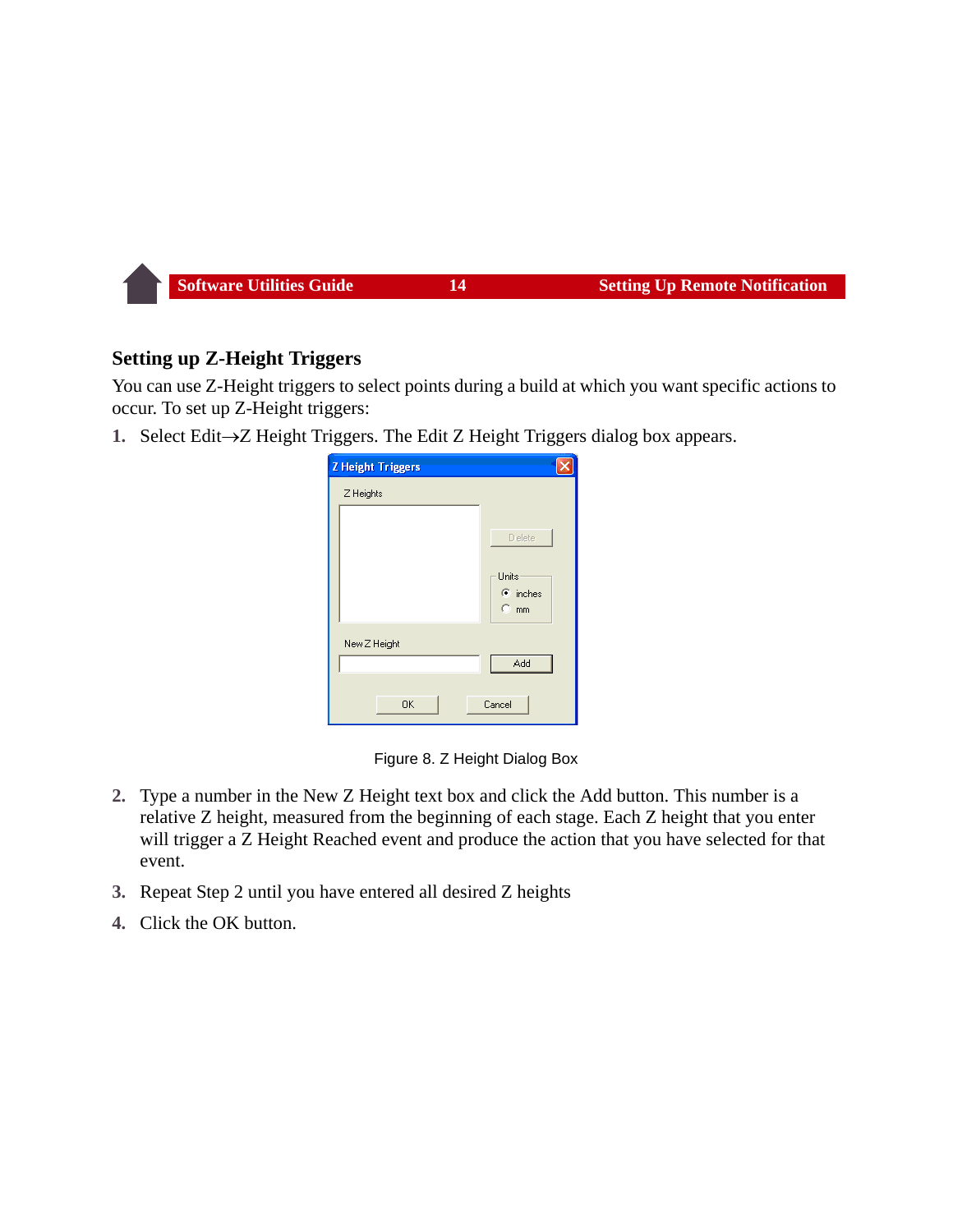## **Optional Program Setup**

You can have the Remote Notification utility launch programs or issue commands when specific types of events occur.

To use these features, you must:

- **1.** Create a program book.
- **2.** Create program lists.

The sections that follow describe each of these steps in detail.

#### **Creating a Program Book**

A program book is a list of programs and/or system commands that you can have the Remote Notify utility launch. Programs and system commands are treated the same by the Remote Notify utility.



Figure 9. Edit Program Book Dialog Box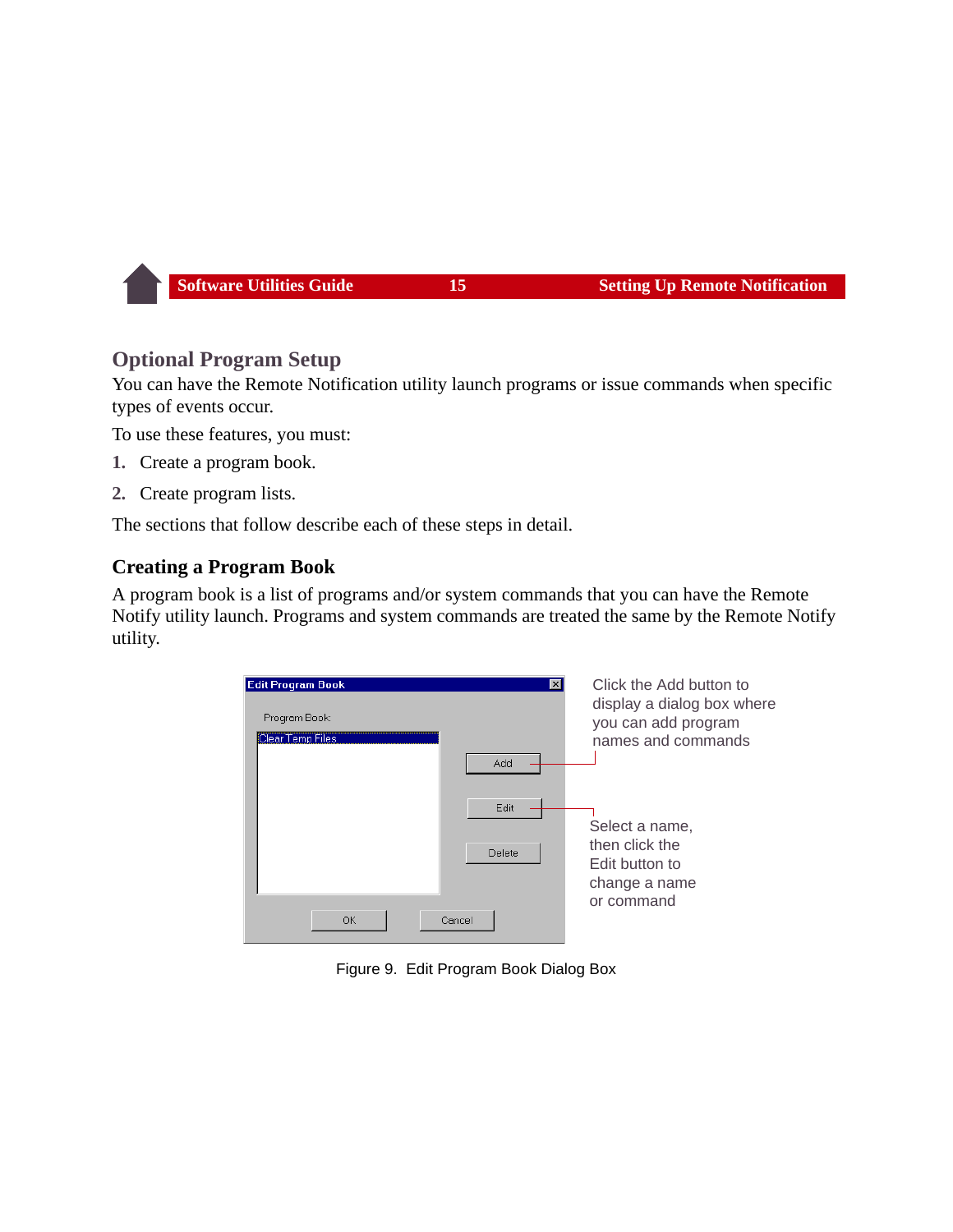- **3.** For each program you want to add to the book, complete the following:
	- **a.** Click the Add button.

A secondary Edit Program Book dialog box appears.

| Enter name                        | <b>Edit Program Book</b> | $\boldsymbol{\mathsf{x}}$ |
|-----------------------------------|--------------------------|---------------------------|
| to display in<br>program list.    | Display Name:            |                           |
| Enter command<br>line to run when | Command Line:            |                           |
| event occurs                      | Cancel<br>OK             |                           |

Figure 10. Secondary Edit Program Book Dialog Box

- **b.** Enter appropriate information in the Display Name and Command Line text boxes.
- **c.** Click the OK button.

The new program book entry appears in the Edit Program Book dialog box, listed by name.

- **4.** To make changes to any program book entry, select the entry and then click the Edit button. The Edit Program Book Entry dialog box appears. Make any needed changes then click the OK button.
- **5.** To delete an entry, select the entry in the list, then click the Delete button.
- **6.** When you are finished making changes to your program book, click the OK button on the Edit Program Book dialog box.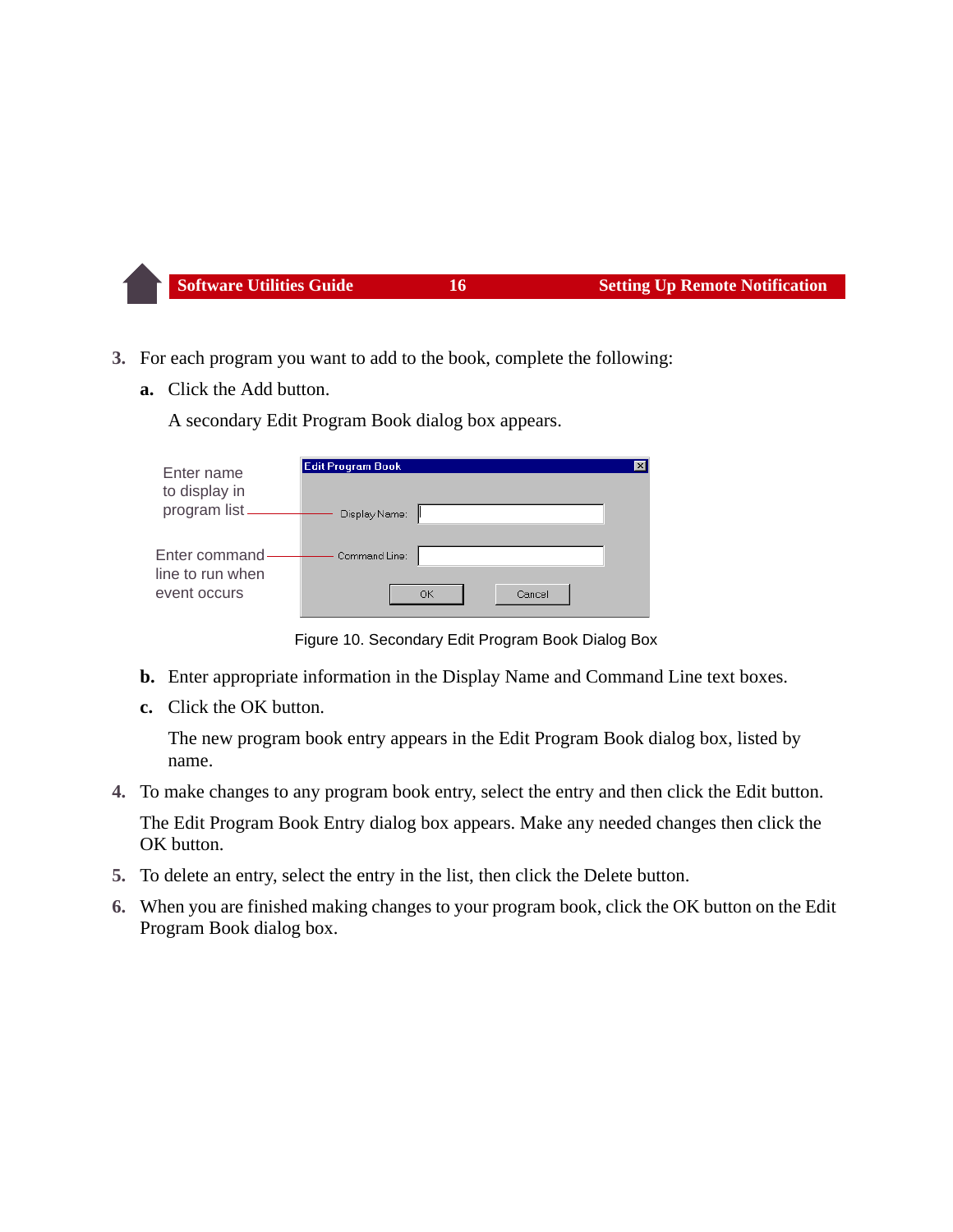## **Creating Program Lists**

You can create a different program list for each event type. This list defines the programs that will be launched if an event of that type occurs. To create a program list:

**1.** Double-click a cell in the Run Program column of the Remote Notification window.

The Program List dialog box appears.

|                                                                | Alarm Program List |                     | $\vert x \vert$ |
|----------------------------------------------------------------|--------------------|---------------------|-----------------|
|                                                                | Program Book:      |                     | Run:            |
| Select a program<br>from the list                              | Clear Temp Files   |                     |                 |
| Click this button<br>to move the<br>program to the<br>Run list |                    | $\rightarrow$<br>くー |                 |
|                                                                | OK.                |                     | Cancel          |

Figure 11. Sample Program List Dialog Box

- ✏You can also display the list by selecting the cell and then pressing the right trackball button, or by selecting the cell and selecting  $Edit \rightarrow Program List$ .
- <span id="page-17-0"></span>**2.** Select a name in the Program Book list and click  $\rightarrow$  to move it to the Run list.
- **3.** Repeat step [2](#page-17-0) until all desired names are in the To list.
- **4.** Click the OK button.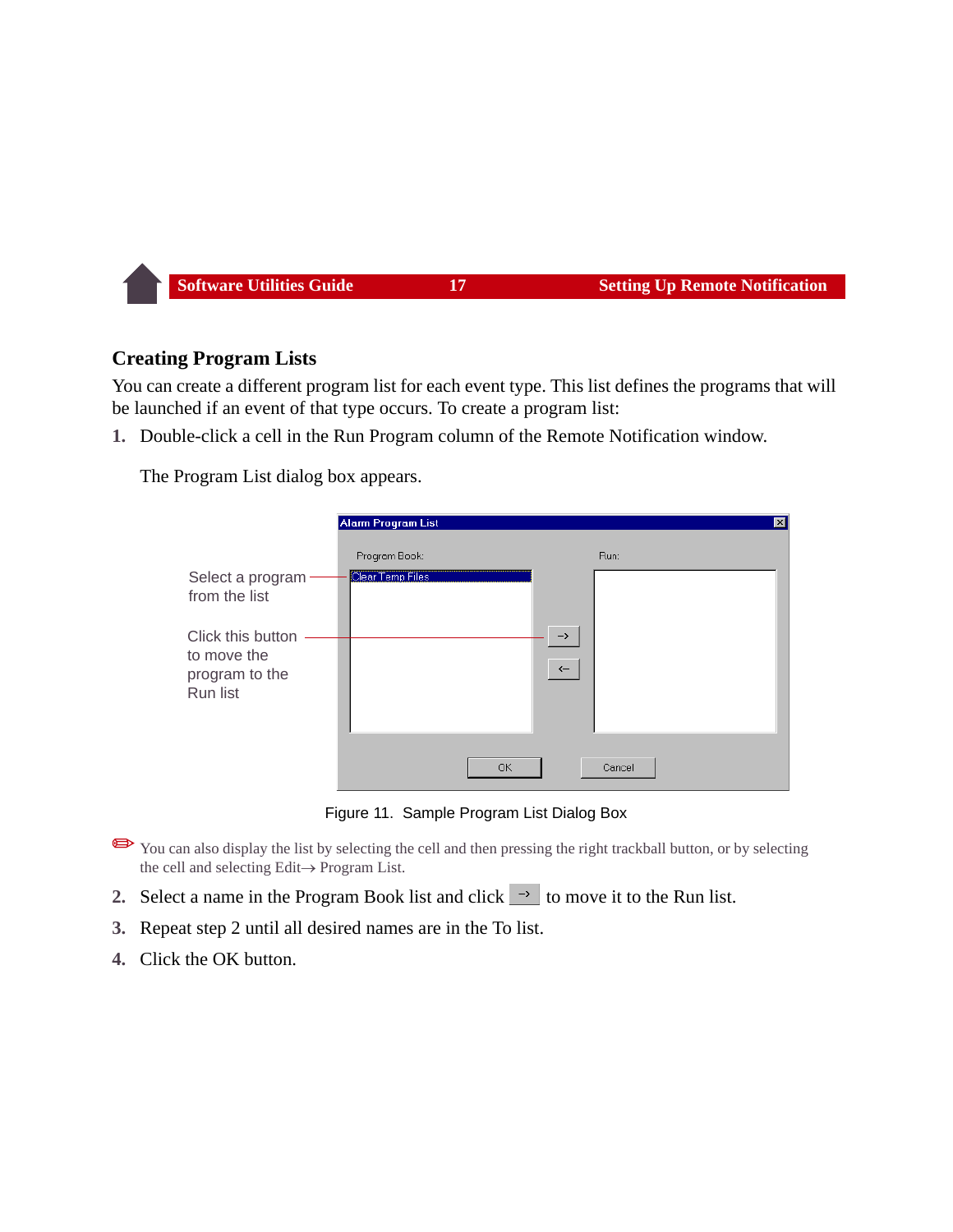## <span id="page-18-0"></span>Installing RemoteNotifyPro License

**1.** Start the Remote Notify utility by selecting Start $\rightarrow$ SLS System $\rightarrow$ RemoteNotifyPro.

If the Remote Notify is not found on the Start menu, go directly to dtm/bin/RemoteNotifyPro to launch the utility. You may want to create a shortcut to the utility on your desktop or pin to your Start menu.

**2.** If no license exists for RemoteNotifyPro or the license has expired, you will see the following:



**3.** Select No. The following menu appears



**4.** Click OK.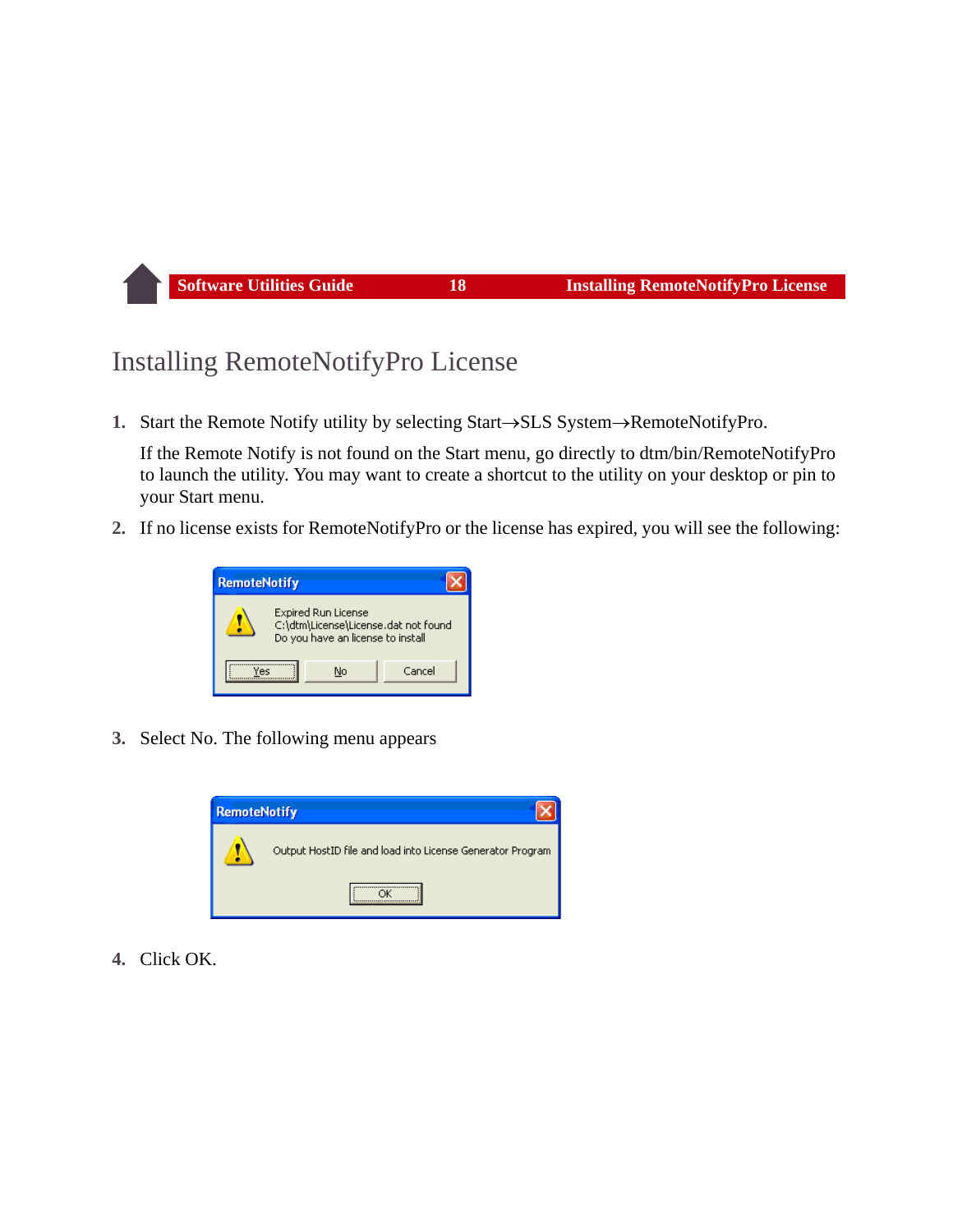**5.** Save this text file into the dtm/license directory.

| <b>Save As</b> |                                    |             |        |
|----------------|------------------------------------|-------------|--------|
| Save in:       | <b>Nicense</b>                     | I + a d* er |        |
|                |                                    |             |        |
|                |                                    |             |        |
|                |                                    |             |        |
|                |                                    |             |        |
|                |                                    |             |        |
| File name:     | FD_HostId_V207_07-23-2009.txt      |             | Save   |
|                | Save as type:   Text Files (*.txt) |             | Cancel |

**6.** Send the FD\_Hostid\_xxxx file to 3D Systems to obtain a license file.

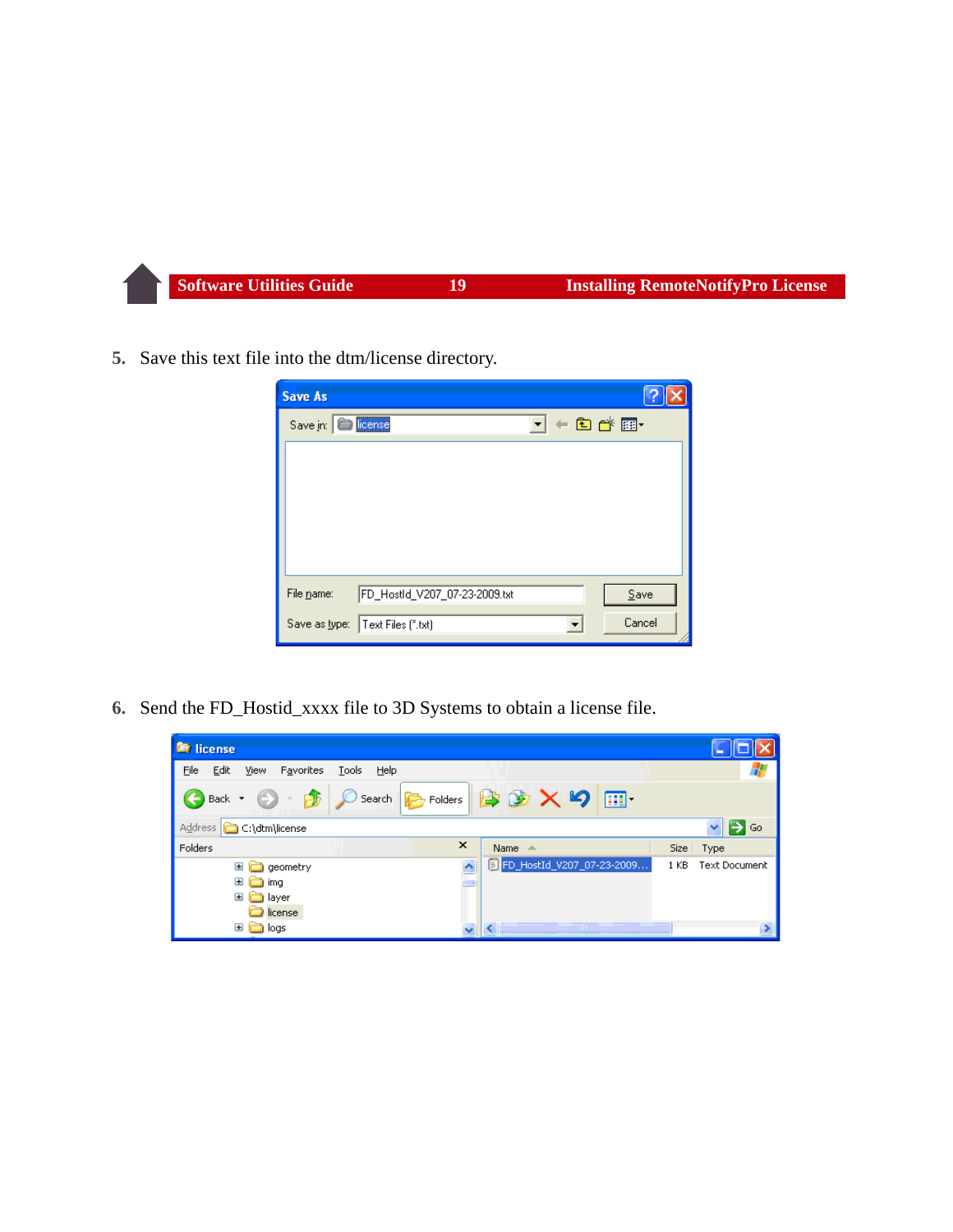**7.** Place the license.dat file from 3D Systems into the dtm/license directory.

| <b>■ license</b>                                                     |                              |                               |                                  |
|----------------------------------------------------------------------|------------------------------|-------------------------------|----------------------------------|
| File<br>Edit<br>Favorites<br>Tools<br>Help<br><b>View</b>            |                              |                               |                                  |
| Search<br>$\bigodot$ Back $\cdot$ $\bigodot$ $\cdot$<br>$\mathbb{E}$ |                              | B Folders 3 X 9 III           |                                  |
| Address <b>C</b> :\dtm\license                                       |                              |                               | $\mathbf{v}$<br>$\Rightarrow$ Go |
| Folders                                                              | $\times$<br>Name $\triangle$ |                               | Size Type                        |
| $\boxdot$<br>geometry                                                | $\triangle$                  | [E] FD HostId V207 07-23-2009 | <b>Text Document</b><br>1 KB     |
| ima                                                                  | icense.dat                   |                               | DAT File<br>1 <sub>KB</sub>      |
| $\boxplus$<br>a layer                                                |                              |                               |                                  |
| license<br>Œ                                                         |                              |                               |                                  |
| in logs<br>$\blacksquare$                                            |                              | TIM.                          |                                  |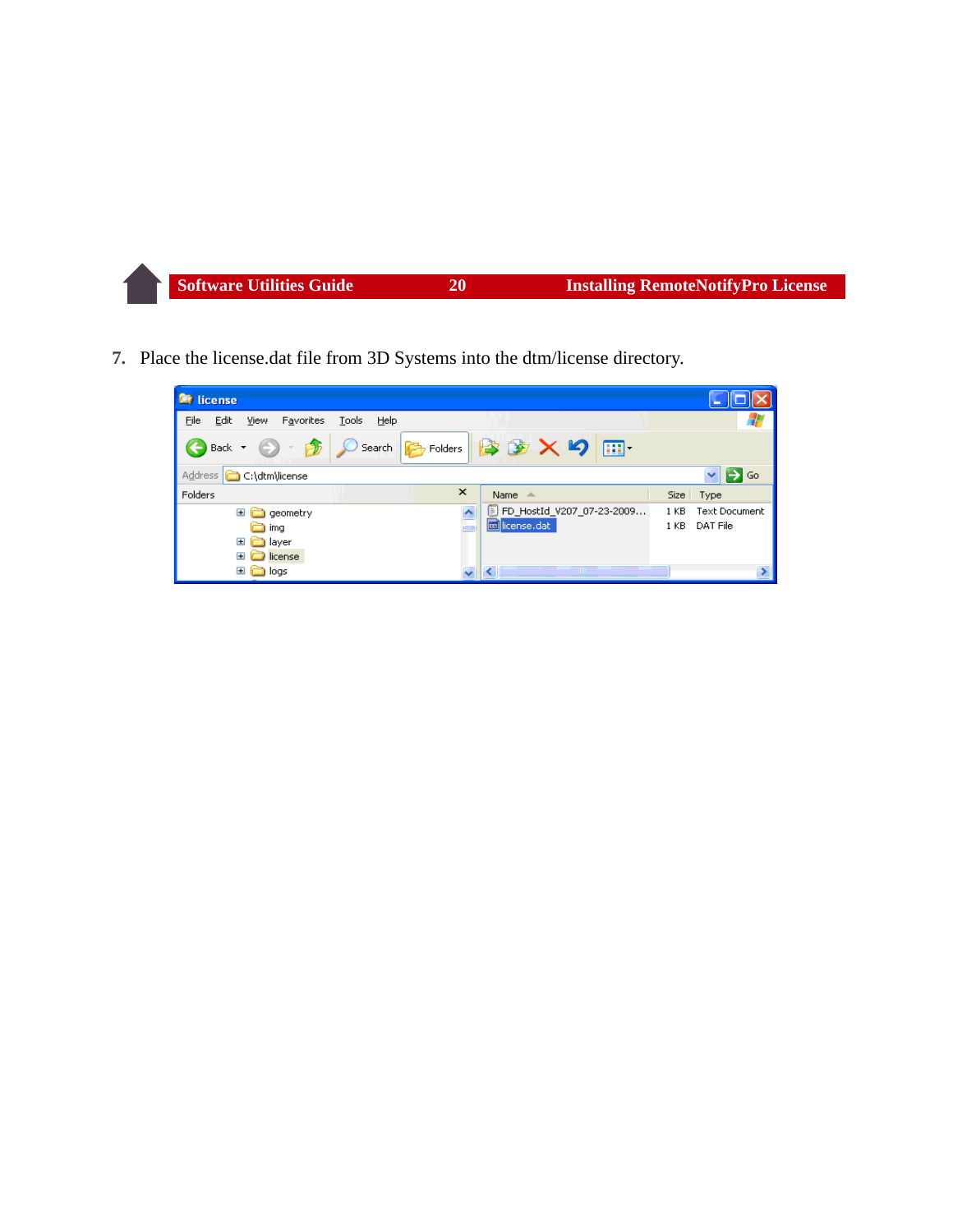# <span id="page-21-1"></span><span id="page-21-0"></span>**Chapter 3 Session Log Files**

This section describes **session log files**; "consolidated" log files created by the Sinter application that contain copies of all the separate error and parameter log files Sinter generates. Session log files have a ".3DL" extension (for "**3D L**og") and are also called "**3DL files**."

The topics in this section describe the contents of 3DL files and how and when Sinter generates them.

- [About Session Log \(3DL\) Files](#page-22-0)
- **[LogManager and Session Log Files](#page-22-1)**
- **[Session Log File Contents](#page-23-0)**
- **[How Sinter Generates Session Log Files](#page-25-0)**
- [Summary How Log Sessions Work](#page-27-0)
- **Session Log File Disk Space** Management
- **[Session Log File Descriptions](#page-29-0)**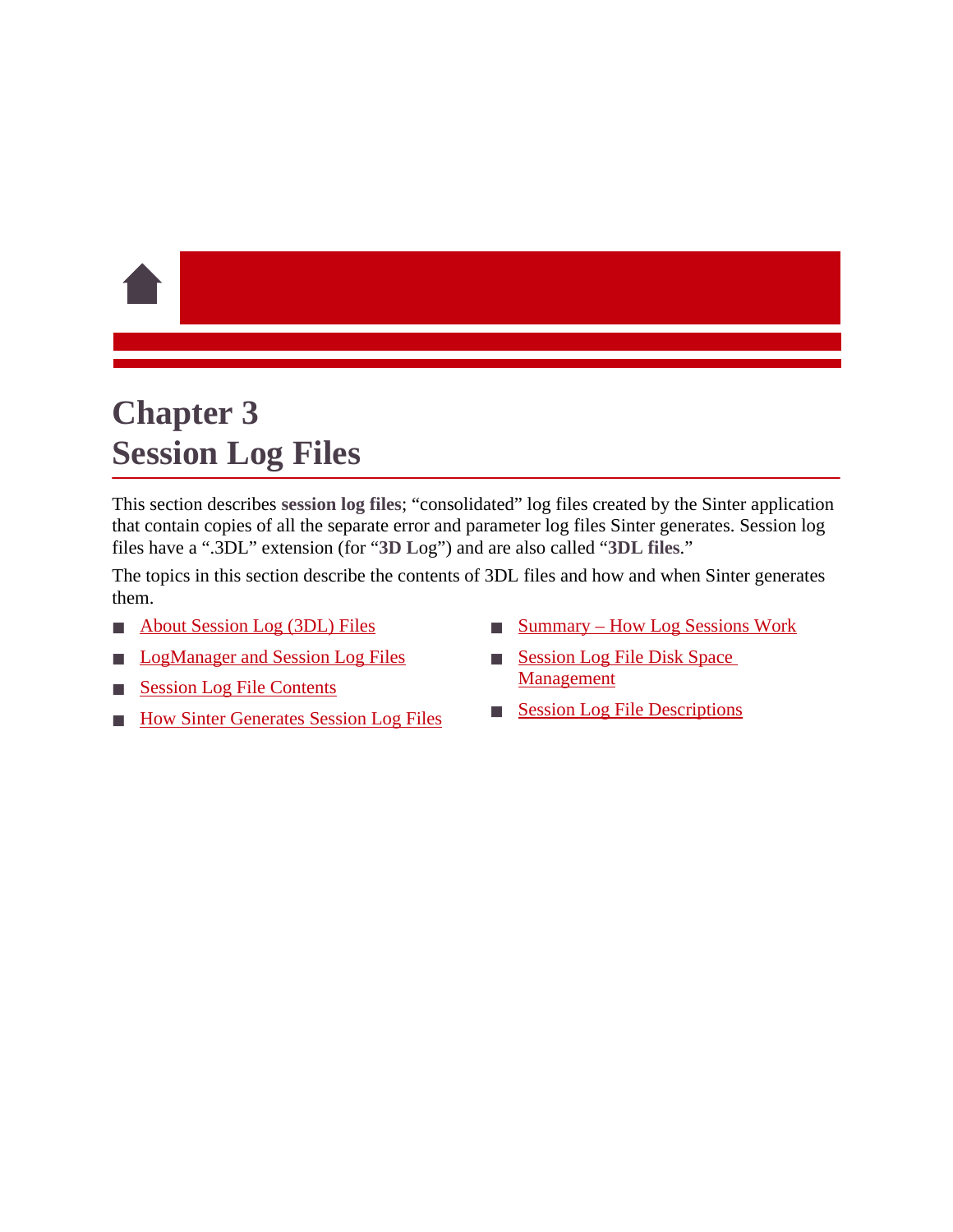## <span id="page-22-0"></span>About Session Log (3DL) Files

Log files can help you and 3D Systems refine and troubleshoot your SLS process. Sinter creates many separate log files during and between builds. They all have different file formats, names, and storage locations. Sinter also creates session log (.3DL) files to make it easy for you to access the data in these multiple log files.

At the start or end of a build, Sinter copies the various log files created during the previous session into a 3DL file automatically or on demand so you can view, search, and manage them in [LogManager.](#page-46-1)

Sinter copies log files to a...

- **Build session log file after an build completes or is terminated.**
- **Manual Ops session log file** between builds, just before a new build starts.

If you ever need to work with 3D Systems Customer Support to troubleshoot your SLS process, you can send your session log files for to review instead of gathering sending many different log files.

Sinter stores 3DL files in two folders on your installation drive by default: **\dtm\3DLogs\Build**  and **\dtm\3DLogs\ManualOps**.

## <span id="page-22-1"></span>LogManager and Session Log Files

✏This topic is a general discussion. For complete details, see [Chapter 5, "LogManager"](#page-46-1) .

Run the [LogManager](#page-46-1) utility to open, view, and search the contents of session log files. LogManager is a stand-alone program; you can run it even if Sinter is not running. To open or view any log file in LogManager, click a 3DL file in the \dtm\3DLogs\Build or \dtm\3DLogs\ManualOps folder, or, run LogManager, then choose **File > Open ...** or **File > Recent Build ...**

You mainly use LogManager to do the following: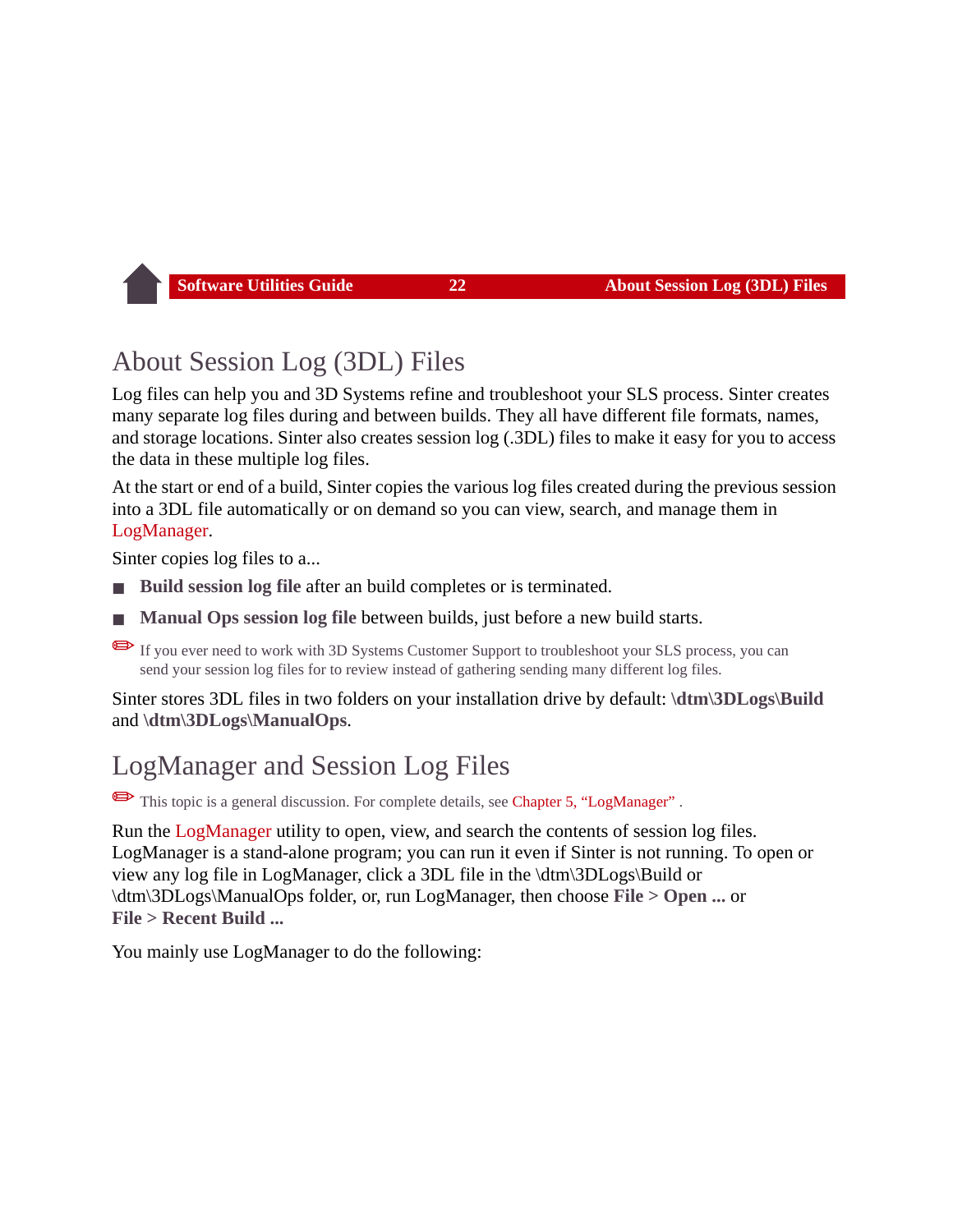- View the contents of the individual log files a 3DL file contains.
- View historical parameter graphs with [RealMonitor](#page-30-1) event notations. [\(RealMonitor License](#page-31-0) required).
- Manage log file disk space by specifying how many 3DL files to keep, based on the file date or folder size.
- (If Sinter is running...) initiate a new 3DL file for the current Build session or Manual Ops session on demand

✏You need to run Sinter at least once to create the first 3DL file automatically.

## <span id="page-23-0"></span>Session Log File Contents

Build session and Manual Ops session log files contain copies of the individual log error and monitoring log files that Sinter generates during and between builds. They also contain copies of the configuration and .ini files in use when the session log file was generated.

The two tables below list the file names of the individual error and monitoring log files that Sinter copies into session log files. They also list the different types of data these log files contain.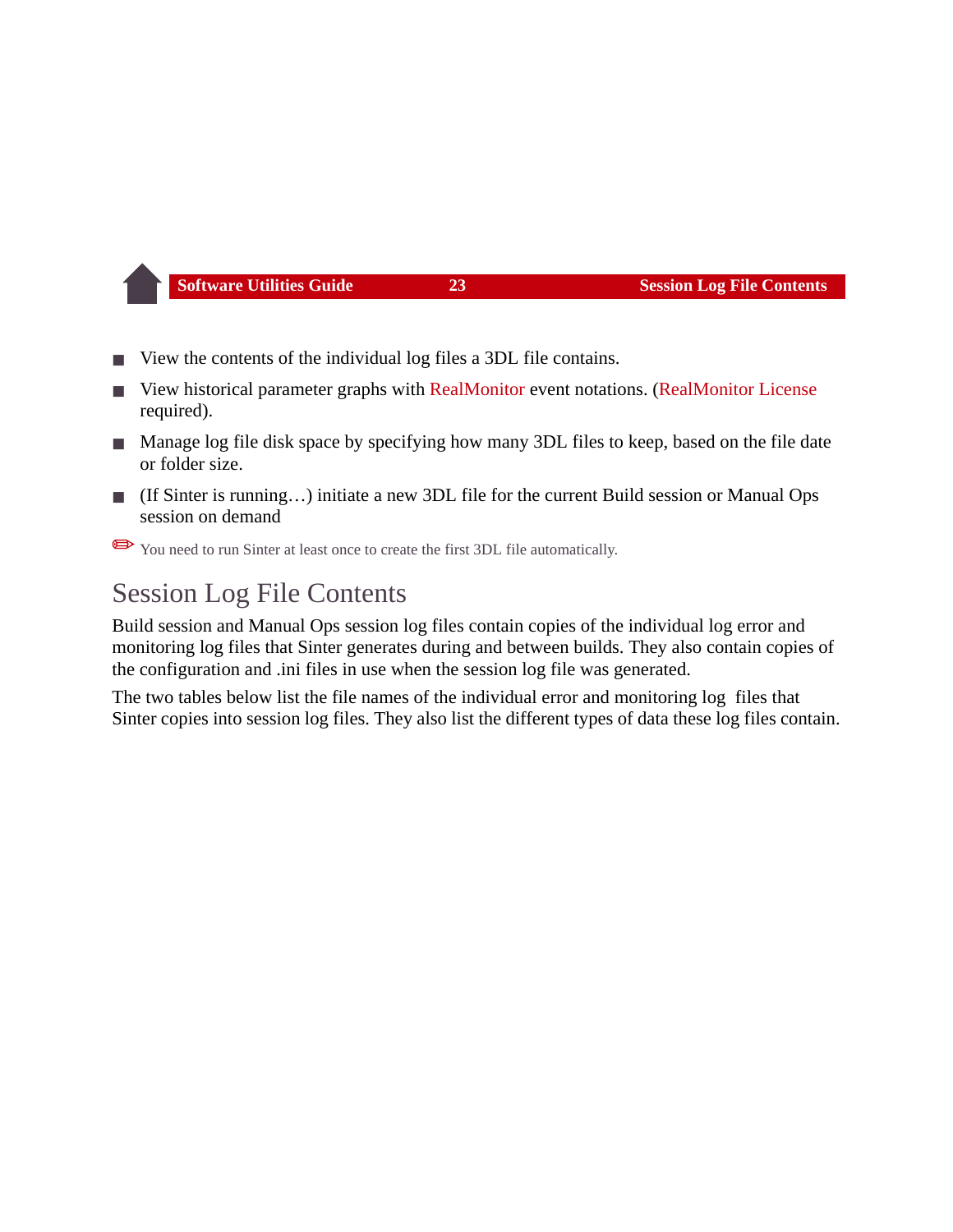## **Error Log Files**

| <b>Error Log File Name</b>                                                                | Contains                                                                                                                                                                     |  |
|-------------------------------------------------------------------------------------------|------------------------------------------------------------------------------------------------------------------------------------------------------------------------------|--|
| Slicer.tlog                                                                               | Slicer program (Slicer.exe) runtime errors                                                                                                                                   |  |
| Plcif.tlog                                                                                | PLC interface program (Plcif.exe) runtime errors                                                                                                                             |  |
| ScanIF.tlog                                                                               | Scanner interface program (Scanif.exe) runtime errors                                                                                                                        |  |
| DSPIF.log<br>(Sinterstation Pro SLS systems only)                                         | Digital Signal Processor interface program (Dspif.exe) runtime errors                                                                                                        |  |
| Packetio.log<br>(Should always be empty, if not, contact)<br>3D Systems Customer Support) | Errors in:<br>material configuration (.cfg) files; < <i>material_name</i> >.cfg<br>machine configuration files; machine.cfg<br>Build packet files; < <i>build_name</i> >.bpz |  |

## **Monitoring Log Files**

| <b>Monitoring Log Files</b>                                              | Contains                                                                                                                                                                                   |  |
|--------------------------------------------------------------------------|--------------------------------------------------------------------------------------------------------------------------------------------------------------------------------------------|--|
| States.blog                                                              | All build, part, and scale parameter values                                                                                                                                                |  |
| RealMonitor log (.rmt) file<br><mmddyybuild_name>.rmt</mmddyybuild_name> | The values of all parameters RealMonitor is monitoring                                                                                                                                     |  |
| RealTimeCal.log                                                          | Data for every Real Time Calibration event. For each calibration attempt, it logs<br>whether calibration was successful or failed-and how much adjustment, if any,<br>was applied—and why. |  |
| RealTimeCalData.log                                                      | Summarizes each Real Time Calibration adjustment made                                                                                                                                      |  |
| OfflineCal.log<br>(Only for offline calibration)                         | Records how much adjustment was applied during any Offline Calibration—and<br>why the adjustment was applied                                                                               |  |
| Bds.tlog                                                                 | All commands sent to the beam delivery system by the scanner interface software                                                                                                            |  |
| Data.log                                                                 | A summary of each build, including the time the build finished, the material used,<br>and the part and feed temperature set points.                                                        |  |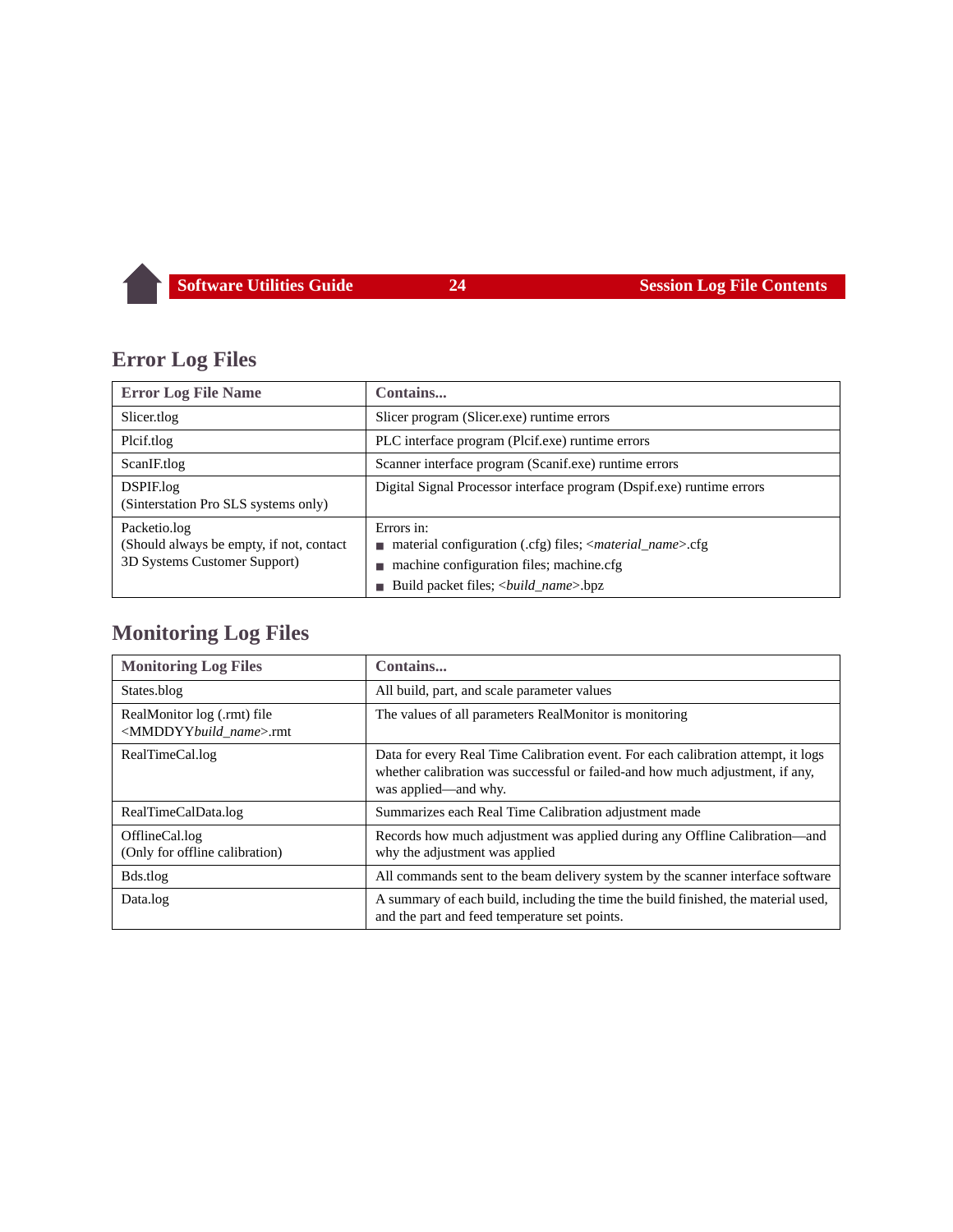## <span id="page-25-0"></span>How Sinter Generates Session Log Files

While Sinter is running, it logs data to the individual log files in [Session Log File Contents](#page-23-0) above regardless of whether a build is running or not. These individual log files are stored in folders separate from the \dtm\3DLogs session log file folder.

On the other hand, Sinter starts a new session log file when a build starts, then closes the session when the build terminates. The log files generated during a build are called the **Build Session Log**. In between two builds, there will also be sets of log files generated. These log files are called the **Manual Ops Session Log**.

#### **Log Sessions**

When a new session starts, individual log files are overwritten. This means individual log files on disk only contain data from the most recent session. Log data from older sessions resides in the (date/time-stamped) 3DL files to which individual log files are copied at the end of each session.

When a (Build or Manual Ops) log session closes, Sinter automatically adds all individual log files generated in the session that just closed to one compressed date/time-stamped session log (.3DL) file. It then stores the 3DL file in either:

- \dtm\3DLogs\Build if a build ("Build session") just ended, or
- **\dtm\3DLogs\ManualOps** if a "Manual Ops session" just ended; i.e., a build just started

#### **Session log file names**

When a build starts, Sinter closes the Manual Ops Log Session and creates a .3DL file with the file name

*machine ID***\_YYYY-MM-DD\_HH.MM.SS\_manual\_ops<index#>.3DL**

When a build finishes, Sinter closes the Build Log Session and creates a .3DL file with the file name:

*machine ID***\_YYYY-MM-DD\_HH.MM.SS\_***build packet name***<***index#***>.3DL**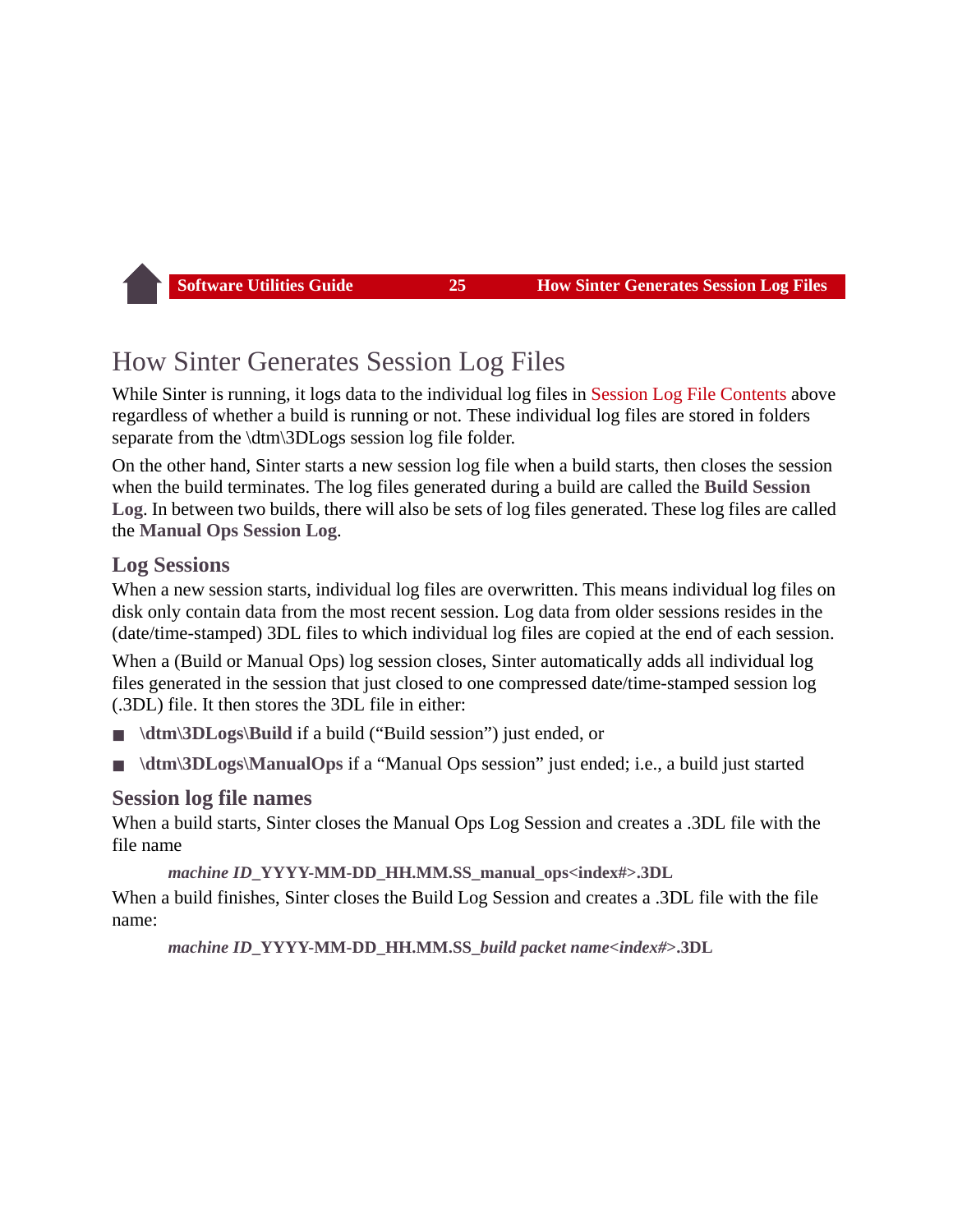Where:

*machine ID* is the SLS system's serial number by default. However, if you entered a custom **Machine Name** in your RealMonitor [Setting Preferences](#page-42-0) window, that will be the *machine ID*. **YYYY-MM-DD\_HH.MM.SS** is the date and time when the Log Session started. (Time is in

24-hour format.)

**<index#>** is a number appended to the file name to prevent duplicate file names.

A 3DL file name can be up to 256 characters long.

## **Generating Session Log Files Manually**

Sinter generates 3DL files automatically when to start and finish a build. However, you might also want to use the LogManager utility to generate a 3DL file manually if:

- When a build is terminated abnormally.
- When user wants to generated a 3DL file before a session is finished.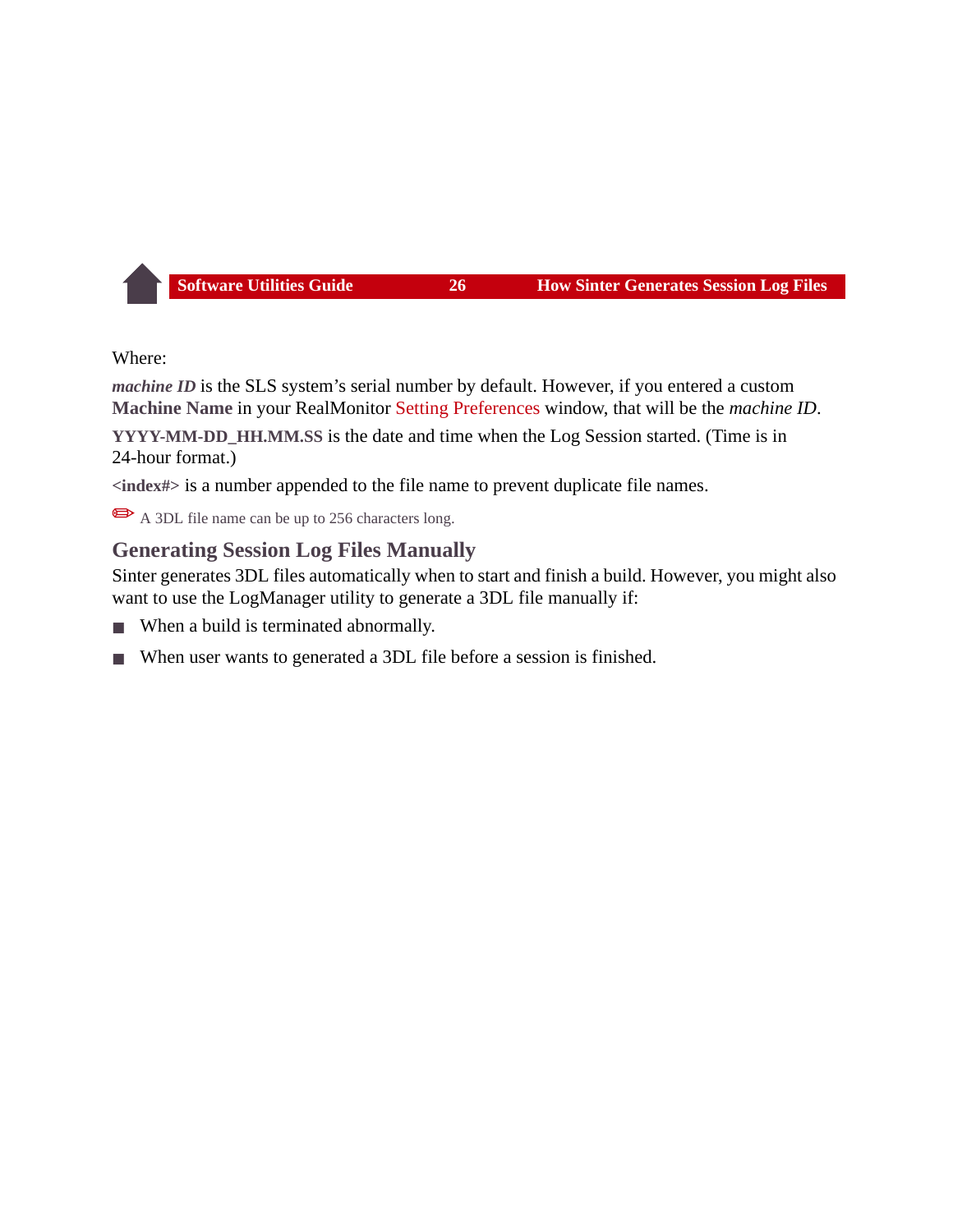## <span id="page-27-0"></span>Summary – How Log Sessions Work

This topic summarizes the session log file actions Sinter performs when:

- Sinter starts
- A build starts
- A build finishes
- Sinter ends normally
- Sinter ends abnormally

#### **When Sinter starts**

A new Manual Ops session starts (if Sinter terminated normally the last time you ran it...). Any existing individual log files are overwritten. (The data in all of the previous individual log files was copied/saved in a 3DL file.)

## **When a build starts**

Sinter does the following when a build starts:

- **1.** Closes the Manual Ops session.
- **2.** Creates a **[...]\_manual\_ops.3DL** log file.
- **3.** Starts a new Build Log session, overwriting data in the individual log files collected during the Manual Ops session it just closed.

## **When a build finishes**

Sinter does the following when a build finishes:

- **1.** Closes the Build session.
- **2.** Creates a **[...]\_***build packet name***.3DL** log file.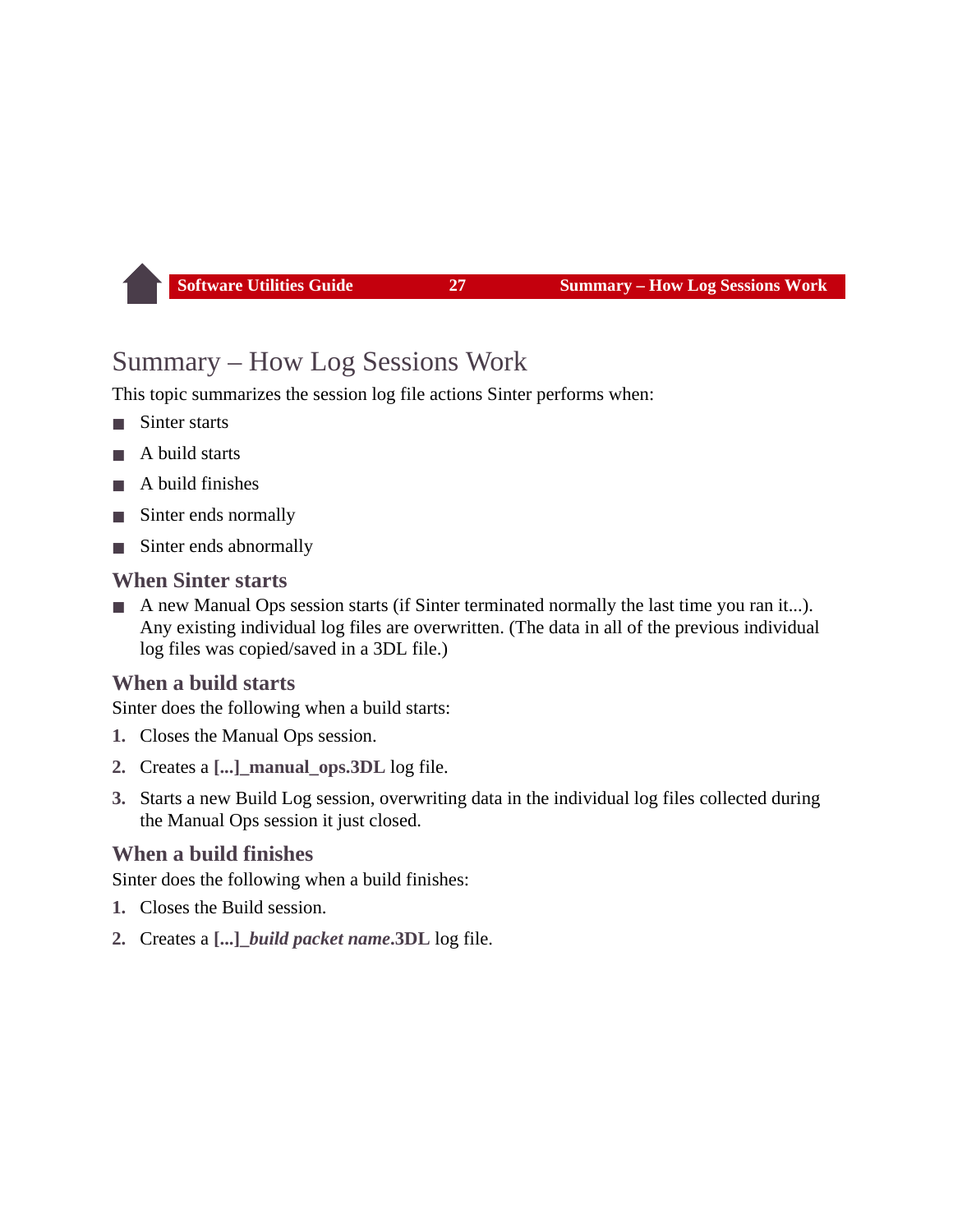**3.** Starts a new Manual Ops session, overwriting data in the individual log files collected during the Build session it just closed.

#### **When Sinter ends normally**

Sinter does the following when it ends normally:

- **1.** Closes the Manual Ops session (which started after the last build ended).
- **2.** Creates a **[...]\_manual\_ops.3DL** log file.

#### **When Sinter ends abnormally**

When Sinter terminates abnormally, the next time your run it, it does the following:

- **1.** Creates a **[...]\_manual\_ops.3DL** file or a **[...]\_***build packet name***.3DL** file—depending on the state it was in when it terminated abnormally.
- **2.** Sets the **Sinter Termination Status** in the 3DL file to **Abnormal**.

✏**Sinter Termination Status** is shown in the Summary window box on LogManager's RealMonitor tab. See ["Summary Windows – \(RealMonitor Tab Only\)" on page 53](#page-53-0).

## <span id="page-28-0"></span>Session Log File Disk Space Management

Typical session log files range in size from 100 KB to 1000 KB (1 MB), so you must remove old 3DL files periodically. Use the Diskspace Manage tab in the RealMonitor utility's Preferences dialog to set limits on the size and age of 3DL files on disk. (See RealMonitor ["Setting](#page-42-0)  [Preferences" on page 42.](#page-42-0))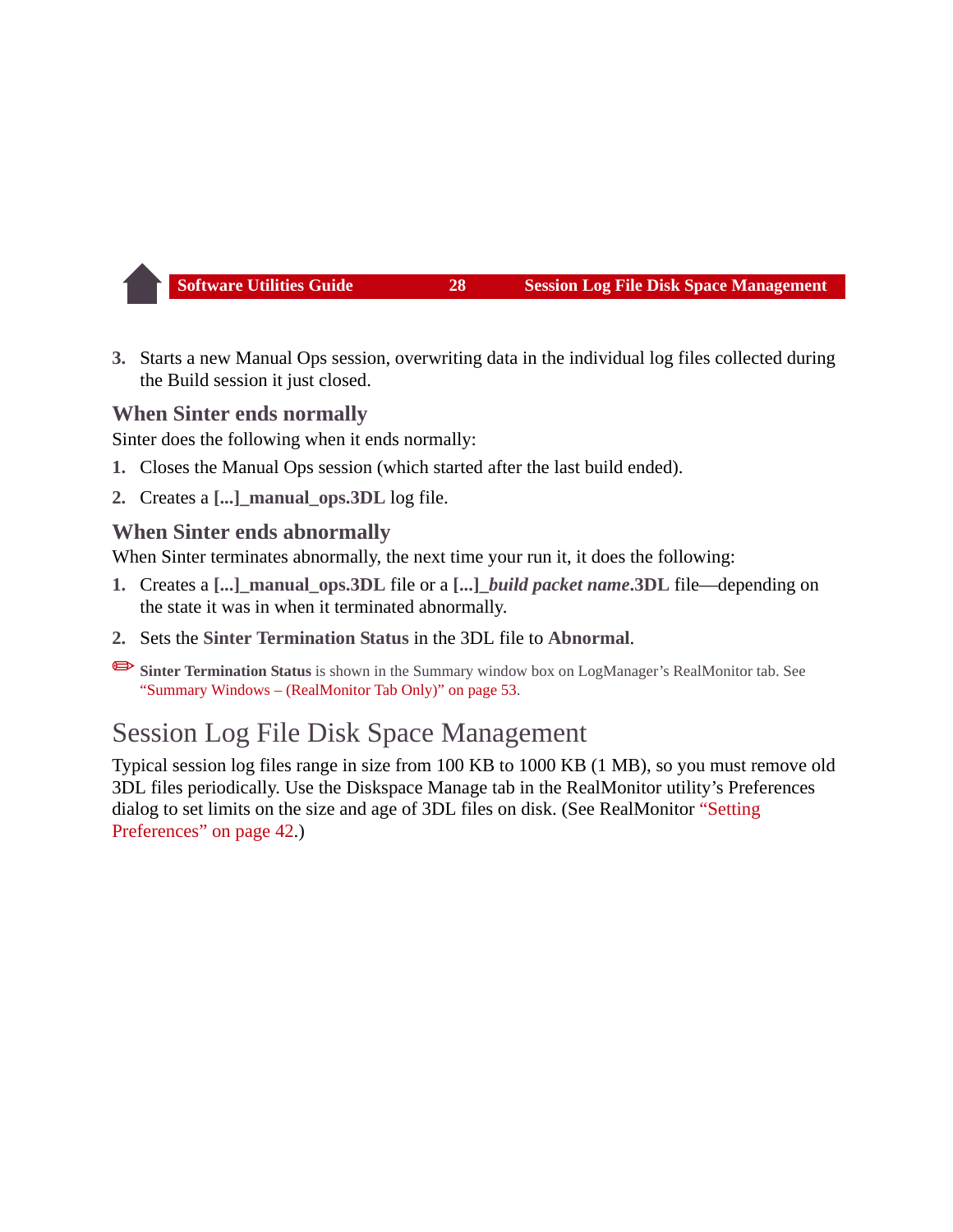## <span id="page-29-0"></span>Session Log File Descriptions

This section describes the contents of build and manual ops session log files. It also shows how Sinter names automatically-generated 3DL files.

## **Build session log files**

Sinter generates a build session log file when a build terminates. The build 3DL file contains all the log file data generated during that build. Build session log file names are of the format:

#### **<***buildname***>MMDDYYYYHHMMSS\_Build.3DL**

where *buildname* is the build packet filename.

## **Manual Ops session log files**

Sinter generates a manual ops session log file when a build starts. The manual ops 3DL file contains all the log file data generated between two builds; specifically between the a Build End event and a Build Start event.

Manual ops session log file names are of the format:

#### **<***buildname***>MMDDYYYYHHMMSS\_ManualOps.3DL**

where *buildname* is the build packet filename for the build that started.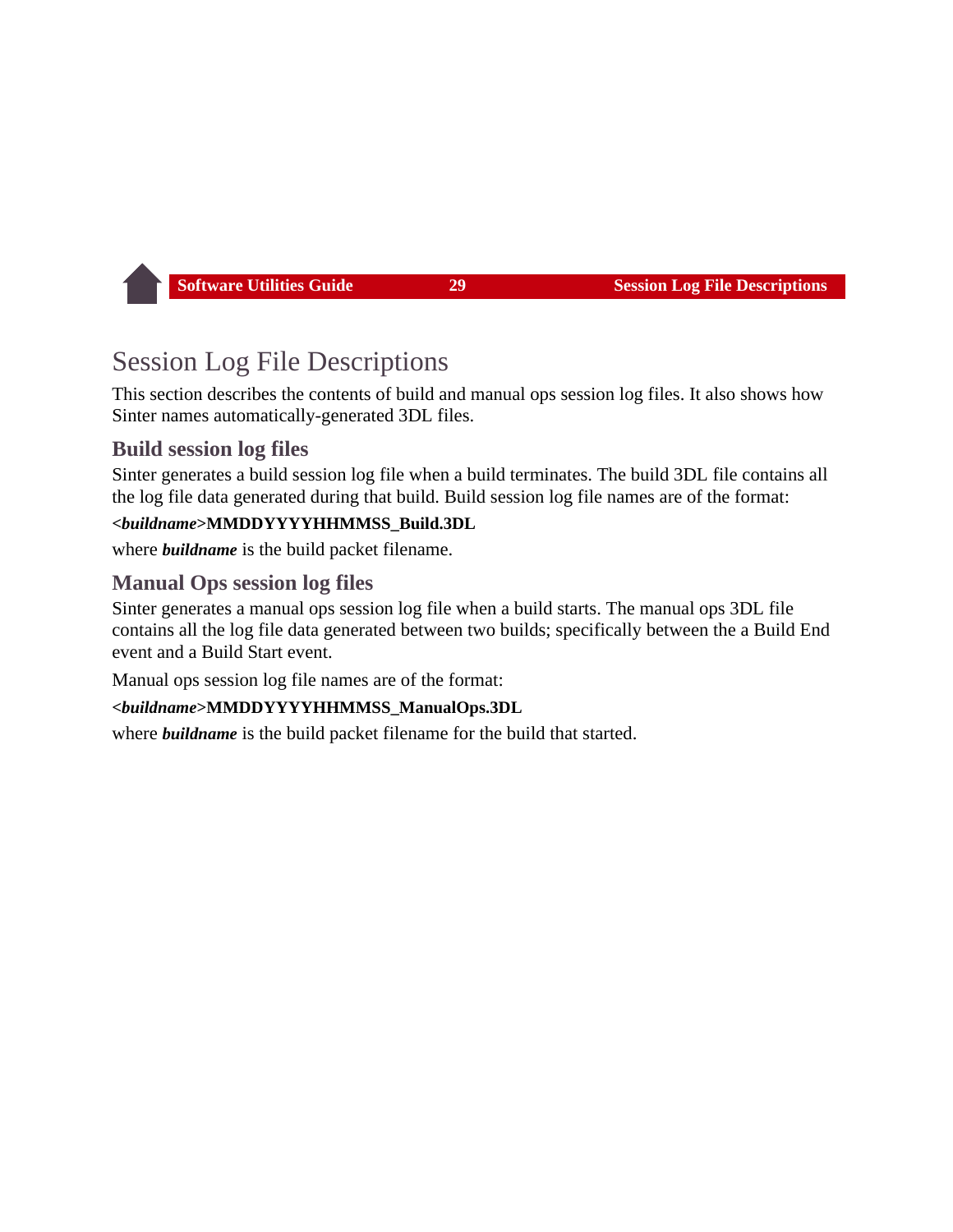# <span id="page-30-1"></span><span id="page-30-0"></span>**Chapter 4 RealMonitor**

This section describes RealMonitor, a Sinter application utility that enables you to collect ("log") and review data about SLS system. RealMonitor starts when you start Sinter and stops when you exit Sinter. It logs data continually by default while Sinter is running, but you can pause or stop logging (then restart it) at any time.

With RealMonitor, you can watch data plots update in real time and compare parameters while your SLS system operates. After a build, use [LogManager](#page-46-1) to view and analyze the data logged by RealMonitor and other Sinter software modules in the log files the Sinter application creates.

See ["LogManager" on page 46](#page-46-1) for further information.

This section includes the following topics:

- **[RealMonitor License](#page-31-1)**
- **[Logging Data with RealMonitor](#page-34-0)**
- [Comparing Parameters in RealMonitor](#page-36-0)
- Zooming in  $X$  and  $Y$
- **[Printing Plots](#page-42-1)**
- **[Setting Preferences](#page-42-2)**
- [Creating a Session Log File Manually](#page-45-0)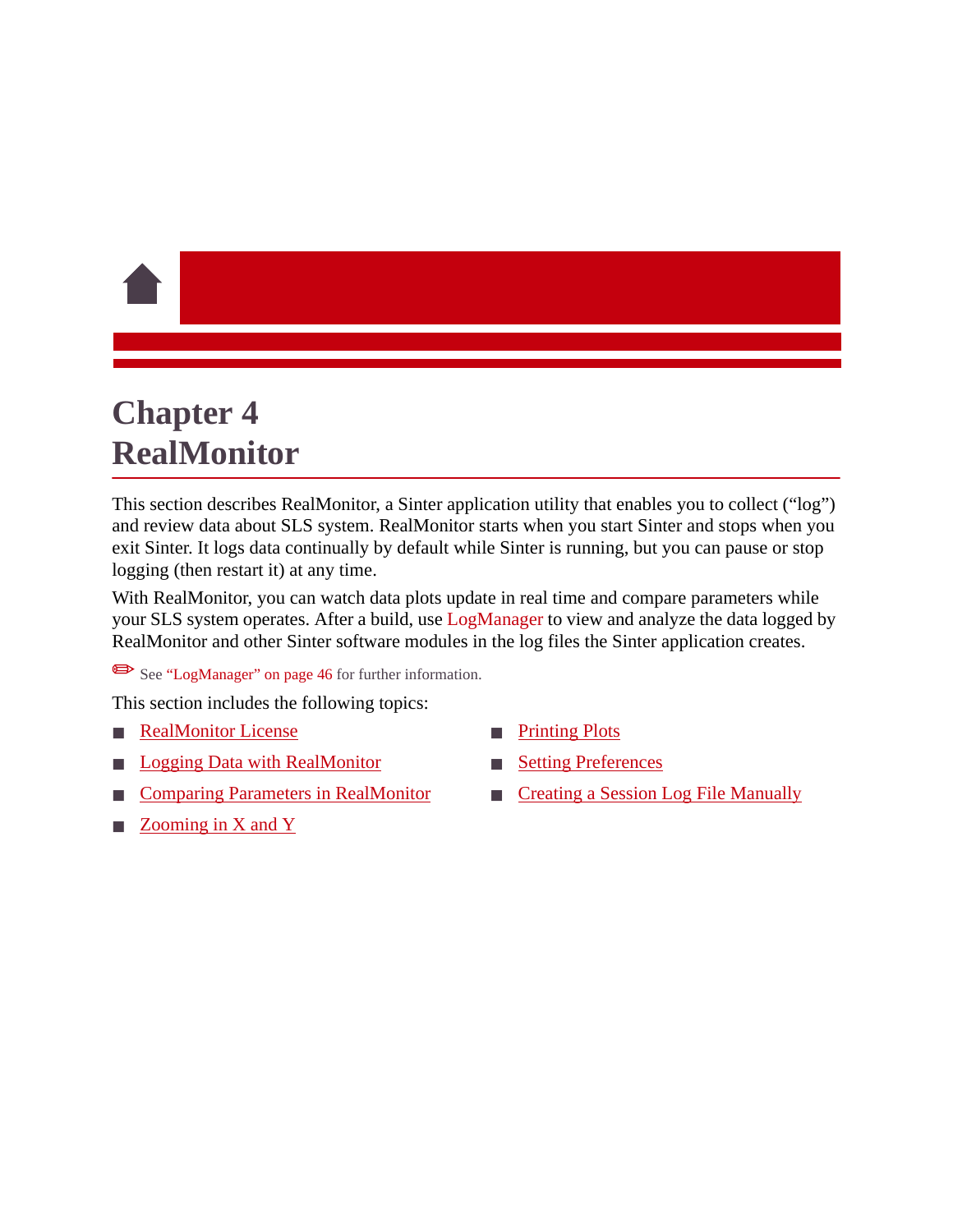## <span id="page-31-1"></span><span id="page-31-0"></span>RealMonitor License

RealMonitor and [LogManager](#page-46-1) are licensed applications. You only need one license—a **RealMonitor** license—to make full use of both RealMonitor and LogManager.

You can log data about your system before you install a RealMonitor license, but you must install a license before you can view data plots in RealMonitor and LogManager.

RealMonitor logs data whether you have a license or not. So, even if you don't have a license, you can still send log files to 3D Systems Customer Support if you need help resolving problems.

## **Installing a RealMonitor License**

To install a RealMonitor license, click the **Enable** button on the RealMonitor toolbar as shown in [Figure 12](#page-31-2) below.

| Click to open the license dialog-                            |                                                                      |                                                                                           |
|--------------------------------------------------------------|----------------------------------------------------------------------|-------------------------------------------------------------------------------------------|
| Real Monitor - Monitoring                                    |                                                                      |                                                                                           |
| I.<br>G.<br>Zoom X Zoom Y Y-Scale<br>Fleset                  | ≞<br>K<br>Cong<br>參<br>匾<br>Stay<br>Print<br>Enable<br>Table<br>Pref | 7<br>$=$<br>W3DL<br>Help                                                                  |
| Start Monitor At<br>Start Build<br>10<br>in.<br>Start Height | End Monitor At<br>End Build<br>0.5<br>in.<br>End Height              | Log File:<br>Start<br>Stop<br>$\bullet$ take sample e<br><b>II</b> Pause<br>Take sample ( |

Figure 12. RealMonitor, before enabling a license

<span id="page-31-2"></span>You can also install a RealMonitor license by running the 3D Systems software licensing utility from the Windows Start menu. Choose **Programs > SLS System > Install 3D License**, then select **RealMonitor** in the **License For** drop-down list.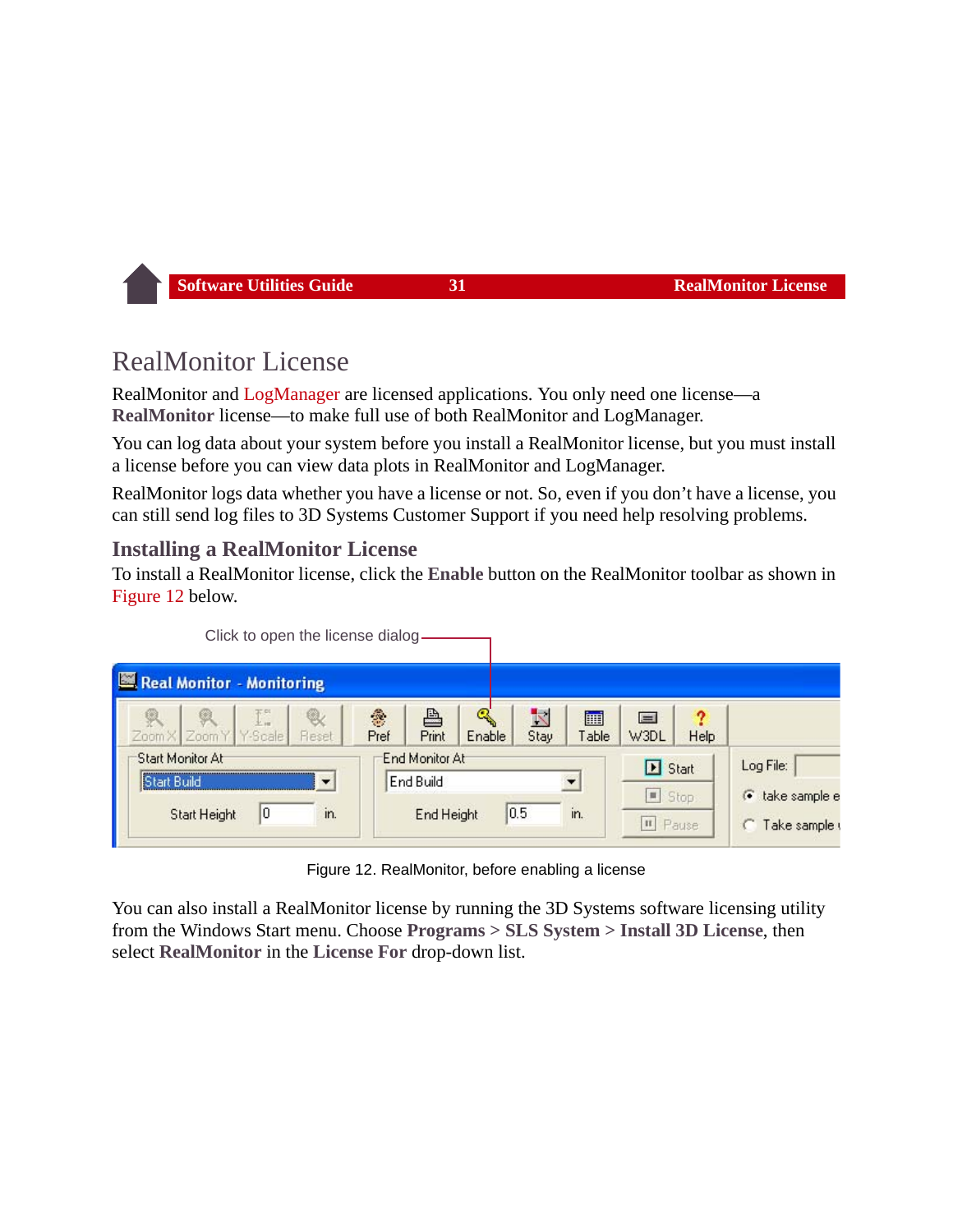✏If you install 3D Systems LS Software and a RealMonitor license on a separate, stand-alone computer (to run the Build Setup application), you can view the parameter data plots in LogManager's RealMonitor tab.

Click **Next** to display your SLS system's **Computer ID** in the License window, along with a blank text box for your RealMonitor license **Activation Password**. Contact 3D Systems Customer Support by email or phone and provide your Computer ID. 3D Systems will provide you with a RealMonitor license **Activation Password** specific to your SLS system. Enter **Your Activation Password** in the License window.

## **What a RealMonitor License Enables**

- **Without a RealMonitor license** you can use RealMonitor to log data during and between builds (which it does by default when you run Sinter), create consolidated 3DL [Session Log](#page-21-1)  [Files](#page-21-1), and manage the amount of disk space 3DL files use. In LogManager, you can open a 3DL file, then browse, search, and filter text data in individual Sinter log files without a RealMonitor license.
- With a RealMonitor license you can do everything above—plus view live data plots in RealMonitor and historical data plots in LogManager. The data plots show parameter values as a function of time or build z-height. These graphs include vertical lines showing when, or at what z-height, various build events occurred. You also get the option to overlay a moving average trend line.

In addition, with a RealMonitor license you can export data to a delimited file, as well as use a dynamic-link library (DLL) to access logged data in real time from a custom application program.

## **Replacing a RealMonitor License**

The license activation password will persist after an upgrade of the SLS system software. However, you will need to contact 3D Systems Customer Support to get a new password if you do either of the following:

Reinstall your operating system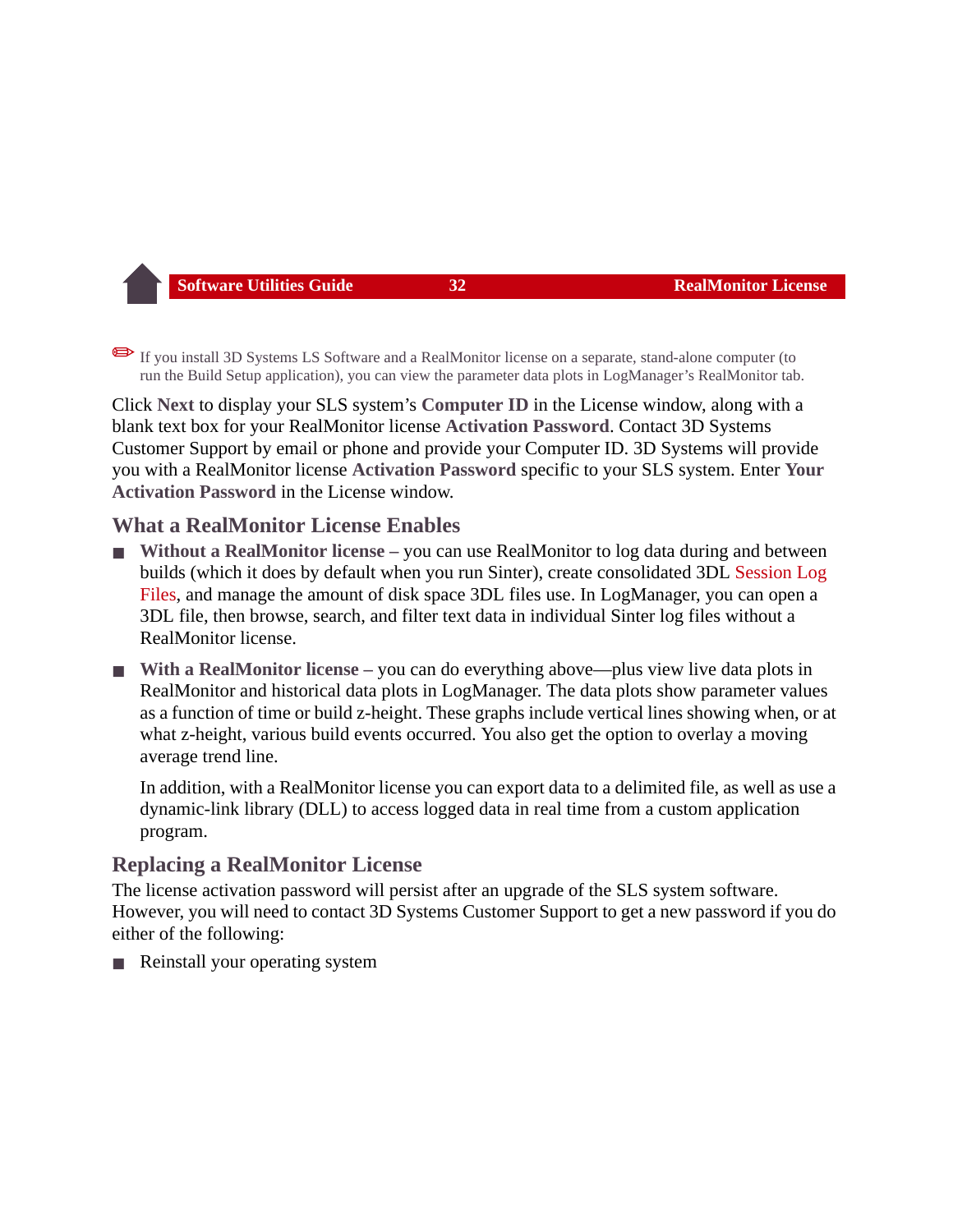■ Change your network configuration; (for example, if you replace your network card)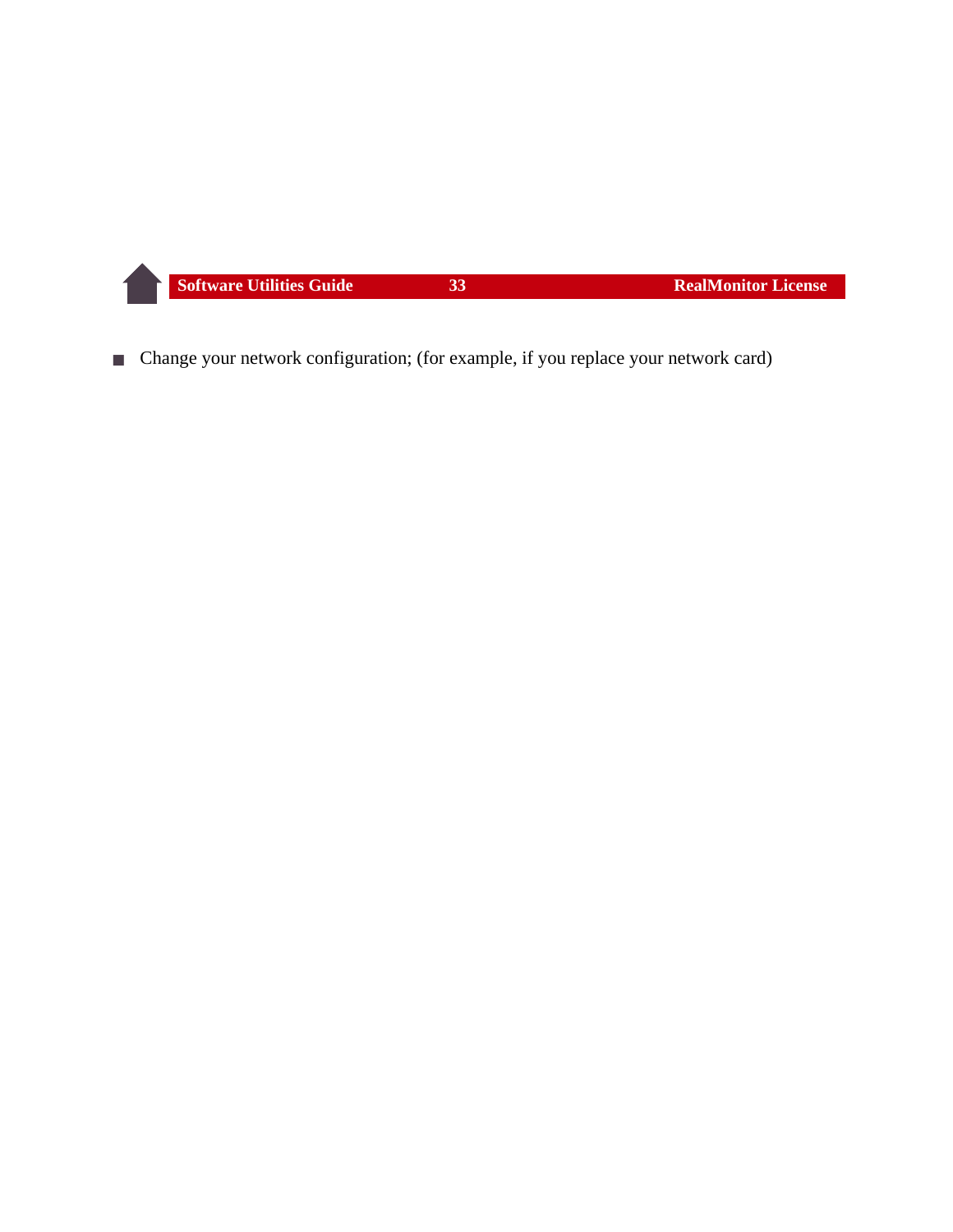## <span id="page-34-0"></span>Logging Data with RealMonitor

The RealMonitor utility starts automatically when you start the Sinter application. When you enter Build or Manual Ops mode in Sinter, RealMonitor opens a new Build or Manual Ops session (3DL) log file and starts logging data to many individual Sinter log files. It then copies the individual log files into time-stamped 3DL files at the end of the session. (See [Chapter 3, "Session](#page-21-1)  [Log Files"](#page-21-1) for further details.)

One of the most important individual log files that gets copied into a 3DL file is the RealMonitor Log (.rmt) file. There are two types of .rmt files; one for Build data and one for Manual Ops data. This section describes both types of .rmt files, and various ways you can start and stop logging data to them.

## <span id="page-34-1"></span>**RealMonitor (.rmt) Log Files**

Two Sinter log files store the values of all parameters RealMonitor can display on its data plots. They are:

**<***BuildPacketName***>.rmt** – for the current Build session

**ManualOps.rmt** – for the current Manual Ops session

These two .rmt log files (and the other individual Sinter log files) are copied into the time-stamped 3DL session log file created at the end of each Build session and Manual Ops session.

RealMonitor automatically logs data to <*BuildPacketName*>.rmt while Sinter is in Build mode. However, it does *not* automatically log data to ManualOps.rmt data in Manual Ops mode. To log data to ManualOps.rmt, you must click the **Start** button (see [Figure 13., "Start, Stop and Pause](#page-35-0)  [buttons," on page 35](#page-35-0)) when Sinter is in Manual Ops mode.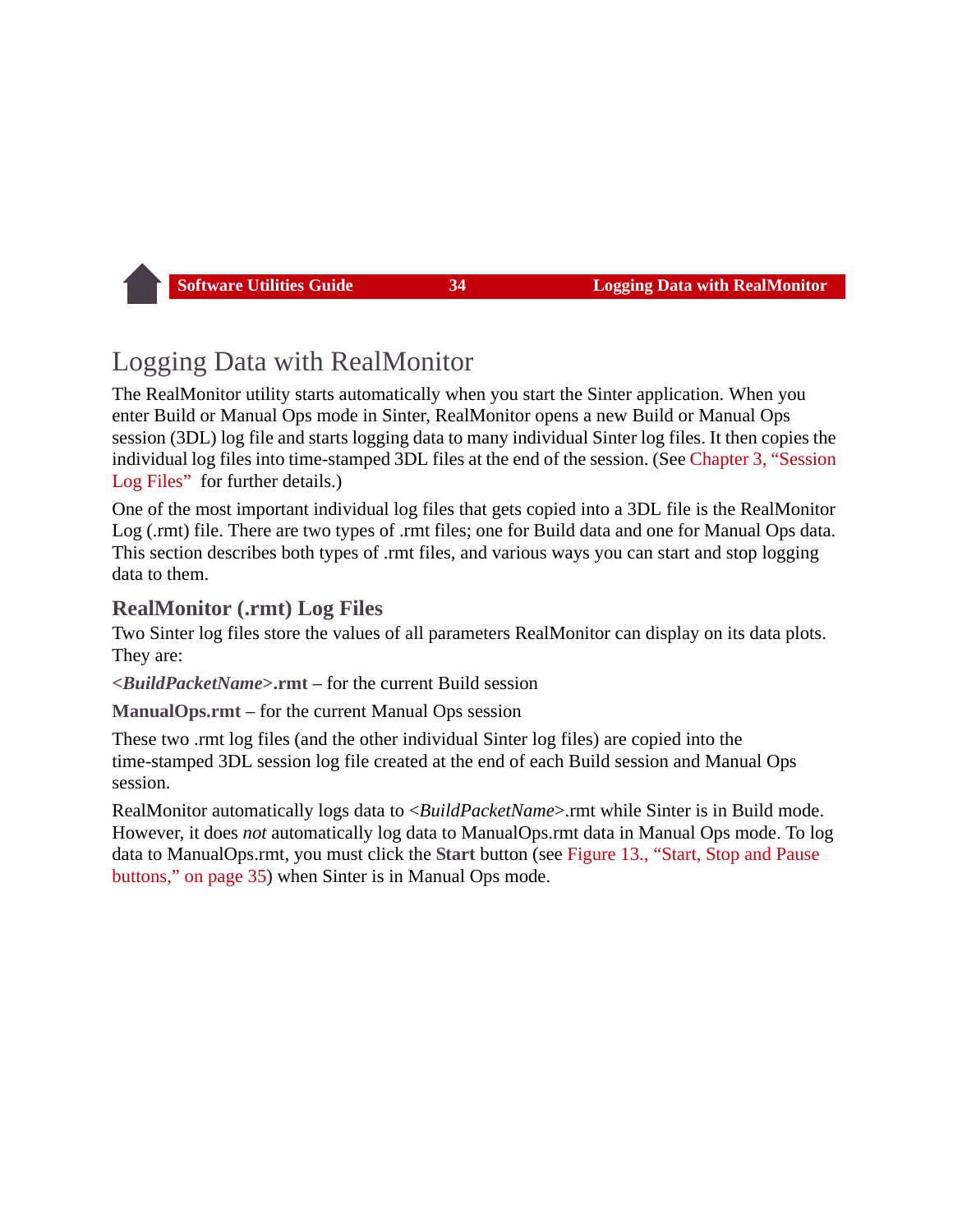## **Starting and Stopping Logging to a RealMonitor (.rmt) Log File**

You can stop, pause, and restart logging data to either of the two [RealMonitor \(.rmt\) Log Files](#page-34-1) at any time using the **Start**, **Stop**, and **Pause** buttons below the RealMonitor toolbar.

If you wish to start or stop logging to the current .rmt file when a specific event occurs, you have several events to choose from in the lists under **Start Monitor** 

**At** and **End Monitor At** (below the RealMonitor toolbar).

After you select a Start or End event, specify the build height at which you want RealMonitor to begin watching for the event to occur.

Choose an event to Start Monitoring At or End

Monitoring At from these drop-down lists.

| 'Start Monitor At- |            | End Monitor At |     |
|--------------------|------------|----------------|-----|
| Start Build        |            | Ind Build      |     |
| Start Height       | 0.5<br>In. | End Height     | In. |
| vou want           |            |                |     |

Enter the build height at which y RealMonitor to start watching for the selected Start or End event to occur.

Click these buttons to start, stop, or pause data logging to .rmt log files at any time.



<span id="page-35-0"></span>Figure 13. Start, Stop and Pause buttons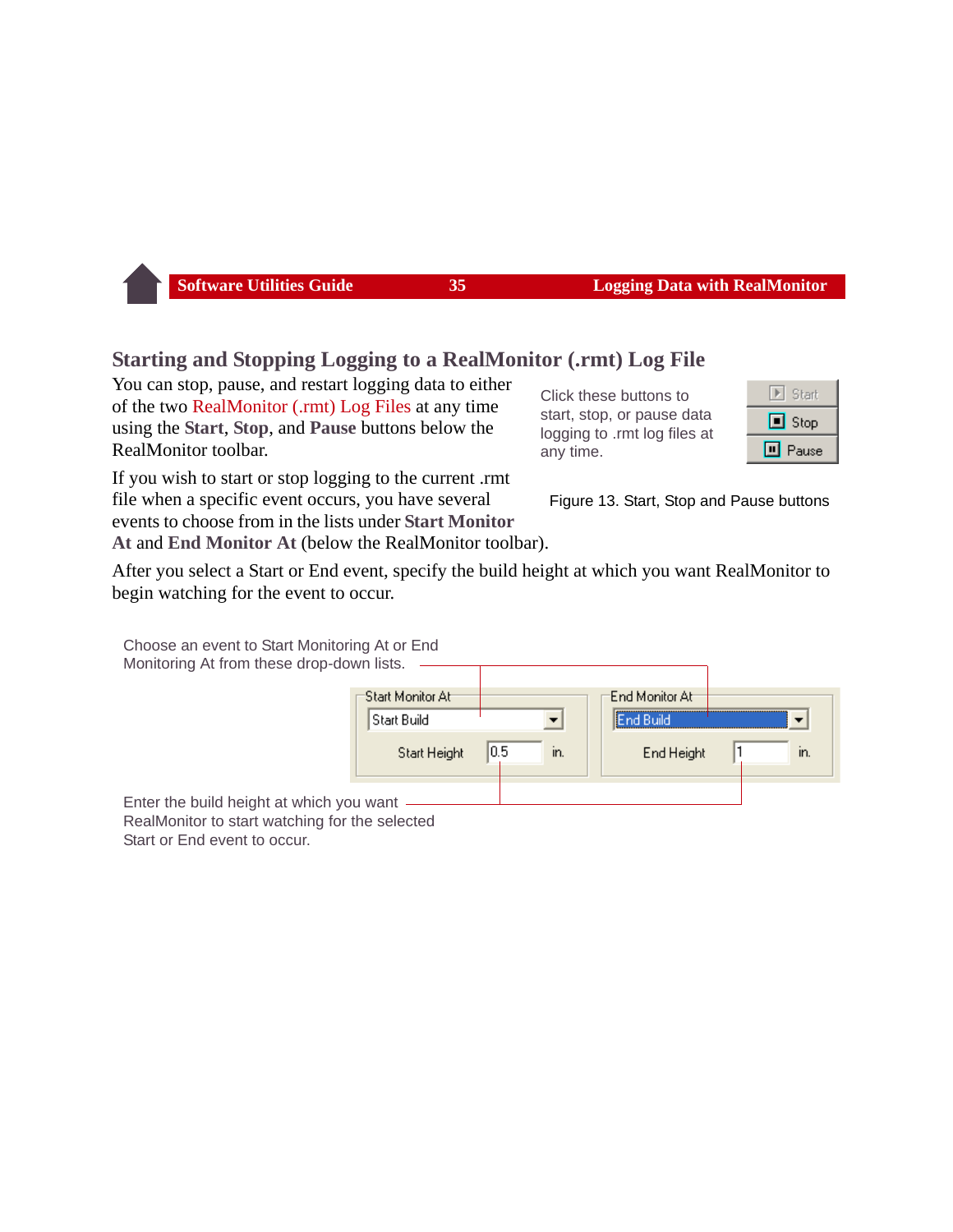## Comparing Parameters in RealMonitor

The two parameter data plots RealMonitor displays allow you to view and compare SLS system parameters in real time. You can also scroll back in time (or z-height)—all the way back to the start of the current build—to compare parameters earlier in the build. For each parameter section, you select a parameter in the **Plot Parameter** list and the system graphs it on the right.

✏To compare more than two parameters at once, or to compare parameter values in older builds, use [LogManager'](#page-46-0)s **RealMonitor** tab. You can compare more than two parameters by running multiple instances of LogManager and selecting different parameters to view in each instance. Then, for ease of comparison, use LogManager's time synchronization function to synchronize the data displayed in each instance. (See ["LogManager Log Tabs" on page 57](#page-57-0) for more information.)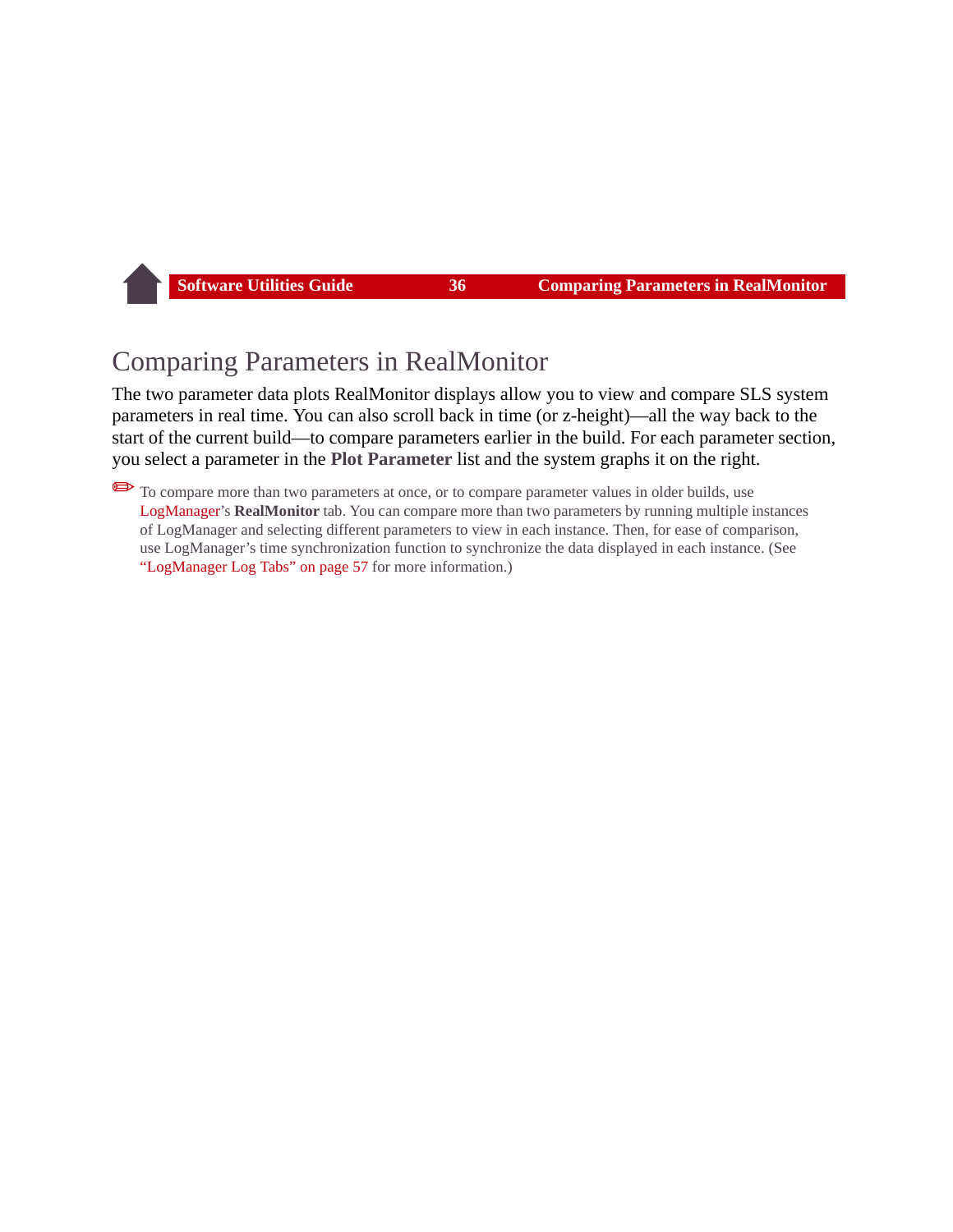## <span id="page-37-0"></span>**Parameter Graphs and Plotting Options**

Parameter graphs show a variety of data about a build.



Figure 14. Sample Parameter Graph

#### **Plot Parameter Options**

You have four parameter graph display options in RealMonitor's **Plot Parameter** box:

**Against.** selects the x-axis units. Choose one of the following:

- **Time Stamp** (default), the actual times data points were logged
- **Time Elapsed**, the time elapsed since the start of build when data points were logged
- **Stage Height Z, the z-height when data points were logged.**

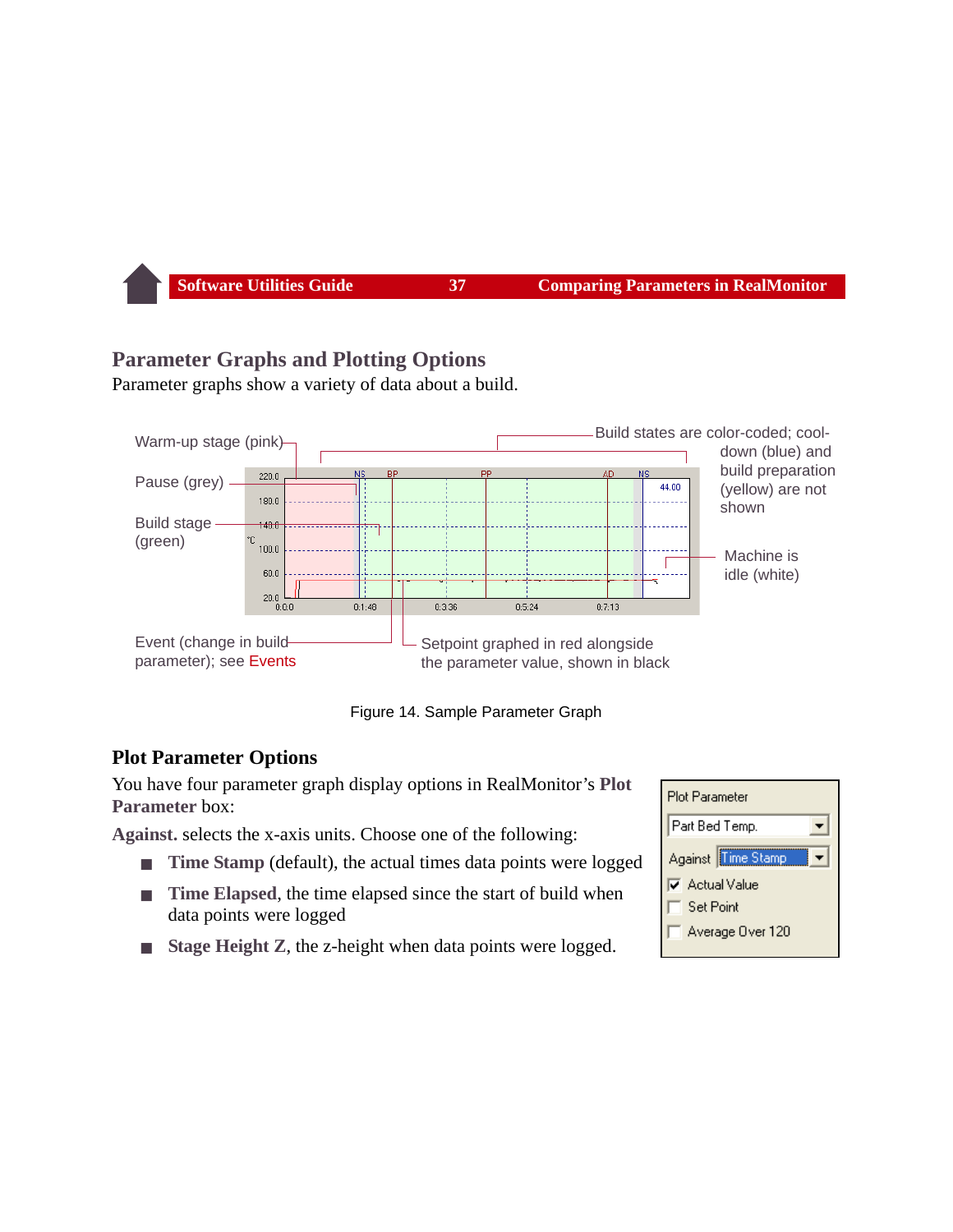**Actual Value** displays parameter actual value curve.

**Set Point** displays parameter set point value curve.

<span id="page-38-0"></span>**Average Over [***number of data points***]** displays parameter moving average curve. Use this moving average curve to help detect trends you might not see on the Actual Value curve. The moving average is calculated for the most recent *number of data points*. The default = **120** data points. You can change the moving average *number of data points* in the RealMonitor **Preferences** window. (See ["RM Settings Preferences Tab" on page 44](#page-44-0).)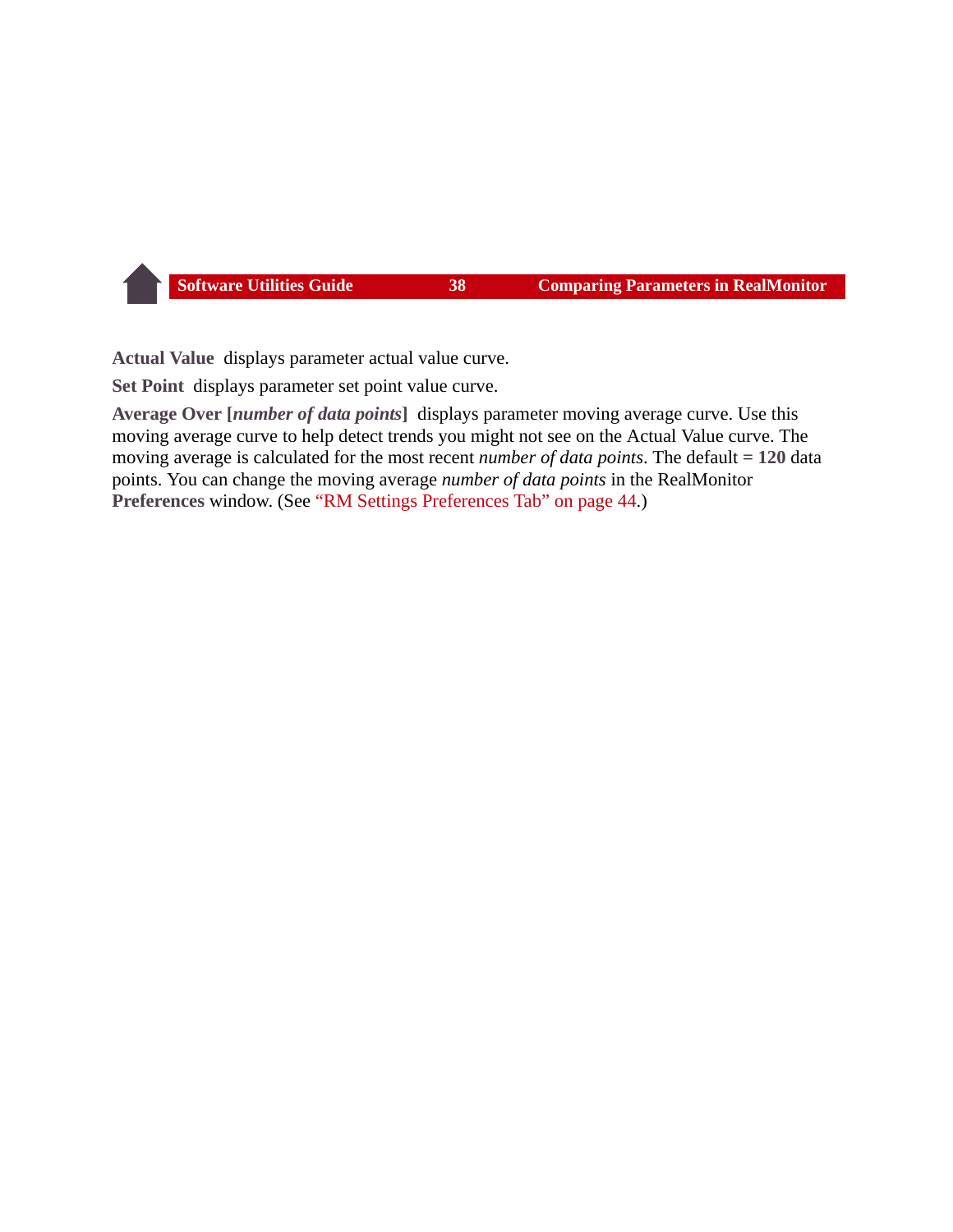#### <span id="page-39-1"></span><span id="page-39-0"></span>**Events**

RealMonitor tracks a number of events during a build. Events are marked with a vertical line, and an abbreviation (above the line). The line and abbreviation are also color coded. The following table shows the monitored events:

| <b>Abbreviation</b> | Event                   | <b>Description</b>                                                          |
|---------------------|-------------------------|-----------------------------------------------------------------------------|
| <b>PM</b>           | Pause Monitor           | Monitoring was paused.                                                      |
| SR.                 | Sample Rate             | The sampling rate was changed by the user.                                  |
| B <sub>P</sub>      | <b>Build Parameter</b>  | A build parameter was manually adjusted.                                    |
| <b>PP</b>           | Part Parameter          | A part parameter was manually adjusted.                                     |
| <b>BM</b>           | <b>Build Mode</b>       | The build mode was manually adjusted                                        |
| AD                  | <b>Add/Delete Parts</b> | Parts were manually added or deleted                                        |
| PC.                 | Prime Cycle             | A prime cycle was run.                                                      |
| NS.                 | <b>Next Stage</b>       | The system was manually directed to move to the next<br>stage of the build. |
| <b>TM</b>           | Terminate               | The build was manually terminated.                                          |
| AL                  | Alarm                   | A system alarm occurred.                                                    |
| R1                  | Calibration on          | The system began real-time calibration.                                     |
| R <sub>0</sub>      | Calibration off         | The system stopped real-time calibration.                                   |
| RA                  | Real-time<br>adjustment | A calibration adjustment occurred.                                          |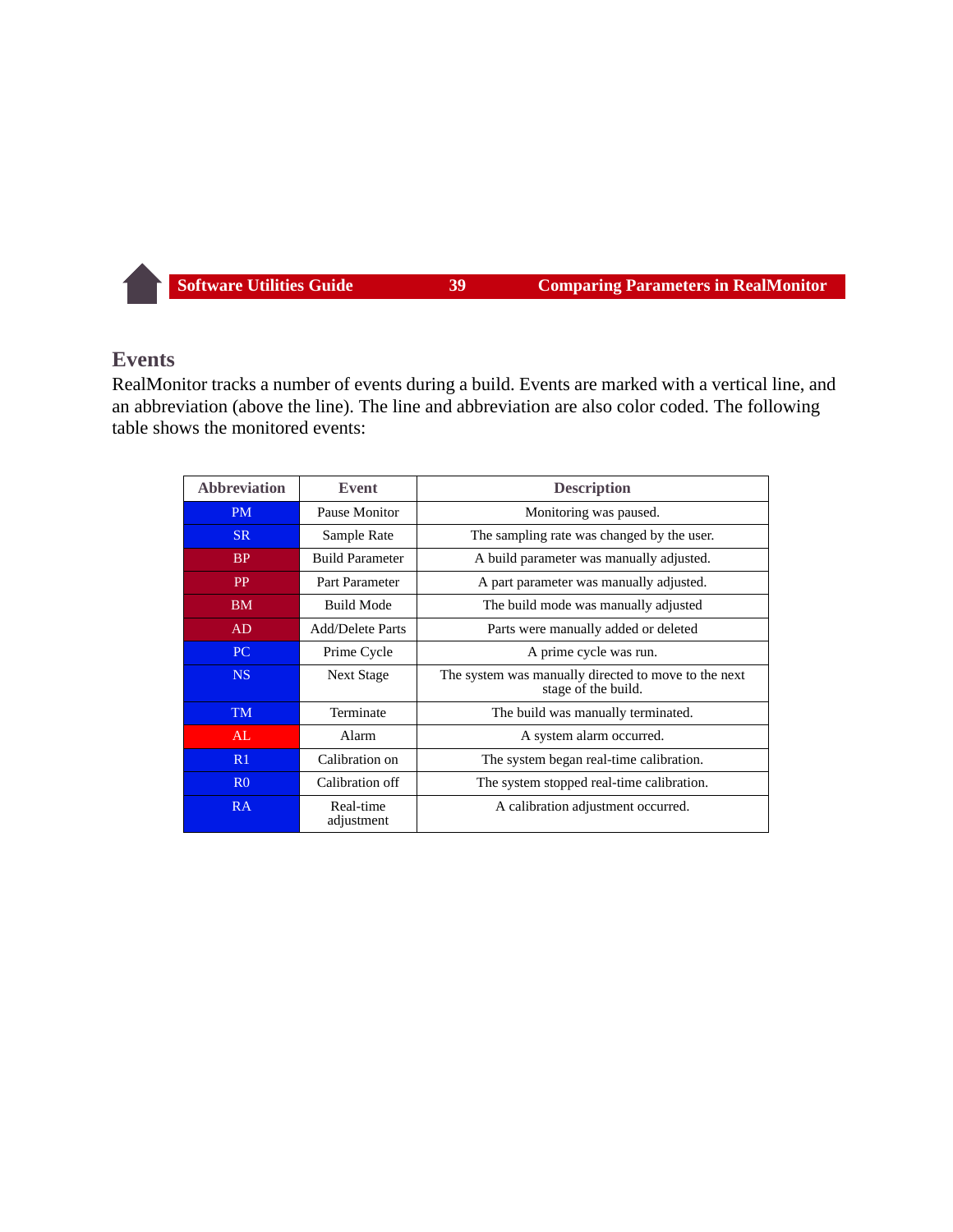# <span id="page-40-0"></span>Zooming in X and Y

You can change the visible portion of either of the two graphs displayed in the RealMonitor window by clicking the **Zoom X** or **Zoom Y** toolbar button.

After clicking Zoom X or Zoom Y, click on the graph where you want the zoom centered, then use the left and right mouse buttons to zoom in and out.

Use the mouse wheel, if available, to scroll within the graph. If you place the mouse inside the plot, the graph scrolls along the X axis. Placing the mouse on the left side of the plot allows you to scroll along the Y axis.

The Zoom X button changes the x-axis zoom on both graphs. The Zoom Y button on changes the y-axis of the graph you clicked on.

**Setting the Y Scale Range** Click the **Y-Scale** toolbar button to display a dialog box with fields for minimum and maximum values of the Y axis for either of the two parameter graphs. (See [Figure 16](#page-41-0) below.)

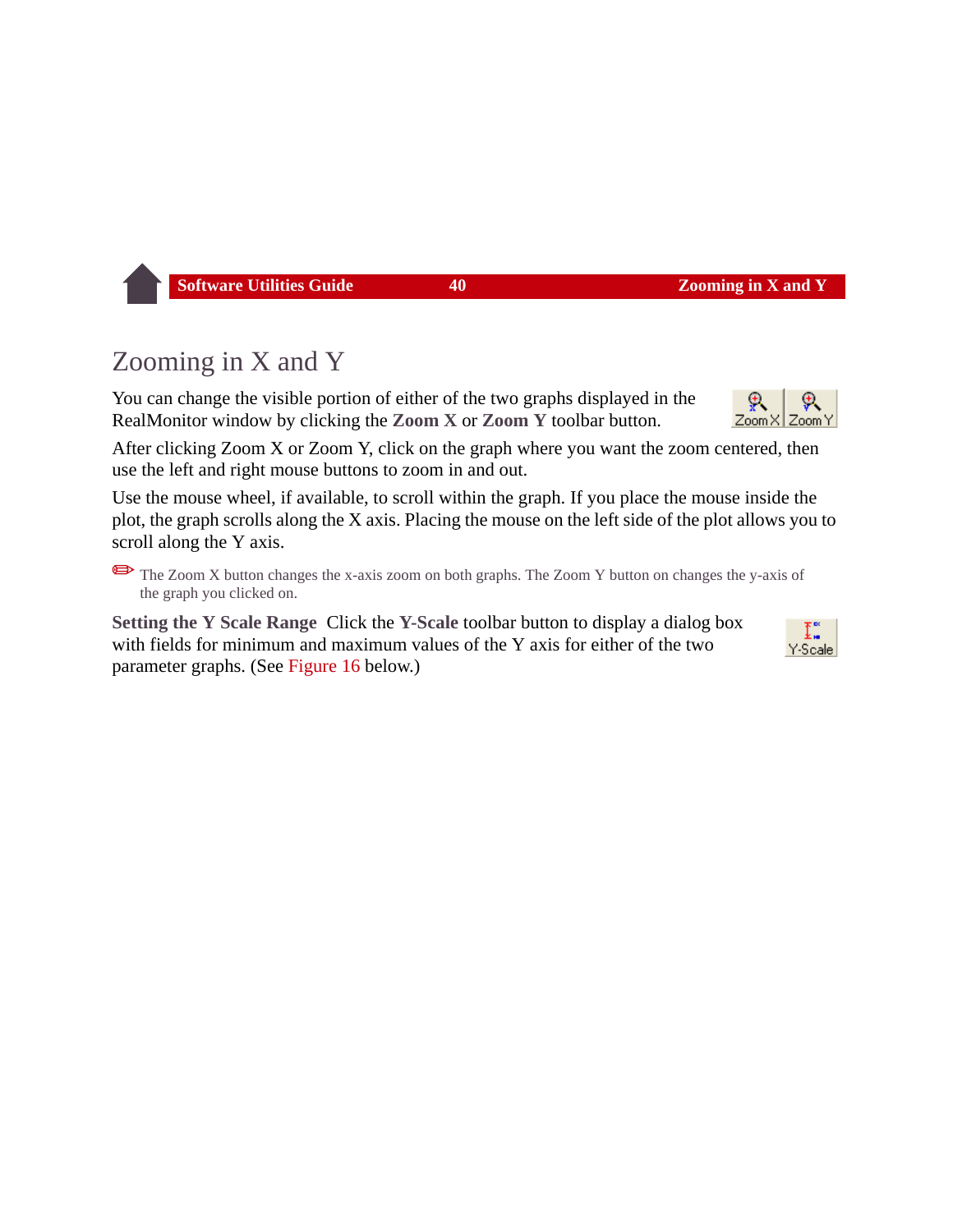| 图 Y Scale      |                            | $\Box$     |
|----------------|----------------------------|------------|
| Part Bed Temp. |                            |            |
| 20.00<br>Min   | ۴C                         | $\sqrt{a}$ |
| 220.00<br>Max  | °C                         | X Cancel   |
| 02 Leveh       |                            |            |
| 0.00<br>Min    | $\%$                       |            |
| 20.00<br>Max   | $\boldsymbol{\mathcal{Z}}$ |            |
|                |                            |            |

<span id="page-41-1"></span><span id="page-41-0"></span>Figure 16. Y Scale Dialog Box

Click the **Reset** button to return to the original zoom settings.



The **Zoom Factors** button reports the current zoom factors the x-axis (same for both graphs) and the separate zoom factors for the upper (**Y1**) and lower (**Y2**) graphs.

| Zoom Factors |  |                        |  |
|--------------|--|------------------------|--|
|              |  | X: 1.5 Y1: 1.0 Y2: 1.0 |  |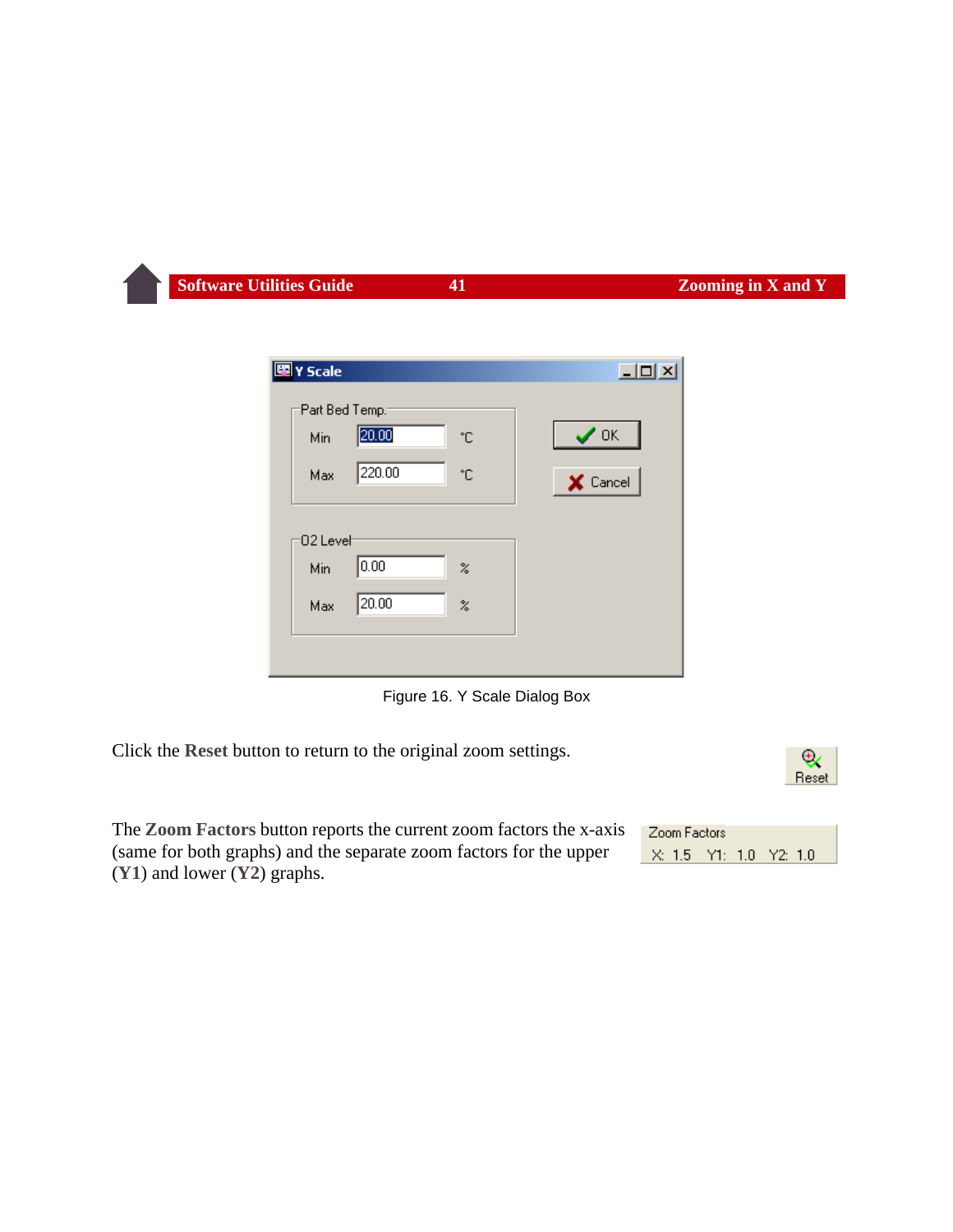## Printing Plots

Click the **Print** toolbar button to display a dialog box of printing options. The system prints the two current graphs to the printer you select.

## <span id="page-42-1"></span>Setting Preferences

Click the **Pref** toolbar button to display a the RealMonitor **Preference** window. Set your preferences on any or all of the four Preference window tabs described below, then click **OK** to save them.

#### <span id="page-42-0"></span>**General Preferences Tab**

Use this tab to enter company and machine information, select the display units, and choose the date and time format used to time stamp the data that RealMonitor logs.

✏The Machine Serial Number is read-only. It is set by 3D Systems.

| <b>Preference - Real Monitor</b>                    |                                        |  |
|-----------------------------------------------------|----------------------------------------|--|
| General   Diskspace Manage   RM Settings   RM Event |                                        |  |
| Company Name                                        | DTM SLS Phoenix Stretch Simulato       |  |
| Machine Name                                        | <b>Phoenix</b>                         |  |
| Machine Serial Name                                 | INA.                                   |  |
| Display Unit                                        | Date/Time Format                       |  |
| $\binom{2}{3}$ inch                                 | C ISO Standard (YYYY-MM-DD HH:MM:SS)   |  |
| mm.                                                 | C American (MM/DD/YYYY HH:MM:SS)       |  |
|                                                     | C Local Standard (2007-06-04 16:33:30) |  |
|                                                     |                                        |  |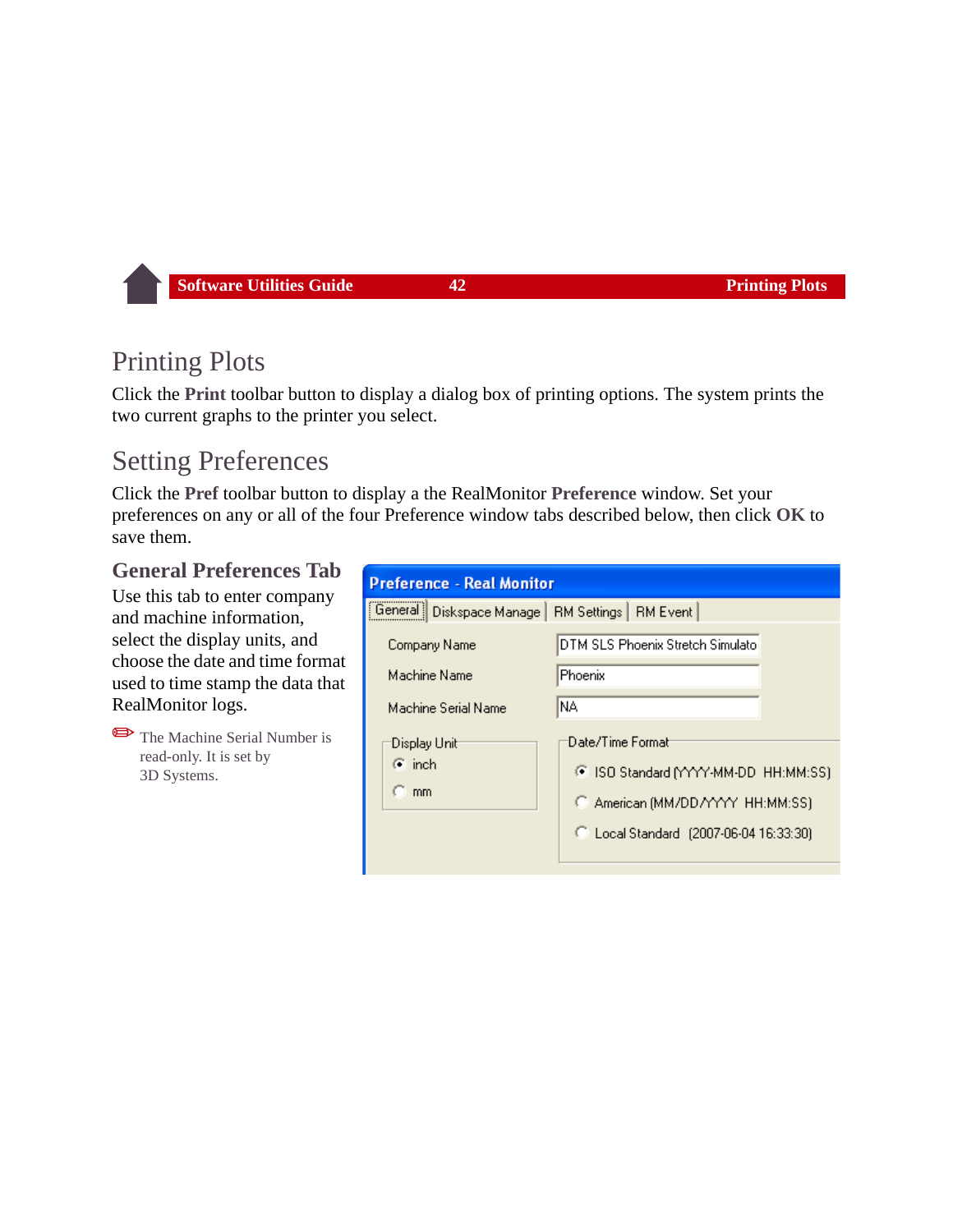#### **Diskspace Manage Preferences Tab**

Use this tab to specify limits—in number of files, megabytes (**MB**), or **Days** on the amount of disk space session log files can occupy.

You can set three types of limits on both Build session files and Manual Ops session files. To set a limit, select **can not exceed**, then enter (or scroll to select) the limit value.

**Number of 3DL files** Keeps the last *m* 3DL files on disk, where *m* is between:

- $\blacksquare$  **10** and **10000** Build session log files; default  $m = 100$  files
- 5 and 10000 Manual Ops session log files; default  $m = 5$  files

When the number of session log files on disk equals the limit *m*, the oldest (based on time stamp) is deleted when a new file is added.

**Total 3DL file size** Keeps up to *n* MB of session log files on disk, where *n* is between:

- **500 MB** and **1000000 MB** (1000 GB) Build session log files; default *n* = 1000 MB (1 GB).
- 500 MB and  $1000000$  MB (1000 GB) Manual Ops session log files; default  $n = 500$  MB.

| Preference - Real Monitor                               |                                                        |  |  |  |
|---------------------------------------------------------|--------------------------------------------------------|--|--|--|
|                                                         |                                                        |  |  |  |
|                                                         | General   Diskspace Manage   RM Settings   RM Event    |  |  |  |
| 50<br>$\leftarrow$ MB free disk space.<br>Keep at least |                                                        |  |  |  |
| Disk Space Management for Build Session:                |                                                        |  |  |  |
| Number of 3DL files                                     | 100<br>⊙ has no limits ∴ Ci⊥can not exceed<br>희        |  |  |  |
| Total 3DL file size                                     | MB.<br>1000<br>쉬<br>⊙ has no limits ∴ C can not exceed |  |  |  |
| 3DL file life age                                       | Days<br>has no limits C can not exceed<br>30<br>이      |  |  |  |
|                                                         | Disk Space Management for Manual Ops Session:          |  |  |  |
| Number of 3DL files                                     | 15.<br>C has no limits C can not exceed<br>회           |  |  |  |
| Total 3DL file size                                     | 500<br>has no limits C can not exceed<br>MB.           |  |  |  |
| 3DL file life age                                       | Days<br>has no limits C can not exceed<br>10<br>÷      |  |  |  |
|                                                         |                                                        |  |  |  |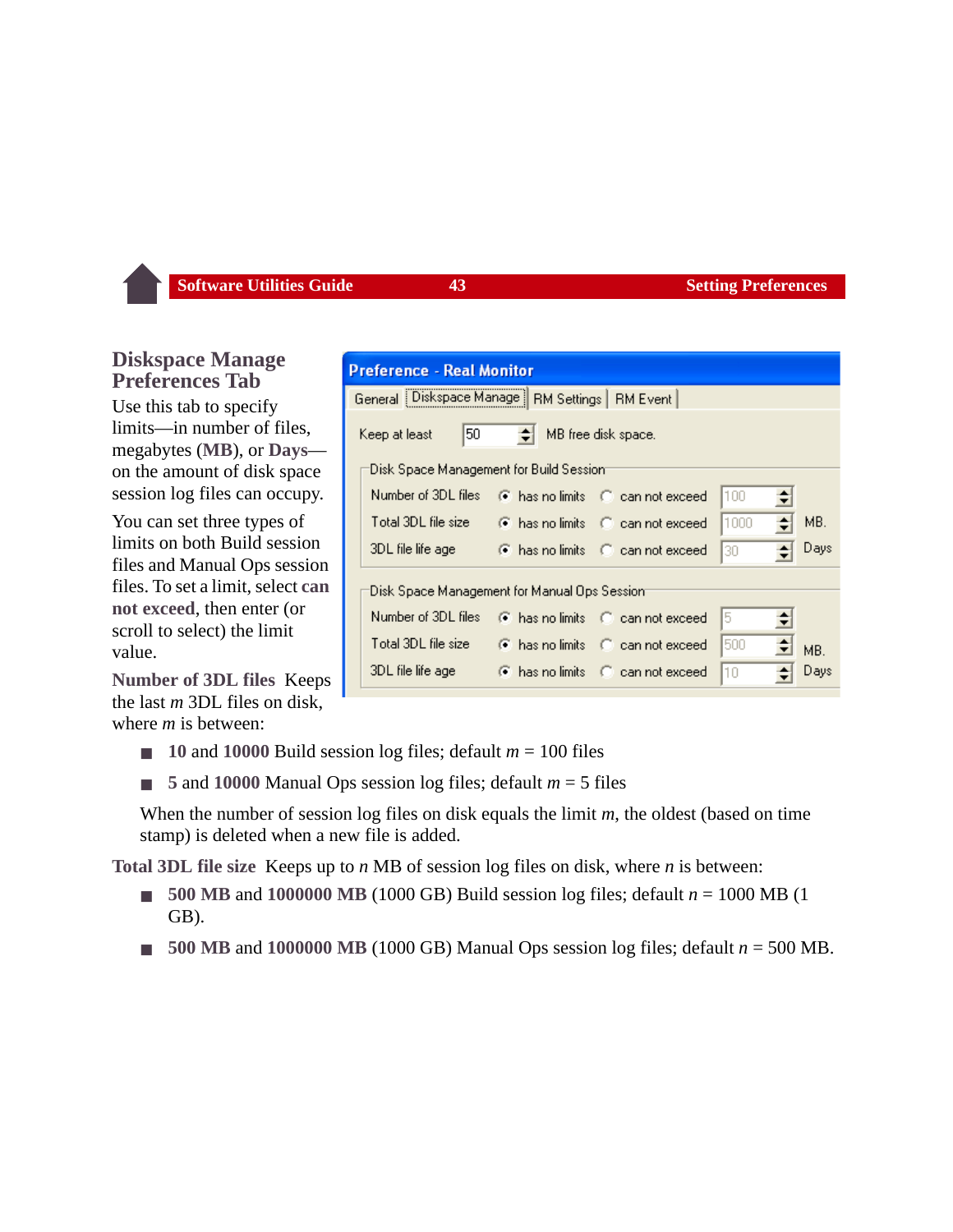When the amount of disk space used by session log files exceeds the *n* MB limit, the oldest file(s) (based on time stamp) are deleted until disk space used drops below *n* MB.

**3DL file life age** Keeps up to *d* Days of 3DL files on disk, where *d* is between:

- $\blacksquare$  **10** and **10000** Build session log files; default  $m = 100$  files
- 5 and 10000 Manual Ops session log files; default  $m = 5$  files

When the number of days exceeds the limit *d*, any files with a time stamp older than *d* Days are deleted.

#### <span id="page-44-0"></span>**RM Settings Preferences Tab**

Use this tab to set the following:

**Average Data Points** The default number of data points over which RealMonitor calculates the moving average plotted on parameter graphs. (See ["Average Over \[number of data points\]" on](#page-38-0)  [page 38.](#page-38-0))

**Hint text stay for** The number of seconds hint text remains visible when you pointer hovers a RealMonitor toolbar button.

**Color Settings** Lets you set different colors for the **Actual Value**, **Average Value**, and **Setpoint** curves in RealMonitor parameter graphs. Click the  $\frac{1}{2}$  button to choose a color.

| <b>Preference - Real Monitor</b>                                |                    |                 |  |
|-----------------------------------------------------------------|--------------------|-----------------|--|
| General   Diskspace Manage                                      | <b>RM Settings</b> | <b>RM Event</b> |  |
| Average Data Points<br>Hint Text Stay For                       | 120<br>쉬<br>1      |                 |  |
| Color Settings                                                  |                    |                 |  |
| Actual Value Color<br>Average Value Color<br>Setpnt Value Color |                    |                 |  |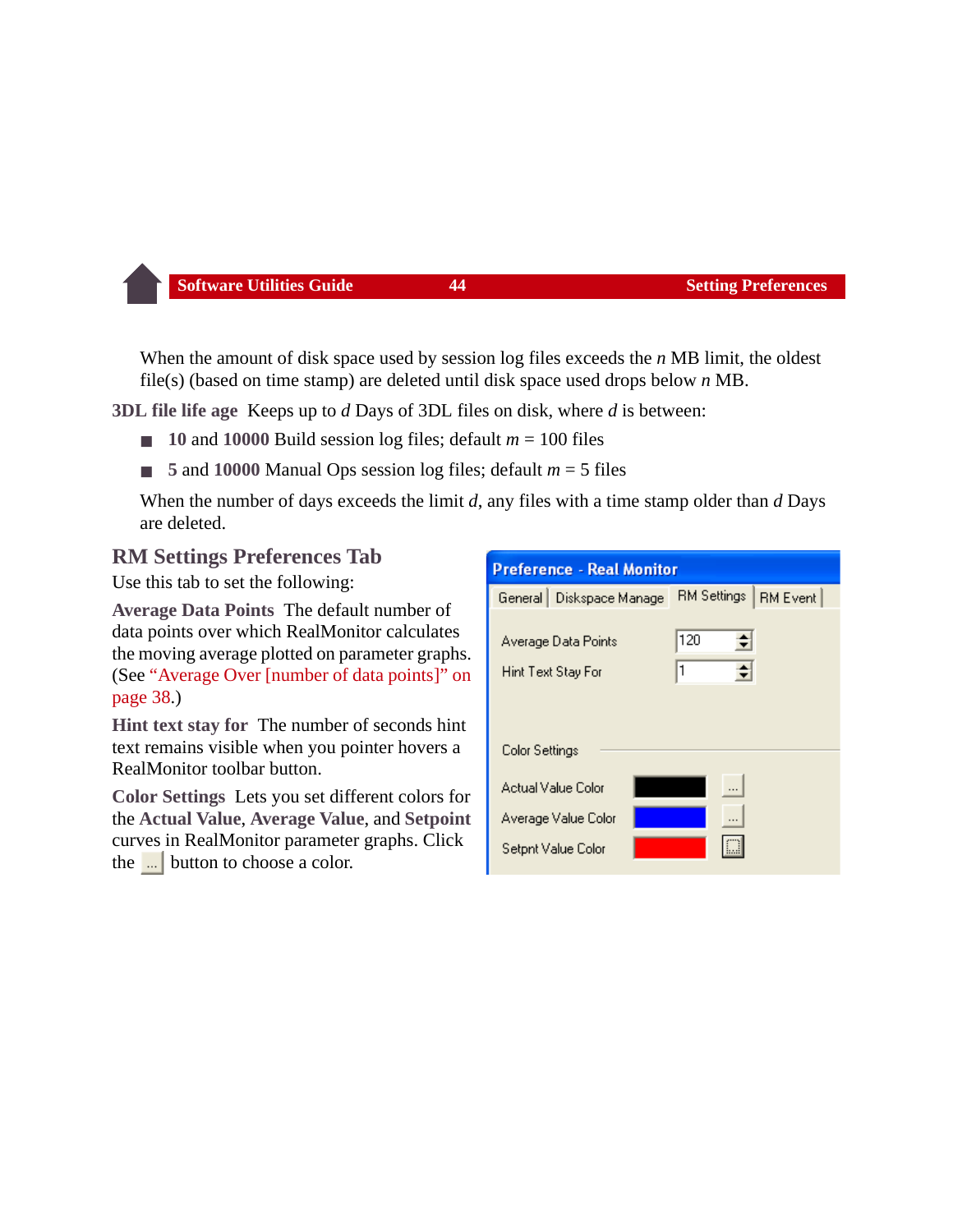#### **RM Events Preferences Tab**

Use this tab to select the [Events](#page-39-0) you want RealMonitor to show. The events you select are highlighted on RealMonitor's parameter graphs with vertical lines and two-letter abbreviations. For event descriptions, see ["Events" on page 39.](#page-39-0)

| <b>Preference - Real Monitor</b>         |                 |  |  |
|------------------------------------------|-----------------|--|--|
| General   Diskspace Manage   RM Settings | <b>RM Event</b> |  |  |
| Event to hide                            |                 |  |  |
| PM' - Pause Monitor                      |                 |  |  |
| ☑ 'SR' - Change Sample Rate              |                 |  |  |
| ☑ 'BP' - Adjust Build Param              |                 |  |  |
| ☑ 'PP' - Adjust Part Param               |                 |  |  |

 $=$ W3DI

## Creating a Session Log File Manually

Use RealMonitor's **W3DL** toolbar button to manually create a session log (3DL) file for the current log session. When you click the W3DL button, RealMonitor does the following:

- Closes the current 3DL file if a session is in progress and writes the file to disk, time-stamping it with the current time.
- Opens a new (Build or Manual Ops) 3DL file (depending on which mode Sinter is in) and begins logging data in this new 3DL file.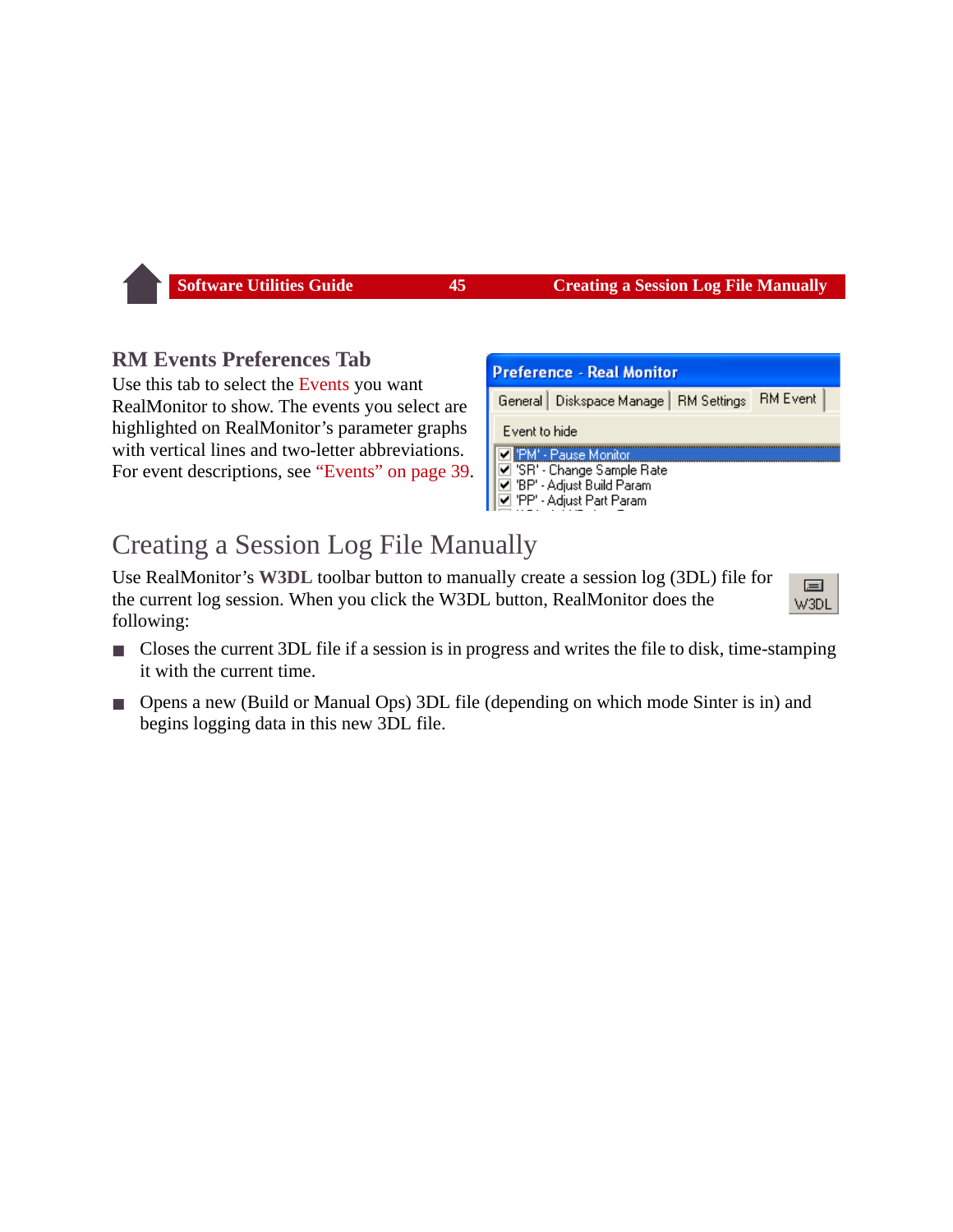# <span id="page-46-0"></span>**Chapter 5 LogManager**

This section describes LogManager, a stand-alone Sinter application utility program that lets you view and search the contents of 3DL [Session Log Files](#page-21-0). You launch LogManager separate from Sinter. It runs in a window with several tabs; one for each log file Sinter generates.

✏LogManager replaces the older RealMonitor Viewer and BrowseLog utilities. It handles all of their functions and adds some new ones.

You need a RealMonitor license to take full advantage of LogManager. You can view and search text data stored LogManager without a license. With a license, you can also view parameter data plots of RealMonitor log file data.

This section includes the following topics:

- **[RealMonitor License for LogManager](#page-47-0)**
- [About LogManager](#page-47-1)
- **[Starting LogManager](#page-48-0)**
- [LogManager Window](#page-49-0)
- **[LogManager Menus](#page-55-0)**
- [LogManager Log Tabs](#page-57-1)
- [Time-Tracking Log File Data](#page-70-0)
- [Synchronizing Multiple LogManager Win](#page-70-1)dows
- [Time Zone Localization](#page-72-0)
- **[Opening Individual Log Files](#page-72-1)**
- Comparing Parameters in LogManager
- **[Printing Plots](#page-73-0)**
- **[RealMonitor Log Viewing Options](#page-73-1)**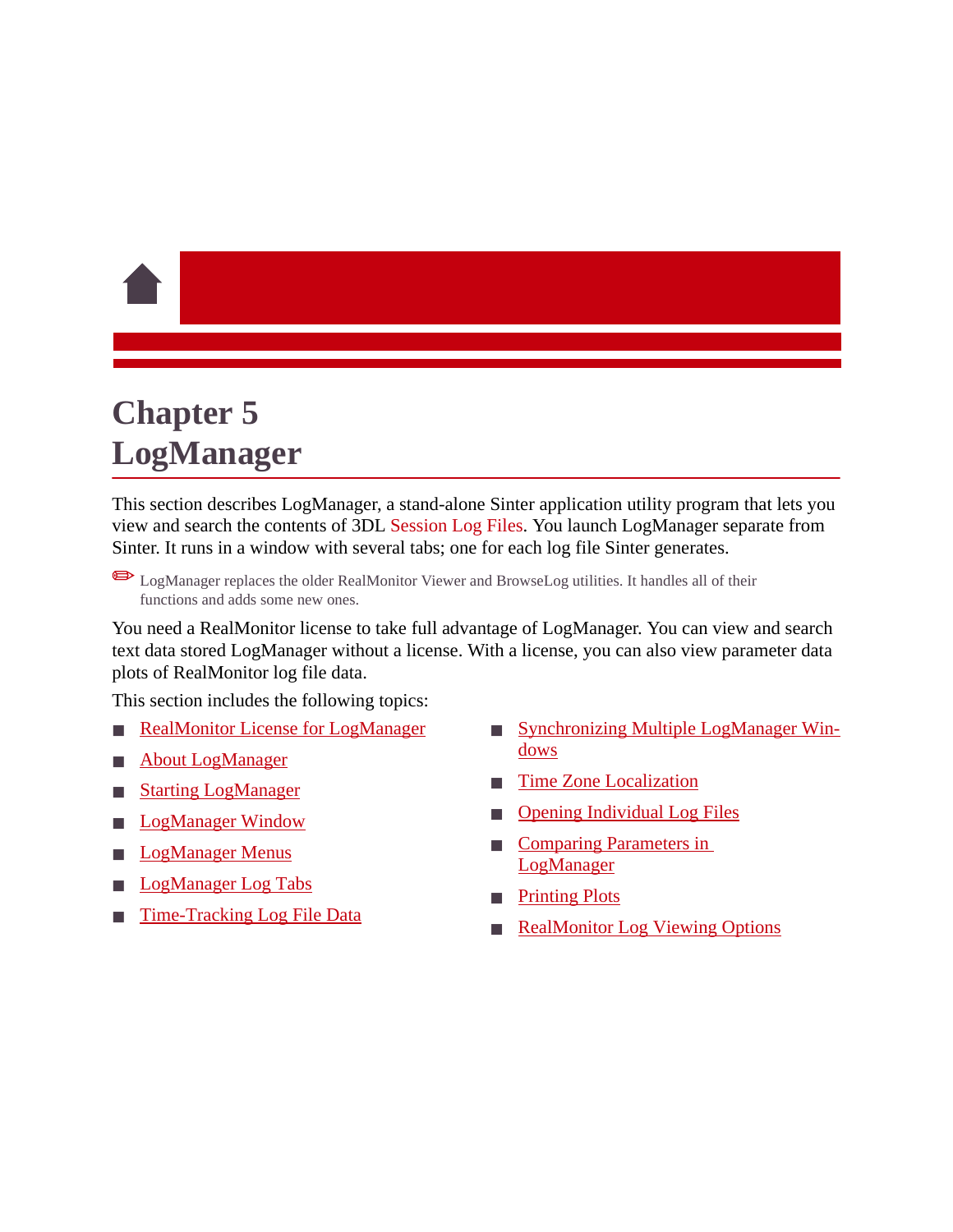## <span id="page-47-0"></span>RealMonitor License for LogManager

LogManager and [RealMonitor](#page-30-0) are licensed applications. You only need one license—a **RealMonitor** license—to make full use of both LogManager and RealMonitor.

You can log data about your system before you install a RealMonitor license, but you must install a license before you can view data plots in LogManager and RealMonitor.

See ["RealMonitor License" on page 31](#page-31-0) for a complete information on the RealMonitor license for LogManager, including:

- [Installing a RealMonitor License](#page-31-1) so you can access all functionality in LogManager
- [What a RealMonitor License Enables](#page-32-0) in the LogManager utility
- [Replacing a RealMonitor License](#page-32-1) if necessary

## <span id="page-47-1"></span>About LogManager

LogManager enables you to do the following:

- Open Build and Manual Ops [Session Log Files](#page-21-0) (3DL files) and view their contents.
- Open and view individual Sinter error and monitoring log files, such as RealMonitor log (.rmt) files, Slicer (.tlog) files, and States log (.blog) files.

Unlike the [RealMonitor](#page-30-0) utility, you don't need to run Sinter to start LogManager.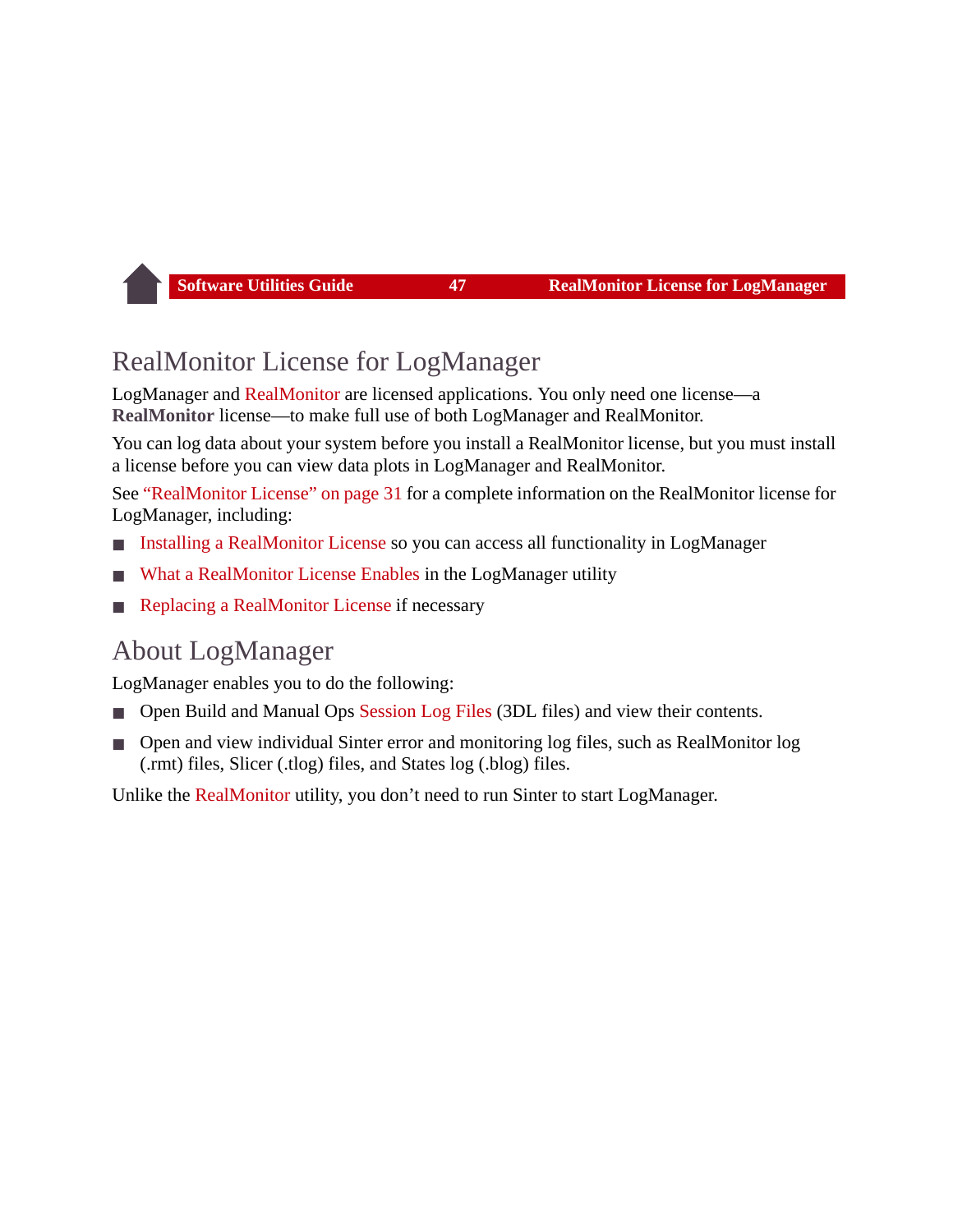## <span id="page-48-0"></span>Starting LogManager

You can start LogManager from your Windows Start menu by choosing **Programs** > **SLS System** > **LogManager**. You can also start LogManager by double-clicking one of the following log files in Windows Explorer:

- Build or Manual Ops 3DL file in ..\dtm\3DLogs\Build or ..\dtm\3DLogs\ManualOps
- RealMonitor (.rmt) log file in ..\dtm\logs\RMData
- States log (.blog) file in ..\dtm\Logs

Windows should launch LogManager with the selected log file loaded.

LogManager will run on your SLS system computer while Sinter and RealMonitor are running or not. Or, you can run LogManager on a stand-alone computer separate from the SLS system.

## **Running Multiple Instances of LogManager**

LogManager opens [Session Log Files](#page-21-0) ("3DL files") one at a time, but you can run multiple "instances" of LogManager (i.e., "open several LogManager windows") on a single computer. This is useful if you want to:

- View several 3DL files at once
- View one 3DL file several different ways

In addition, LogManager lets you "synchronize" multiple instances of LogManager to make it easier for you to compare data values that were logged at the same time and date. See ["LogManager Log Tabs" on page 57](#page-57-1) for further information.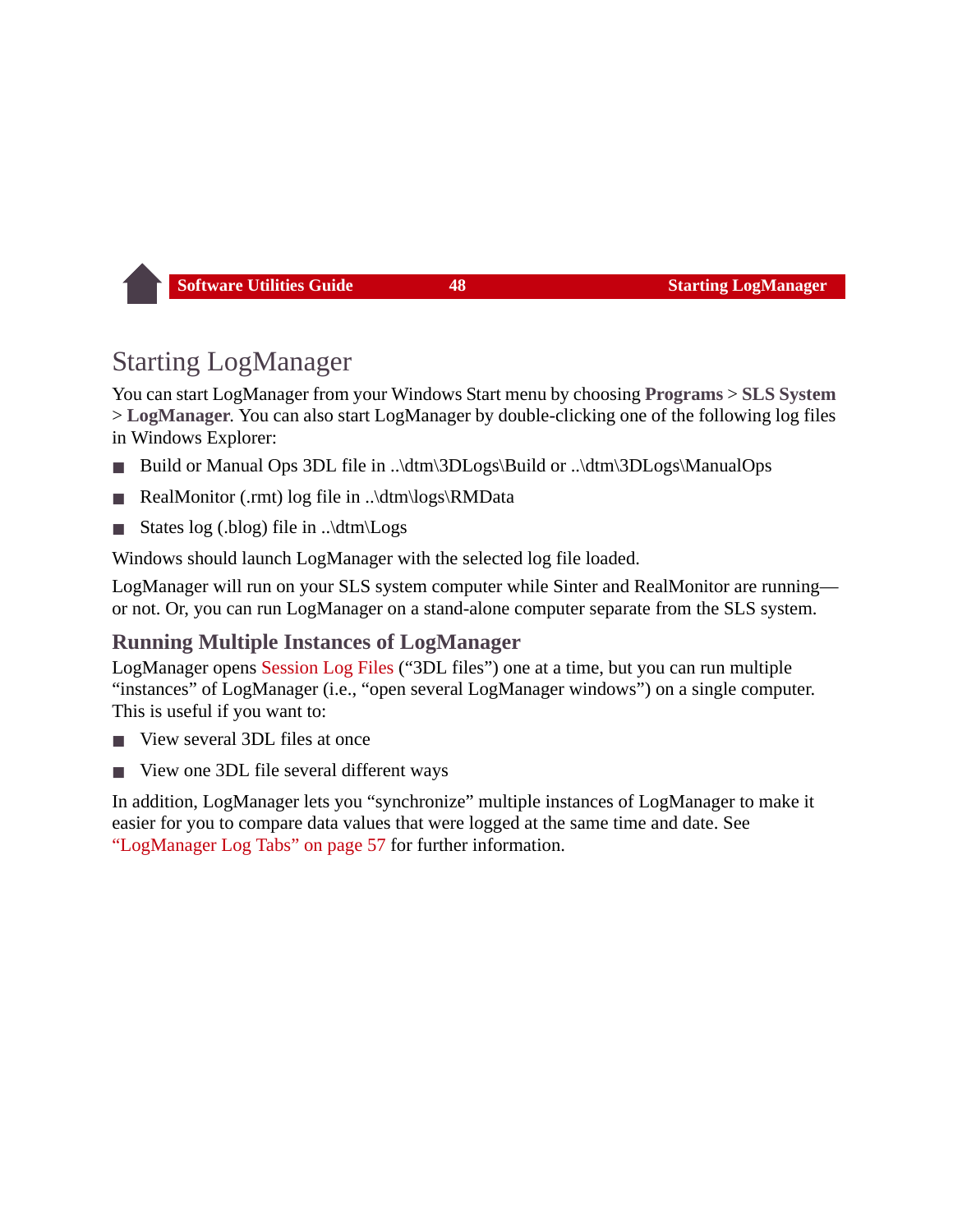## <span id="page-49-0"></span>LogManager Window

After you start LogManager, a single window opens ([Figure 17](#page-49-1) below). If you open a 3DL session log file (using **File** > **Open**), several "log tab" buttons appear along the top of the window. Each tab button corresponds to an individual log file stored in the 3DL session log file you opened. (If you open an individual log file instead of a 3DL file, only one log tab button appears.)



<span id="page-49-1"></span>Figure 17. LogManager window (showing RealMonitor tab view for RealMonitor log (.rmt) file)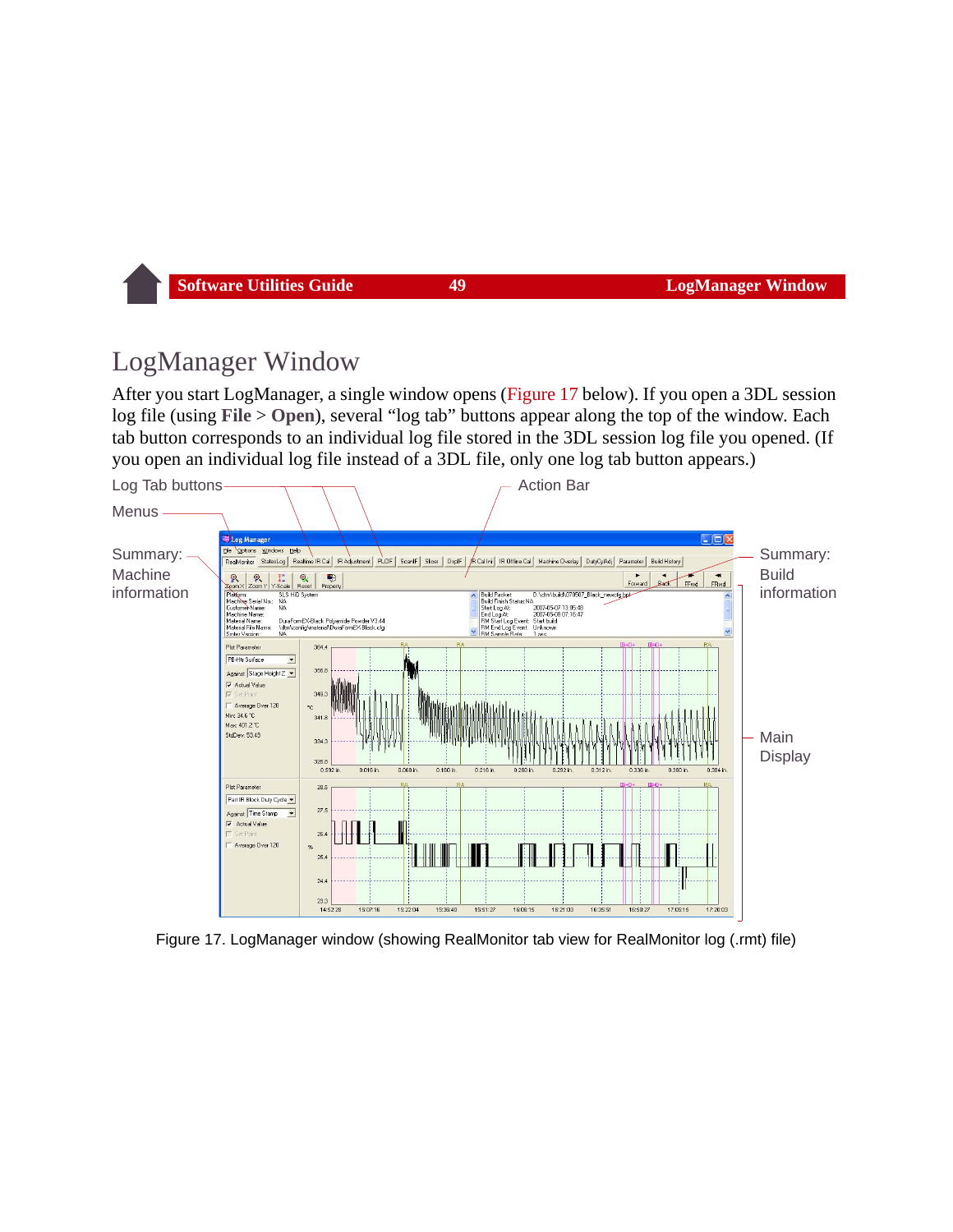## **LogManager Window Elements**

Each LogManager window element shown in [Figure 17](#page-49-1) is described in this section.

#### **Log Tab Buttons**

Use Log Tab buttons to view all available data in the currently loaded individual log file or 3DL session log file. When you open a log file in LogManager, you only see Log Tab buttons corresponding to the data in that log file.

3DL session log files typically have more Log Tab buttons than individual log files. However, Manual Ops 3DL files have fewer Log Tab buttons than Build 3DL files, because Manual Ops 3DL files do not contain RealMonitor data.

See ["LogManager Log Tabs" on page 57](#page-57-1) for further information.

**Menus** See ["LogManager Menus" on page 55](#page-55-0).

#### **Action Bar Buttons**

The Action Bar buttons operate on the data your currently viewing in the [Main Display](#page-50-0). For example, buttons on the RealMonitor tab's Action Bar enable you to zoom and scale parameter data plots. Action Bar buttons on other Log Tabs enable you to manipulate your view of text data; for example, Search, Collapse, and Expand text data entries.

See ["LogManager Log Tabs" on page 57](#page-57-1) for descriptions of Action Bar buttons in the various Log Tabs.

## <span id="page-50-0"></span>**Main Display**

This is where the actual file content is displayed. There are various Main Display formats in LogManager. The one you see depends on the type and content of the file you are viewing.

The following describes the different types of Main Displays you see when viewing different types of files in LogManager: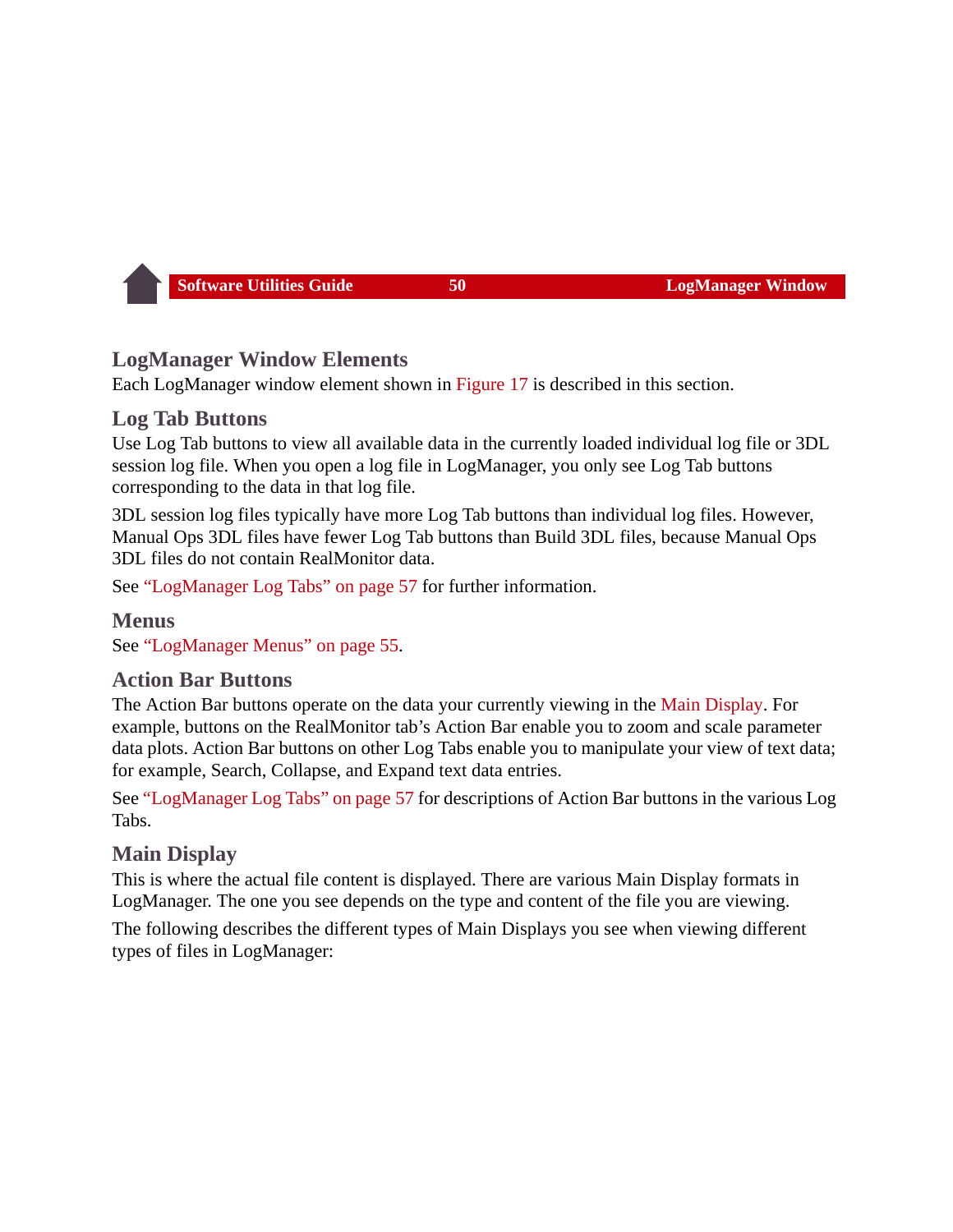- When viewing RealMonitor Log (.rmt) file data, you see data plots in the Main Display on the RealMonitor tab.
- When viewing States Log (.blog) file data—or data from other log (.tlog) files containing ISO-formatted time-stamped entries—the Main Display shows clickable time-stamped data item entry lists along with the contents of the selected entry. You can select, browse, and search through time stamped entries in these files. This Main Display format is used on the following Log Tabs: StatesLog, Realtime IR Cal, IR Adjustment, PLCIF, ScanIF, Slicer, DutyCylAdj, and BDS. (See [Figure 18., "StatesLog tab for States Log \(.blog\) file," on page 52](#page-52-0) for an example of the StatesLog Main Display.)
	- ✏ ISO (International Standards Organization) time stamp format is YYYY-MM-DD\_HHMMSS —> Message.
- The Main Displays for other types of files you can view in LogManger, such as .ini files and machine and build data files, are either tabular, or simple text listings. These Main Display formats are found on the following Log Tabs: IR Cal Ini, IR Offline Cal, Machine Overlay, and Build History.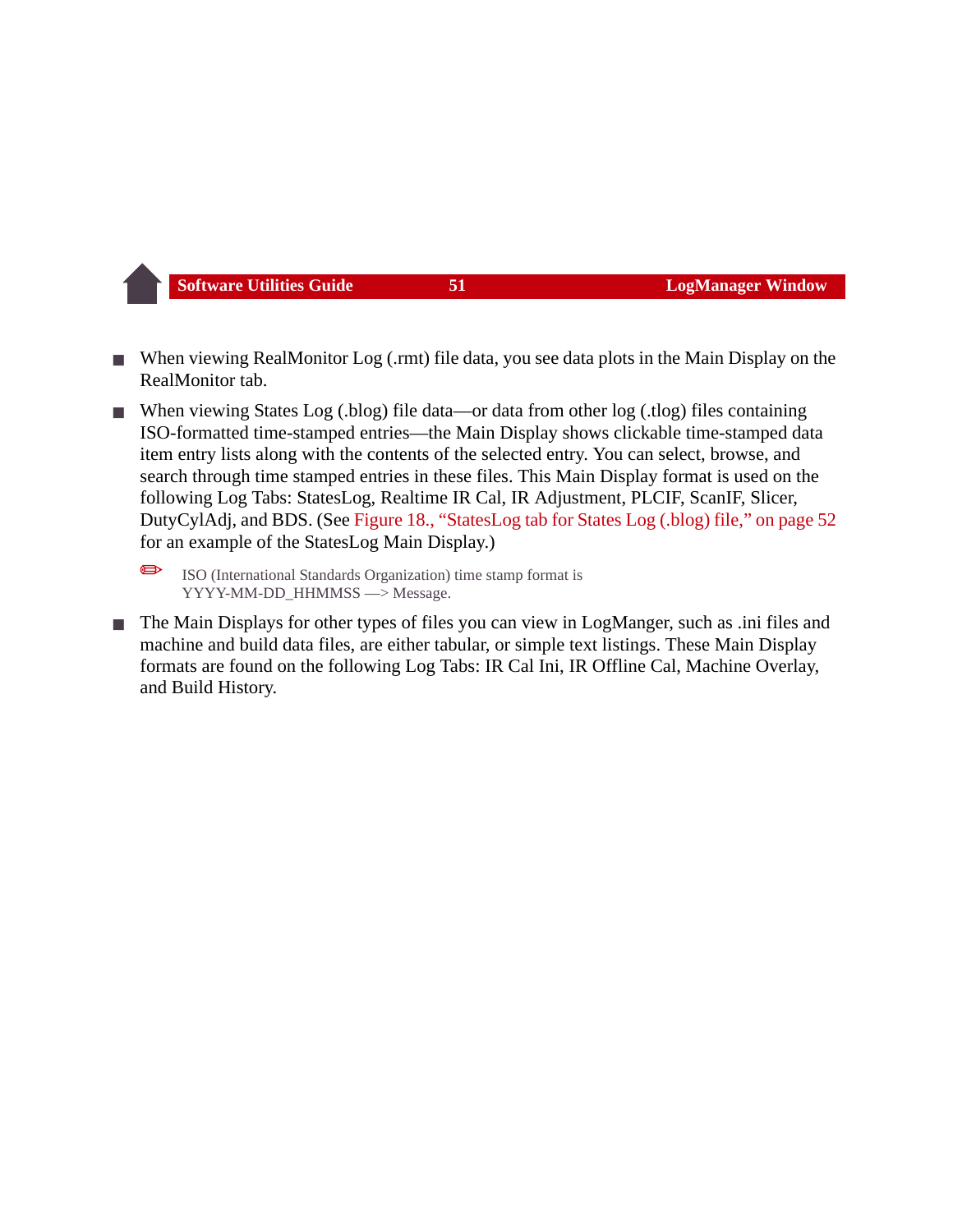

<span id="page-52-0"></span>(data displayed in Summary on the right)

Figure 18. StatesLog tab for States Log (.blog) file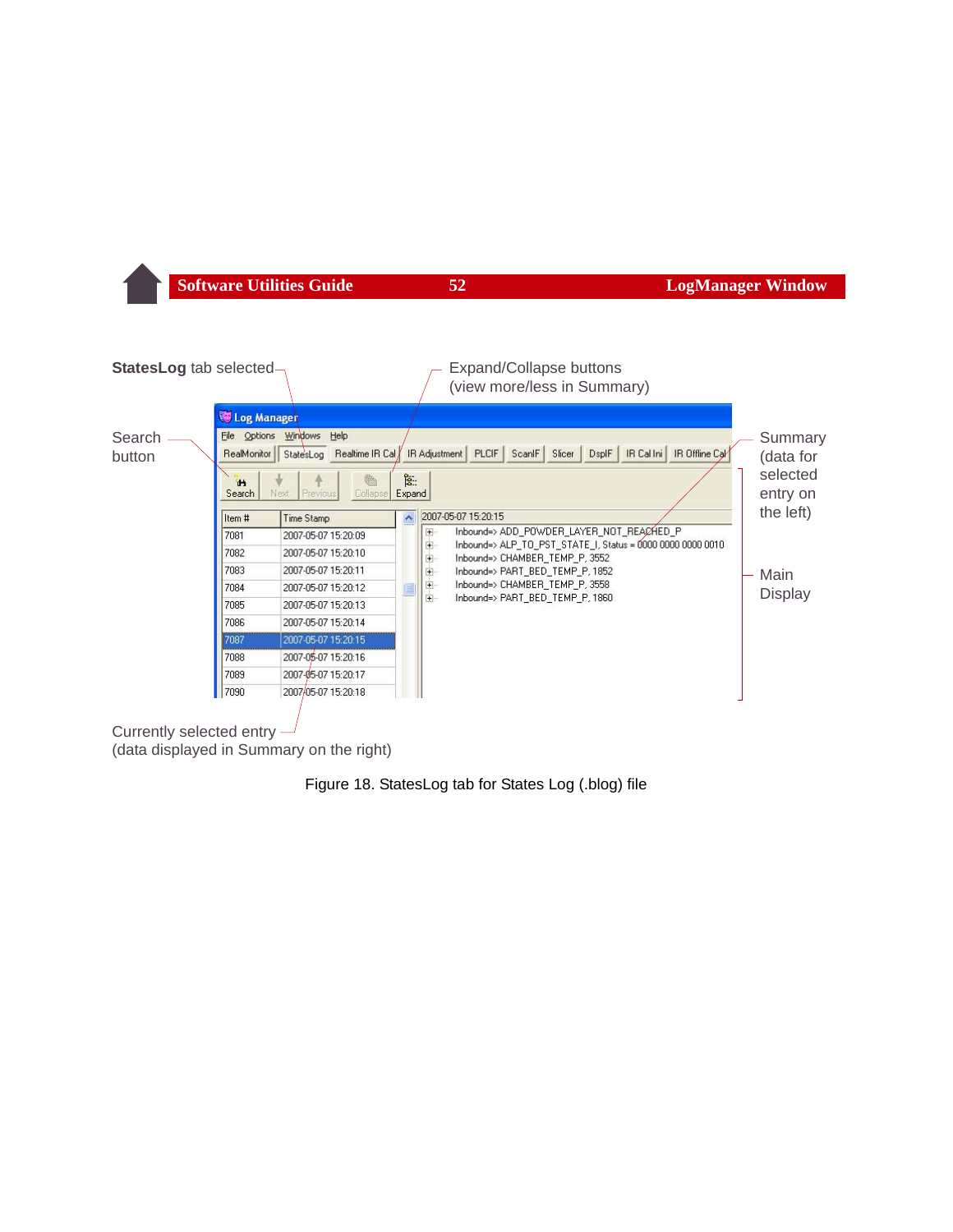#### <span id="page-53-0"></span>**Summary Windows – (RealMonitor Tab Only)**

Two Summary windows at the top of the RealMonitor tab Main Display list identifying information for the machine and build that generated the log file you are viewing.

#### **Summary: Machine information**

- **Platform Type the SLS system model on which this data was logged:** 
	- Sinterstation HiQ or HiQ +HS
	- Vanguard or Vanguard HS, or
	- Sinterstation 2500<sup>*plus*</sup>
- **Machine Name** the Machine Name you entered on the [General Preferences Tab](#page-42-0) in [RealMonitor](#page-30-0).
- **Machine Serial Number** the (read-only) Machine Serial Number shown on the General [Preferences Tab](#page-42-0) in [RealMonitor](#page-30-0). (The serial number is set by 3D Systems.)
- **Customer Name** the Company Name you entered on the [General Preferences Tab](#page-42-0) in [RealMonitor](#page-30-0).
- **Material Name** the default material selected when this log file was generated. (This value is in the material configuration file, *material\_name*.cfg.)
- **Material File Name** the material configuration file name, *material name*.cfg, for the default material selected when this log file was generated.
- **Sinter Version** the Sinter application software version that generated the log file you are viewing.
- **Build Setup Version** the Build Setup application software version that created the build packet "Build Packet Name" above. If you are viewing a Manual Ops session 3DL file, the Build Setup Version is always "NA" (Not Applicable).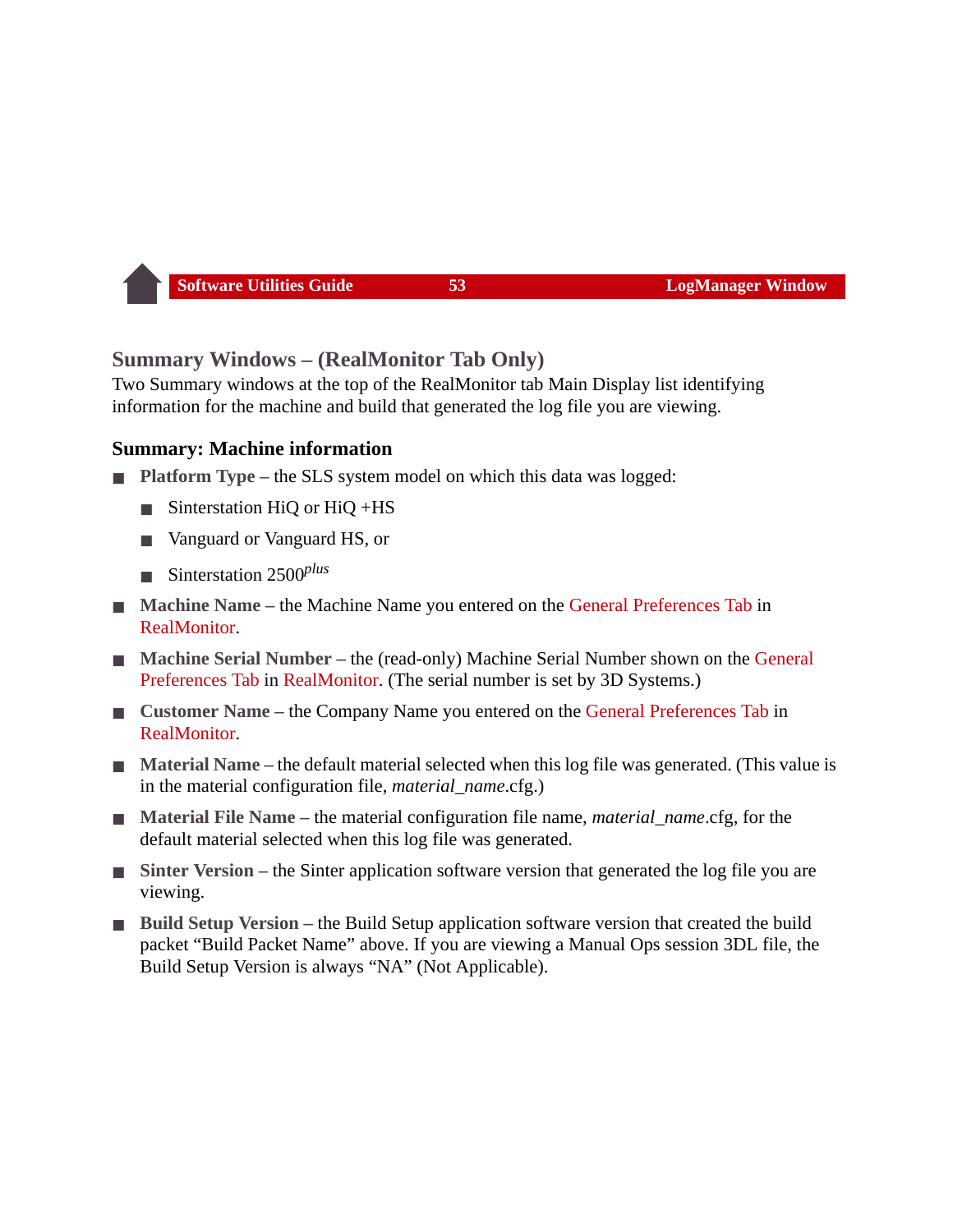**Slicer Time Stamp – the time stamp for the start of the Slicer software module as recorded in** the log file.

#### **Summary: Build information**

- **Build Packet Name** the name of the build packet that generated this log file. If you are viewing a Manual Ops session 3DL file, the Build Packet Name is always "Manual Ops."
- **Build Finish Status build termination status; "Normal" if the build finished normally;** "Abnormal" if the build started, but did not finish normally.)
- **Start Log At** the time RealMonitor started logging to this log file.
- **End Log At** the time RealMonitor stopped logging to this log file.
- **RM Start Log Event** the event that triggered the start of RealMonitor logging. (See RealMonitor build ["Events" on page 39.](#page-39-1))
- **RM End Log Event** the event that triggered the end of RealMonitor logging. (See RealMonitor build ["Events" on page 39.](#page-39-1))
- **RM Sample Rate** the number of seconds between consecutive RealMonitor log entries (or "samples") in this log file.
- **RM Config File the name of the active RealMonitor configuration file when this log file** was generated.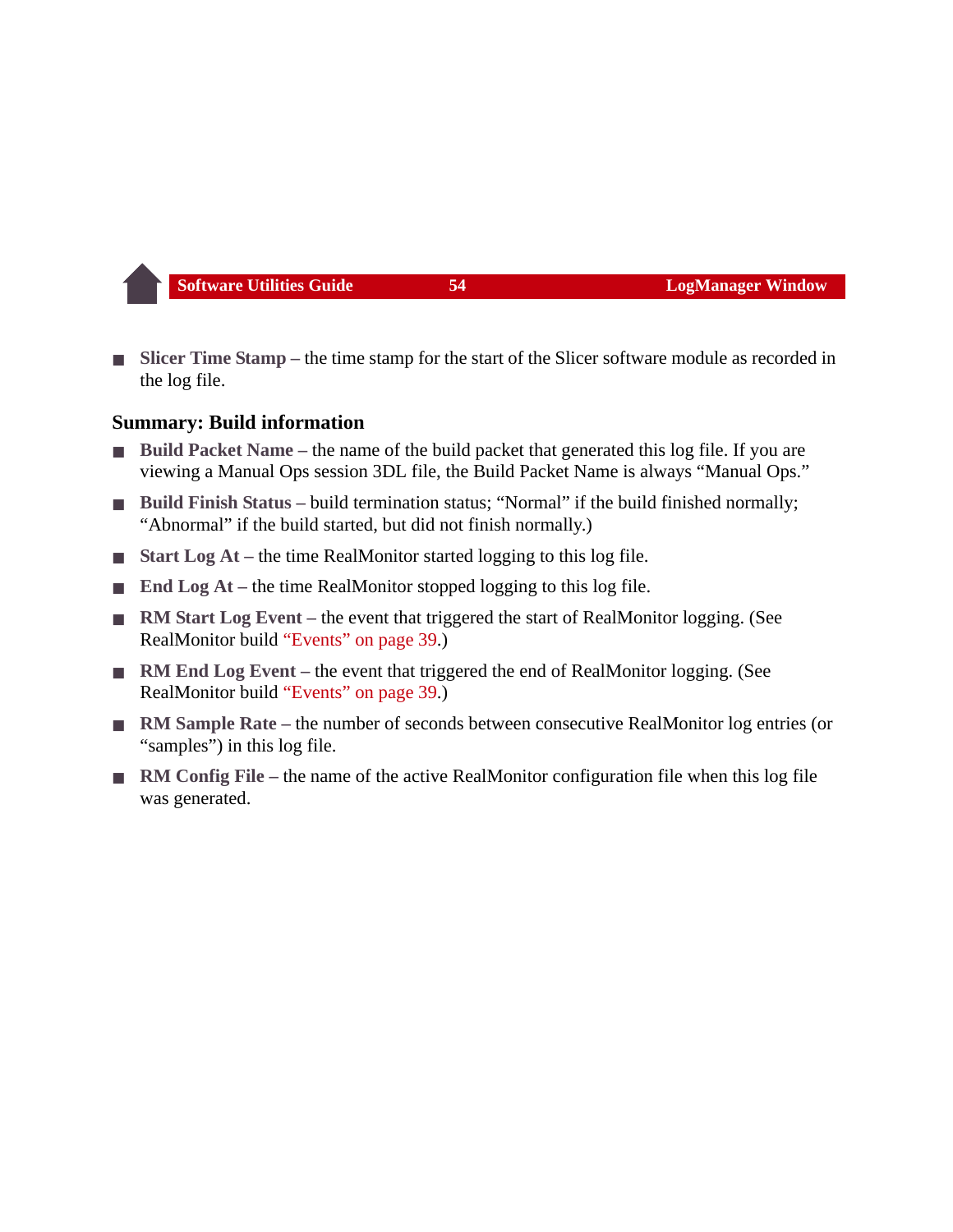# <span id="page-55-0"></span>LogManager Menus

Commands on each LogManager menu are described below.

#### **File Menu**

- **Open ...** opens 3DL files, or individual log files such as Real Monitor file, States Log File etc.
- **Recent Files ...** lists the filenames and time stamps of the 10 most recently viewed 3DL file(s) in this instance of LogManager.
- **Export** saves the log file data you are currently viewing to tab-delimited ASCII text file (requires [RealMonitor License](#page-31-0)).
- **Report** generates a custom build report after a build is complete. The available options include build parameters, part parameters and build times.
- **Print** prints the data in the Log Tab Main Display you are currently viewing. If you are viewing parameter graphs on the RealMonitor tab's Main Display, you can print both graphs to a printer or a bitmap file.
- **Preference** opens LogManager's Preference window. The settings in this window are a subset of those in [RealMonitor](#page-30-0)'s Preference window. See ["Setting Preferences" on page 42](#page-42-1) in [Chapter 4, "RealMonitor"](#page-30-0) for preference setting descriptions and instructions.
- **Exit** exits the currently selected LogManager instance. (All other running instances remain open.)

## <span id="page-55-1"></span>**Options Menu**

The time tracking and synchronization commands on this menu help you compare data in individual log files within one 3DL session and across multiple 3DL sessions.

■ **Time Tracking** – automatically selects the same entry time stamp in every Log Tab, based on your current entry selection. See ["LogManager Log Tabs" on page 57.](#page-57-1)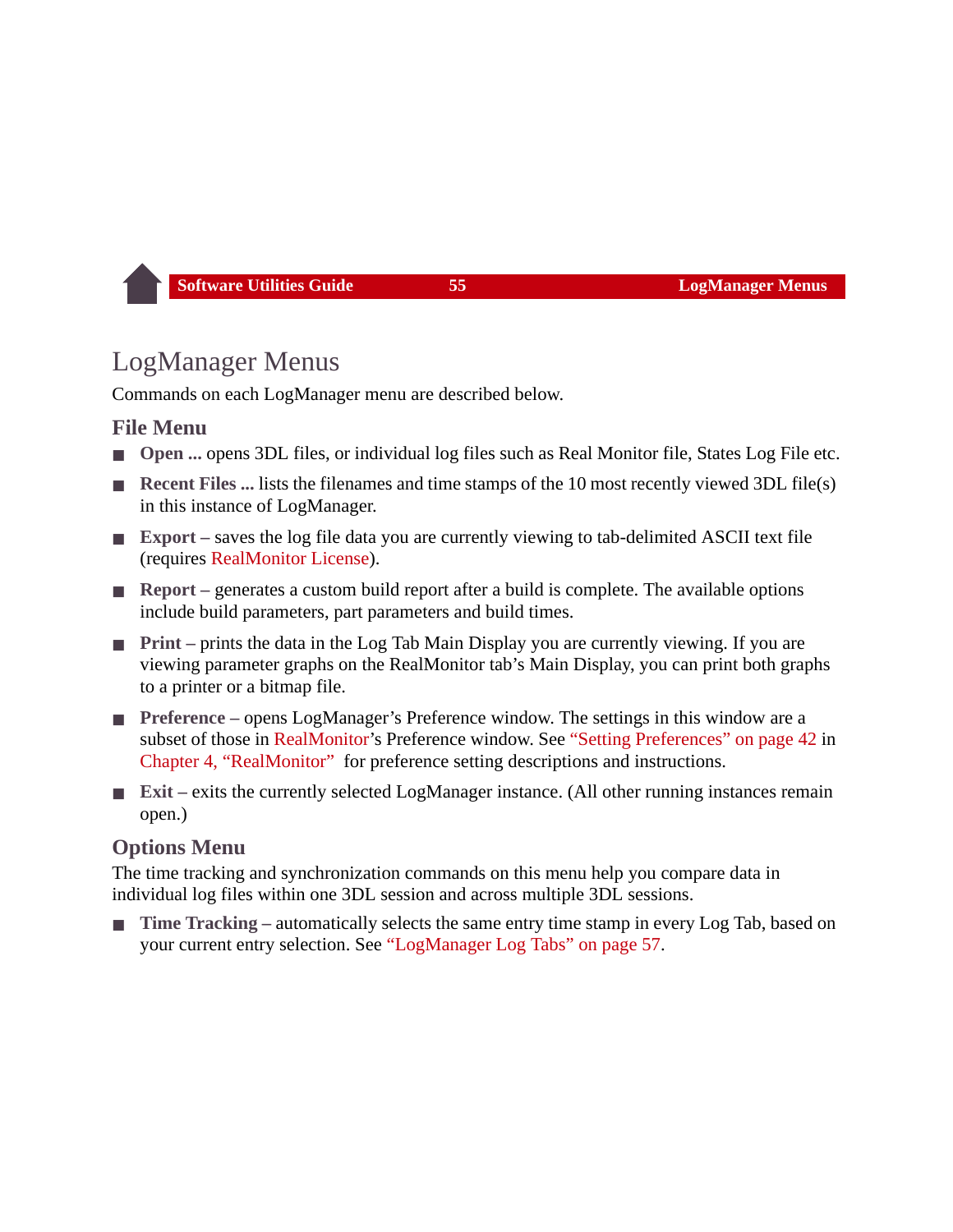■ **Time Synchronization** – automatically sets the same data view settings in all open, running LogManager windows, based on the data view settings in the currently selected LogManger window. This works whether you're viewing the same 3DL file in multiple windows, or different 3DL files in multiple windows. See ["Synchronizing Multiple LogManager](#page-70-1)  [Windows" on page 70](#page-70-1).

#### **Windows Menu**

These window resizing commands act on the currently selected instance of LogManager:

- **Default Size** set the LogManger window to its default size.
- Maximize enlarges the LogManager window to fill the display area.
- **Minimize** shrinks the LogManager window to a title bar at the bottom of the display.

#### **Help Menu**

- About ... opens a window showing the LogManager software version number along with 3D Systems contact information.
- **Help** ... displays the online documentation for LogManager.
- License displays the license password entry window for a [RealMonitor License](#page-31-0).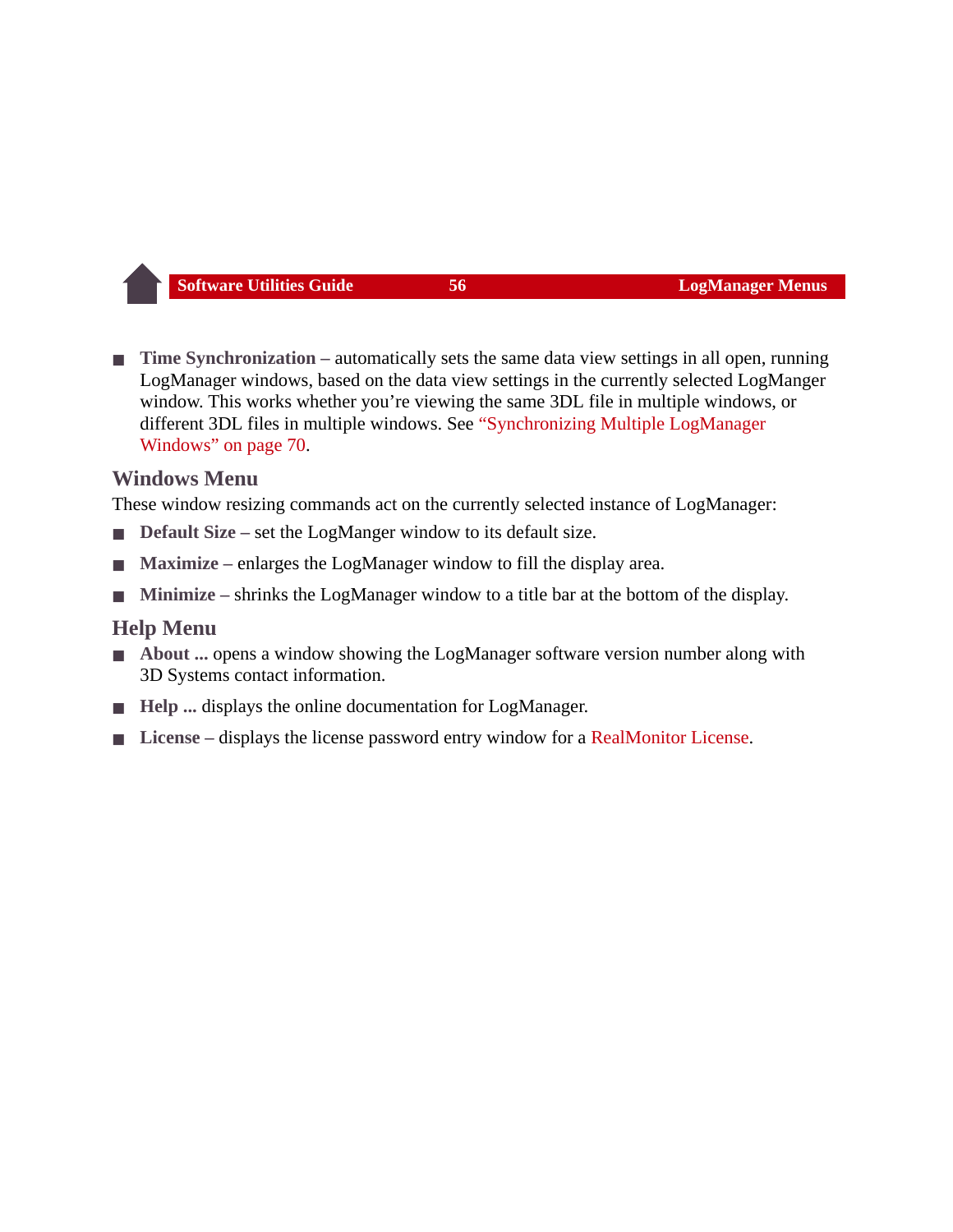# <span id="page-57-1"></span><span id="page-57-0"></span>LogManager Log Tabs

This section describes the views of log data you see under each Log Tab button in LogManager. The Action Bar and Main Display, which vary from one Log Tab to the next, are described separately for each Log Tab in LogManager.

#### RealMonitor **RealMonitor Tab**

The RealMonitor tab contains an Action Bar with buttons for manipulating the appearance of the two parameter graphs in its Main Display. It also contains Plot Parameter controls for changing the plotting options on the two graphs.

The RealMonitor tab displays the time-stamped contents of a RealMonitor log file; file name format **MMDDYY***buildname***.rmt**. RealMonitor log files contain the values of all parameters RealMonitor acquires between the start and end of logging during a build.

#### **RealMonitor Tab Action Bar Buttons**

Use RealMonitor tab Action Bar buttons to adjust the parameter plot zoom, view [Display Build](#page-74-0)  [Properties,](#page-74-0) and scroll the parameter graphs forward and back.

- **Zoom X** click this button, then click inside a parameter graph to interactively change the x-axis zoom factor for both the upper and lower graphs. (See ["Zooming in X and Y" on page 40](#page-40-0) for further information.)
- **Zoom Y** click this button, then click inside a parameter graph to interactively change that graph's y-axis zoom factor. (See ["Zooming in X and Y" on page 40](#page-40-0) for further information.)
- **Y-Scale** click this button to open the **Y-Scale** dialog box (see [Figure 16 on page 41\)](#page-41-1) and enter the upper and lower y-axis ranges for the two currently displayed parameter graphs. (See ["Zooming in X and Y" on page 40](#page-40-0) for further information.)
- **Reset** click to return to the original zoom settings.





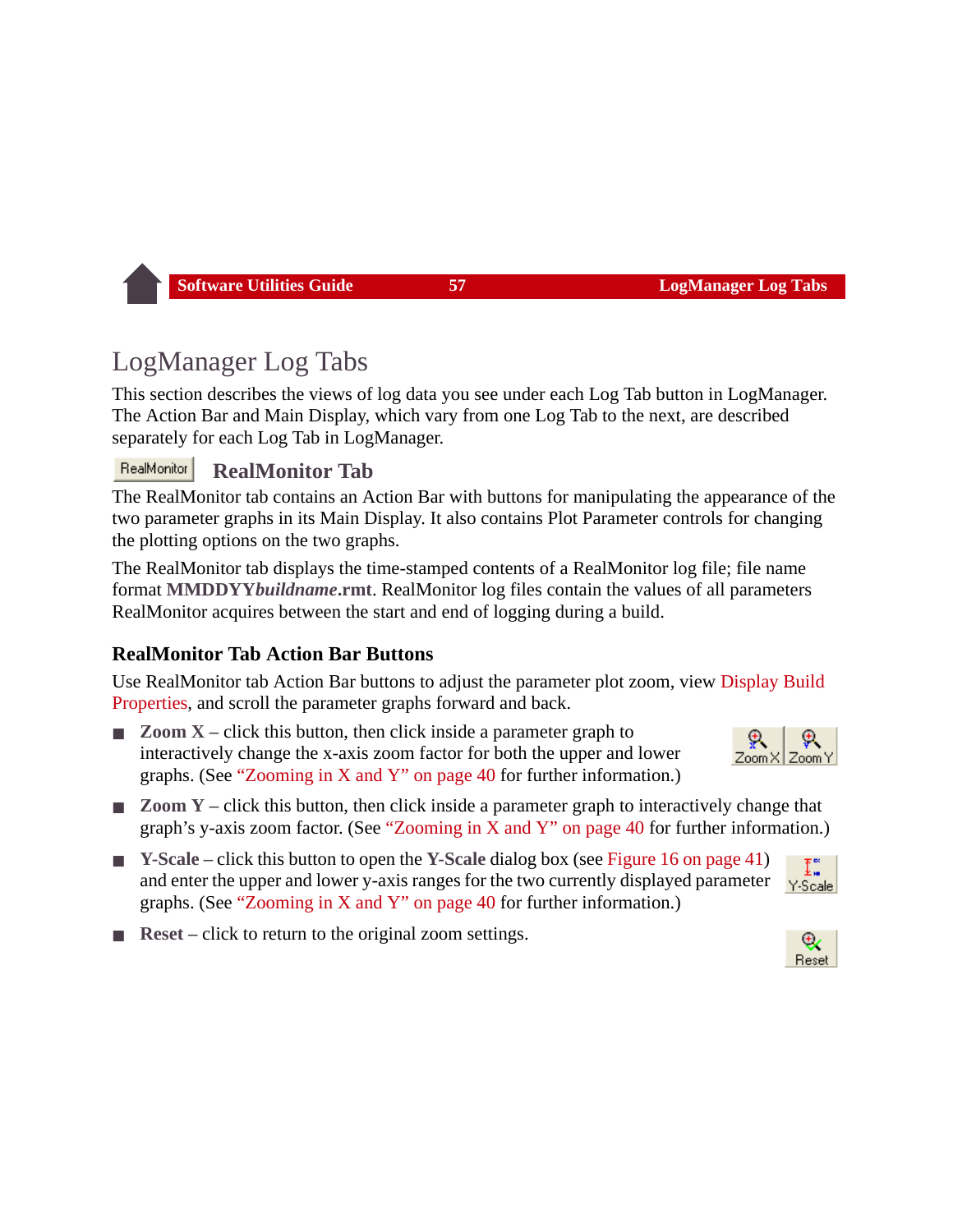**Zoom Factors** – shows the current zoom factors for the x- and y axes on both parameter graphs. (See ["Zooming in X and Y" on](#page-40-0)  [page 40](#page-40-0) for further information.)

Zoom Factors X: 1.5 Y1: 1.0 Y2: 1.0

#### **RealMonitor Tab Main Display**

The RealMonitor tab Main Display (see [Figure 19 on page 59](#page-59-0)) contains two Summary windows; one for Machine information (on the left) and one for Build information (on the right). (See ["Summary Windows – \(RealMonitor Tab Only\)" on page 53](#page-53-0) for further information.)

Below the Summary windows in the RealMonitor tab Main Display are two parameter graphs with Plot Parameter controls for setting plotting options.

The parameter graph and plotting options for the graphs in LogManager's RealMonitor tab Main Display are the same as those for the parameter graphs in the RealMonitor utility. See ["Parameter Graphs and Plotting](#page-37-0)  [Options" on page 37](#page-37-0) in [Chapter 4, "RealMonitor" f](#page-30-0)or details and instructions.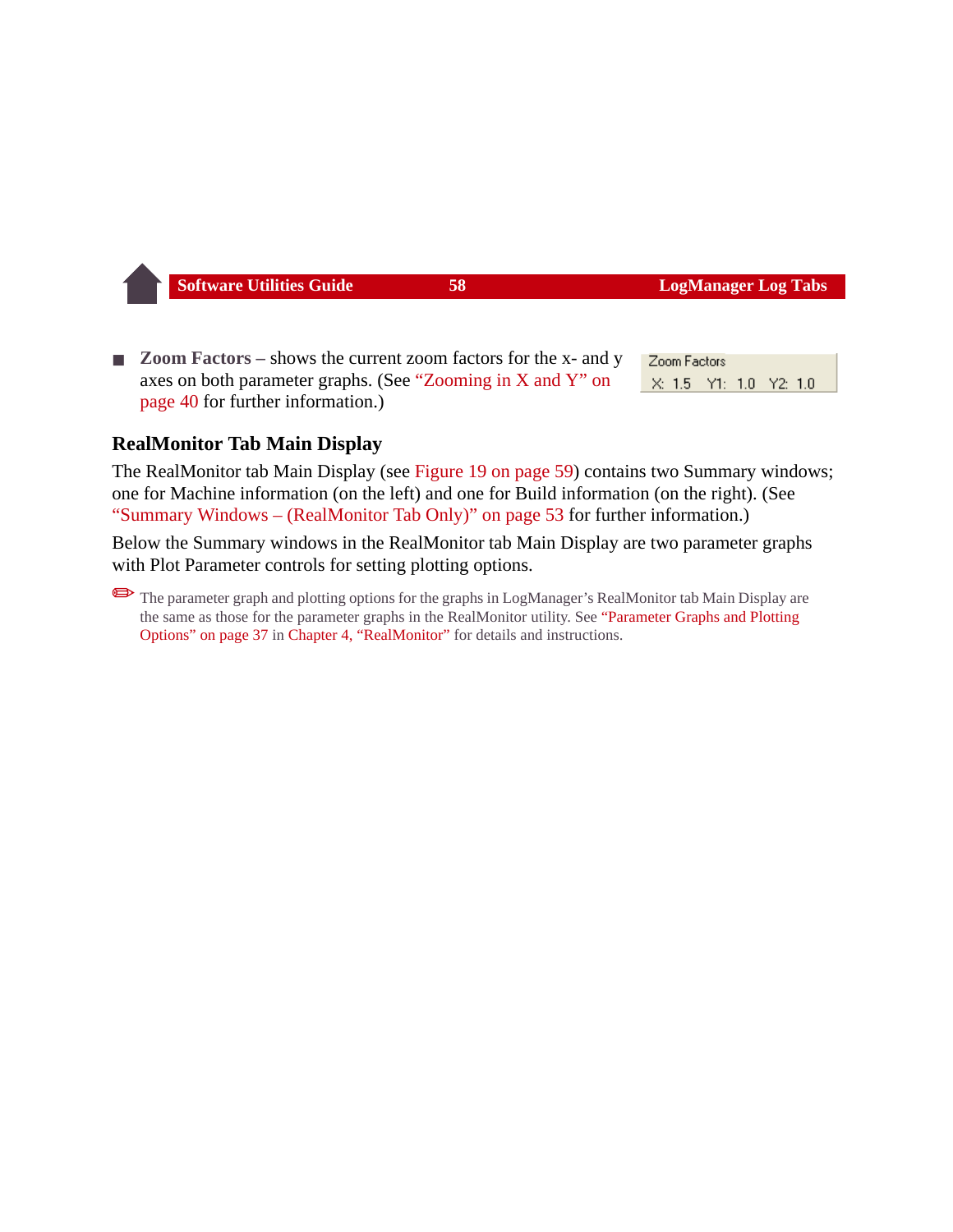

<span id="page-59-0"></span>Figure 19. RealMonitor tab Main Display in LogManager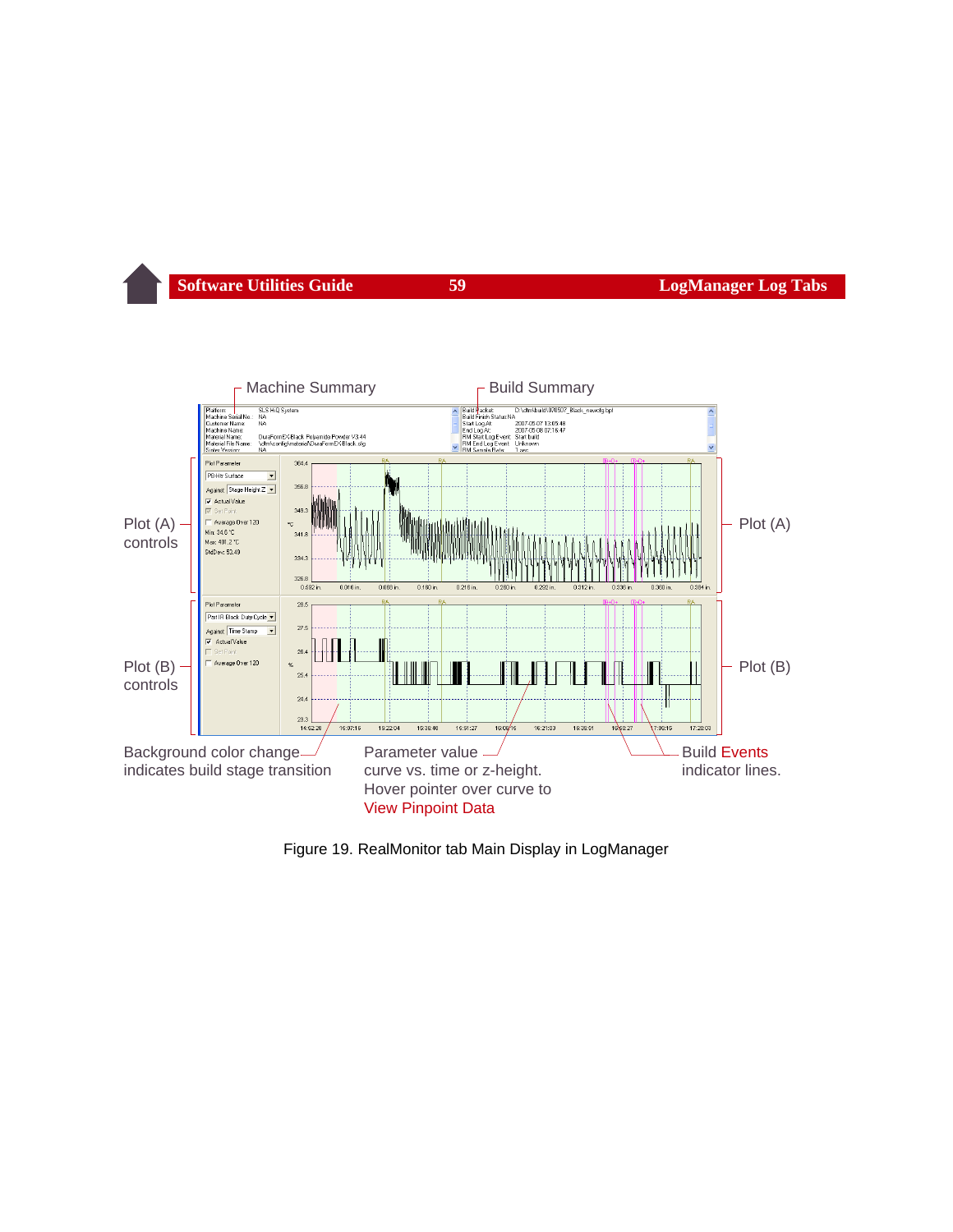#### StatesLog **StatesLog (.blog) File Tab**

The StatesLog tab contains an Action Bar with buttons for manipulating the time-stamped states log data entries listed in its Main Display window(s).

The StatesLog tab displays the contents of the log file, **States.blog**, which contains all Build, Part, and Scale & Offset parameter values.

#### **StatesLog Tab Action Bar**

- **Search** opens **Search States Log** window. (See Figure 20 on page [61](#page-61-0) below.) Use this window to find and select items to search for ("Search Items") in the states log file. The search starts when you click OK to close the Search States Log window. The search results are shown in the StatesLog tab Main Display.
- **Next/Previous** search down (forward)/up (backward) for the next occurrence of the **Search Items** currently set in the Search States Log window (shown in (See [Figure 20 on page 61](#page-61-0) below).
- **Collapse/Expand** minimize (Collapse) or maximize (Expand) the amount of text data shown in the right Main Display pane for the currently selected states log Item/Time Stamp.



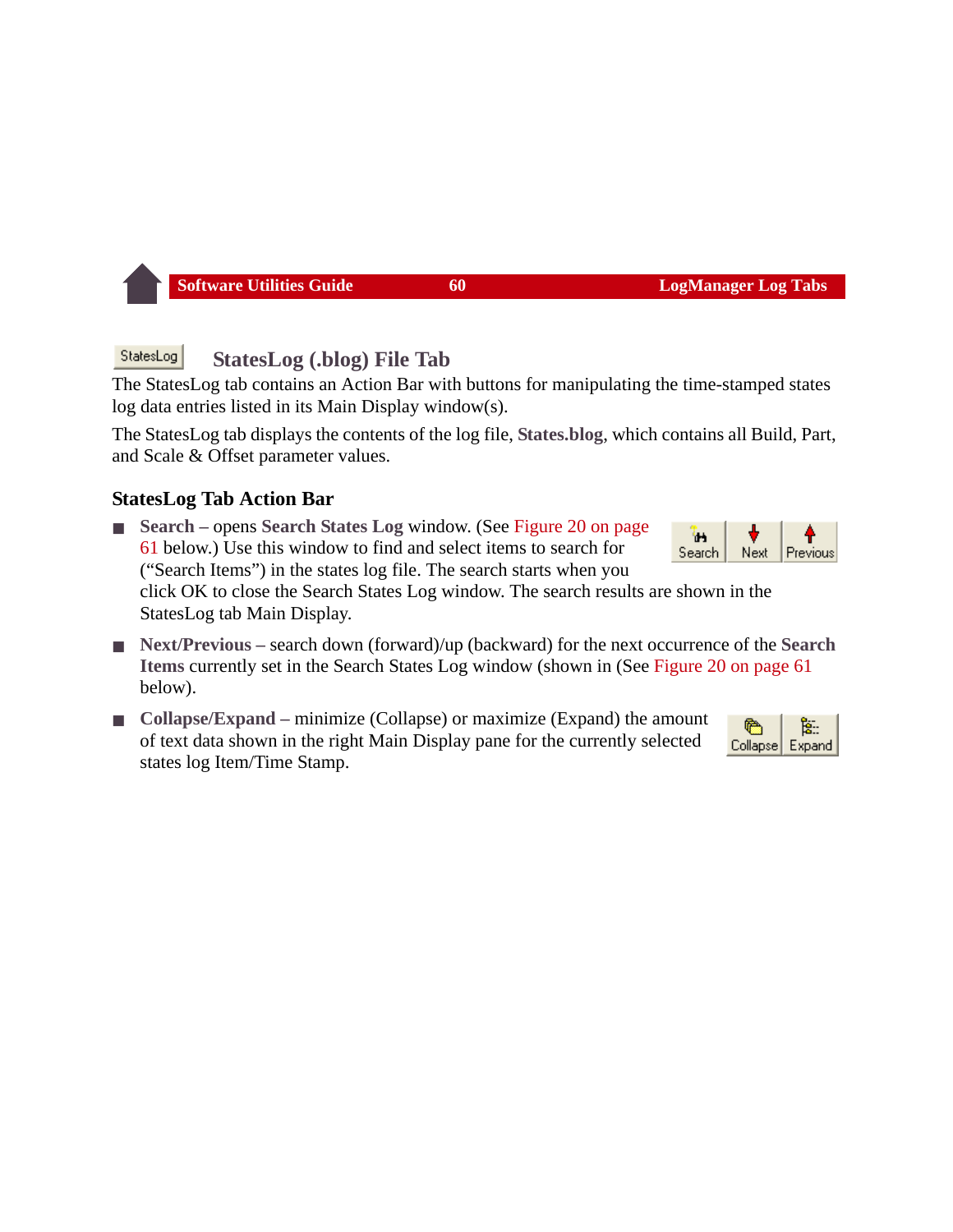DEI

Enter search string to search Select a **Search Item**, then click **Delete** for items in list below you want to remove it from the **Search Items** list. to add to the **Search Items** Search States Log Type search string ACU AIR FLOW CHANGED Searching Items  $\vert$  $Add$ **BUILD PREVIEY** Or select from the following list: THE TEMP CONTROL ENABLED  $-$  Events  $\blacktriangleright$  Delete - Display Select an **ff** Del All ACU\_AIR\_FLOW\_CHANGED ACU\_BLOWER\_DISABLED item in this ACU BLOWER ENABLED ACU\_COOLING\_OFF list, then ACU COOLING ON

click **Add** to add it to the **Search Items** list on the right.

List of **Search Items**ACU COOLING TEMPERATURE CHANGED ACU DOWNDRAFT OFF ACU DOWNDRAFT ON ACU\_MANUAL\_ACTIVATE\_OK ACU MANUAL CLOSE ACU\_OXYGEN\_PERCENTAGE\_CHANGED ADD\_LAYER\_ACTIVATE\_OK ADD LAYER CLOSE ADD LAYER MANUAL DONE ADD\_LAYER\_NOT\_READY ADVISORY\_CLOSE ALARM CLOSE APPLICATION\_CLOSE APPLICATION\_UPS\_SHUTDOWN BLD\_STAT\_AIR\_FLOW BLD\_STAT\_CHAMBER\_TEMP BLD\_STAT\_LASER\_POWER BLD\_STAT\_LASER\_POWER\_PARM BLD\_STAT\_LAYER\_ADDED Do not show "Unhandled" events Click **OK** to  $\sqrt{0K}$ BLD\_STAT\_LEFT\_BOTTOM\_TEMP Show matched entries only BLD\_STAT\_LEFT\_TEMP start search X Cancel BLD STAT NEW ACTION **▽** Case Sensertive

Figure 20. Search States Log window in StatesLog tab

#### <span id="page-61-0"></span>**StatesLog Tab Main Display**

Description Main Display; (Short List) shows list of log file entries by Item # and time stamp on the left; right pane shows contents of single currently selected log file entry data. You can Search, Expand, and Collapse this. (List All) shows table of log data with Item #, Time Stamp, and data columns.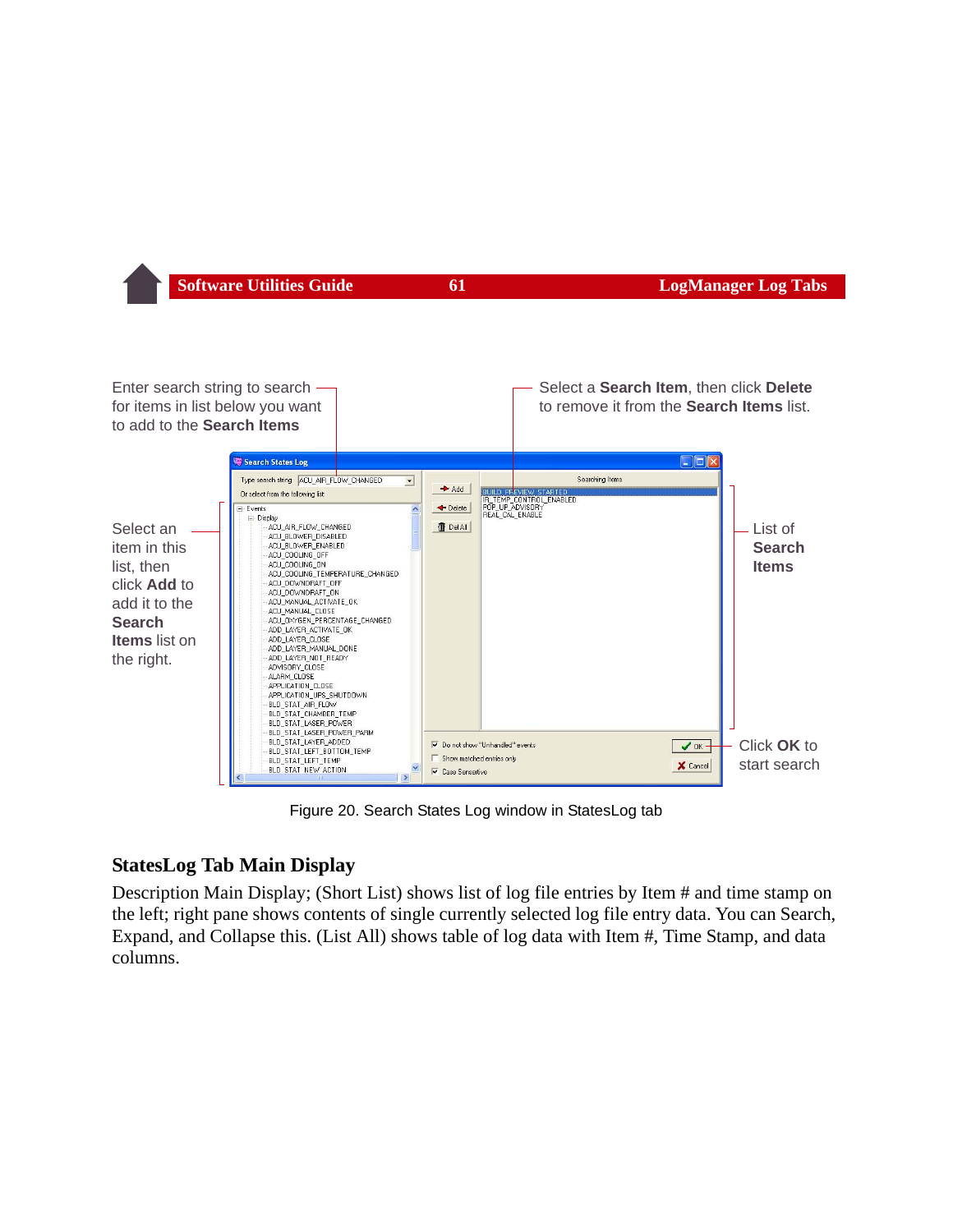<span id="page-62-0"></span>

view shown.)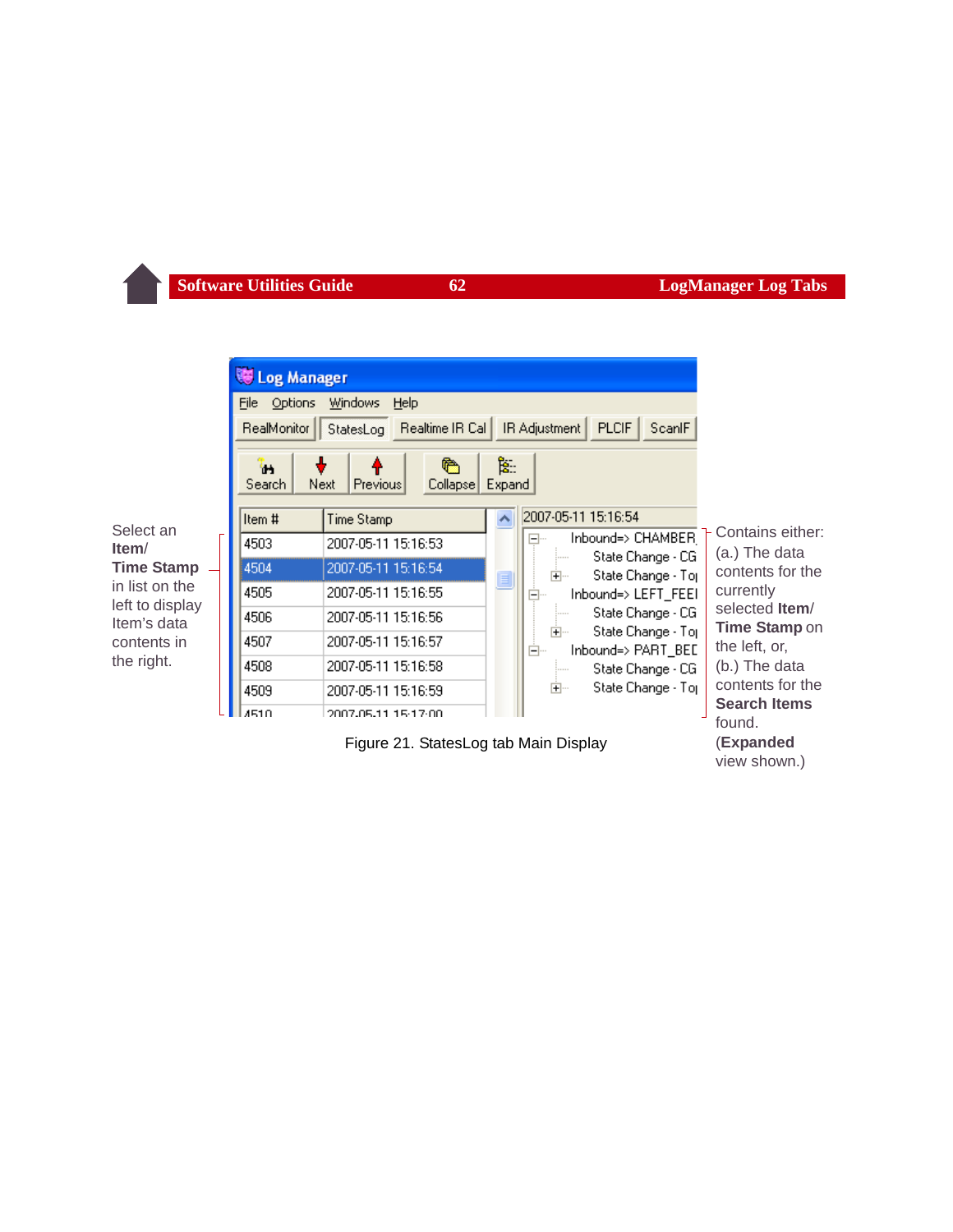#### **Time-Stamped Log (.tlog) File Tabs**

Realtime IR Cal | IR Adjustment | PLCIF | ScanIF | Slicer | DutyCylAdj BDS

Time-stamped log (.tlog) tabs in LogManager all have the same Action Bar buttons and Main Display. The Action Bar buttons change your view of the time-stamped text log data listed in the Main Display. A Search button is also included.

Time-stamped Log Tabs include:

| .tlog File Tab         | <b>Displays Log File</b> | <b>Log File Contains</b>                                                                                                                                                                   |
|------------------------|--------------------------|--------------------------------------------------------------------------------------------------------------------------------------------------------------------------------------------|
| <b>Realtime IR Cal</b> | RealTimeCal.log          | Data for every Real Time Calibration event. For each calibration<br>attempt, it logs whether calibration was successful or failed-and how<br>much adjustment, if any, was applied—and why. |
| <b>IR</b> Adjustment   | OfflineCal.log           | For offline calibration only: Records how much adjustment was<br>applied during any Offline Calibration—and why the adjustment was<br>applied                                              |
| <b>PLCIF</b>           | Plcif.tlog               | PLC interface program (Plcif.exe) runtime errors                                                                                                                                           |
| <b>ScanIF</b>          | ScanIF.tlog              | Scanner interface program (Scanif.exe) runtime errors                                                                                                                                      |
| <b>Slicer</b>          | Slicer.tlog              | Slicer program (Slicer.exe) runtime errors                                                                                                                                                 |
| DutyCylAdj             |                          |                                                                                                                                                                                            |
| <b>BDS</b>             | Bds.tlog                 | All commands sent to the beam delivery system by the scanner<br>interface software                                                                                                         |

#### **Time-Stamped Log (.tlog) Tabs Action Bar**

■ **Short List** – displays the time-stamped log file data in a left and right pane, similar to the StatesLog Main Display shown in [Figure 21 on page 62](#page-62-0). You select an **Item/Time Stamp** on the left to display its contents on the right.



List All – displays the time-stamped log file data in a scrollable table in a single pane.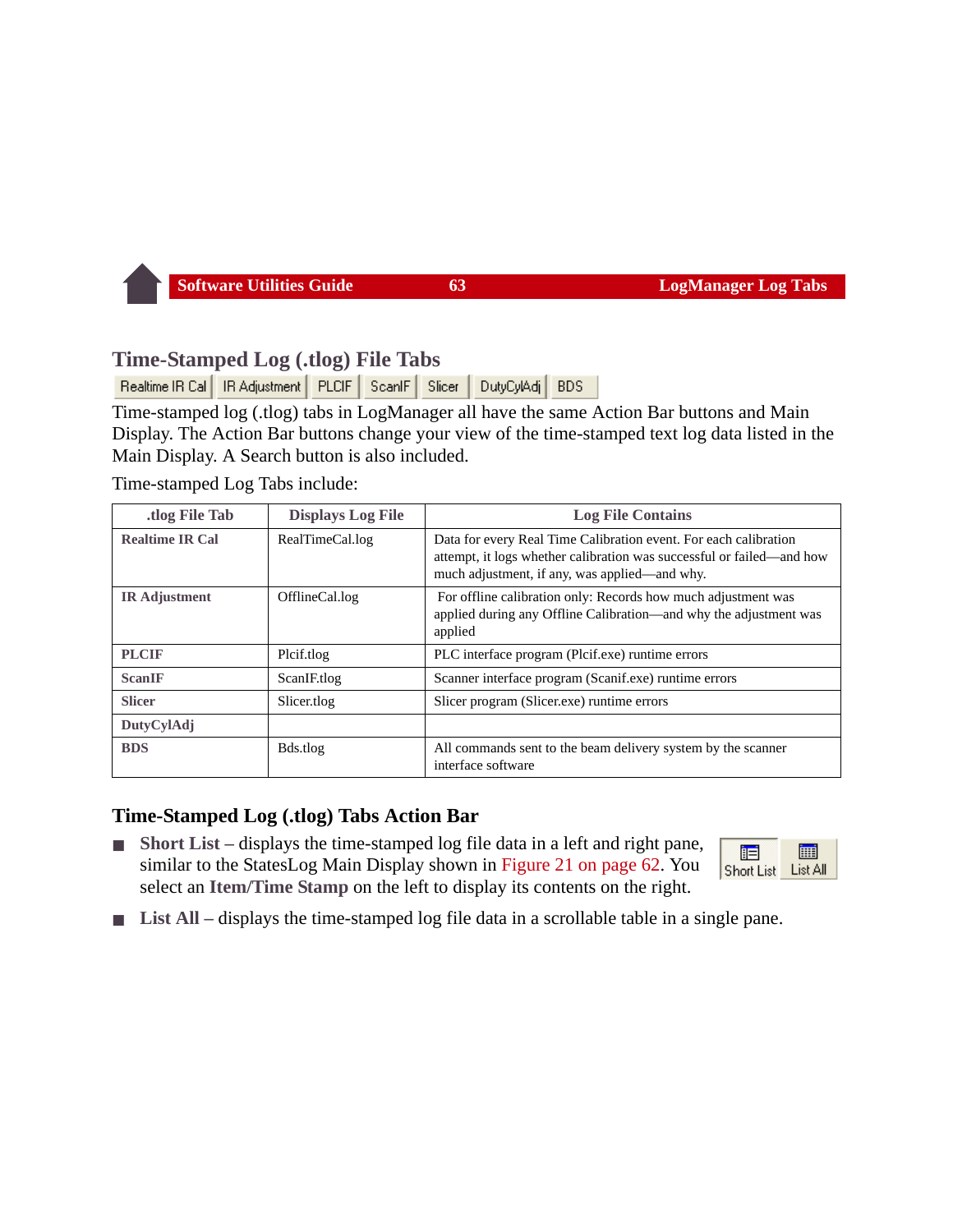■ **Search** – lets you search for a text string in the log file. Enter the text string in the search text box, then click the **Search** button. All Items containing the

|  | - |  |
|--|---|--|
|  |   |  |

search string appear in the Main Display. Click the drop-down arrow on the Search button to change the search direction and turn case-sensitivity on or off.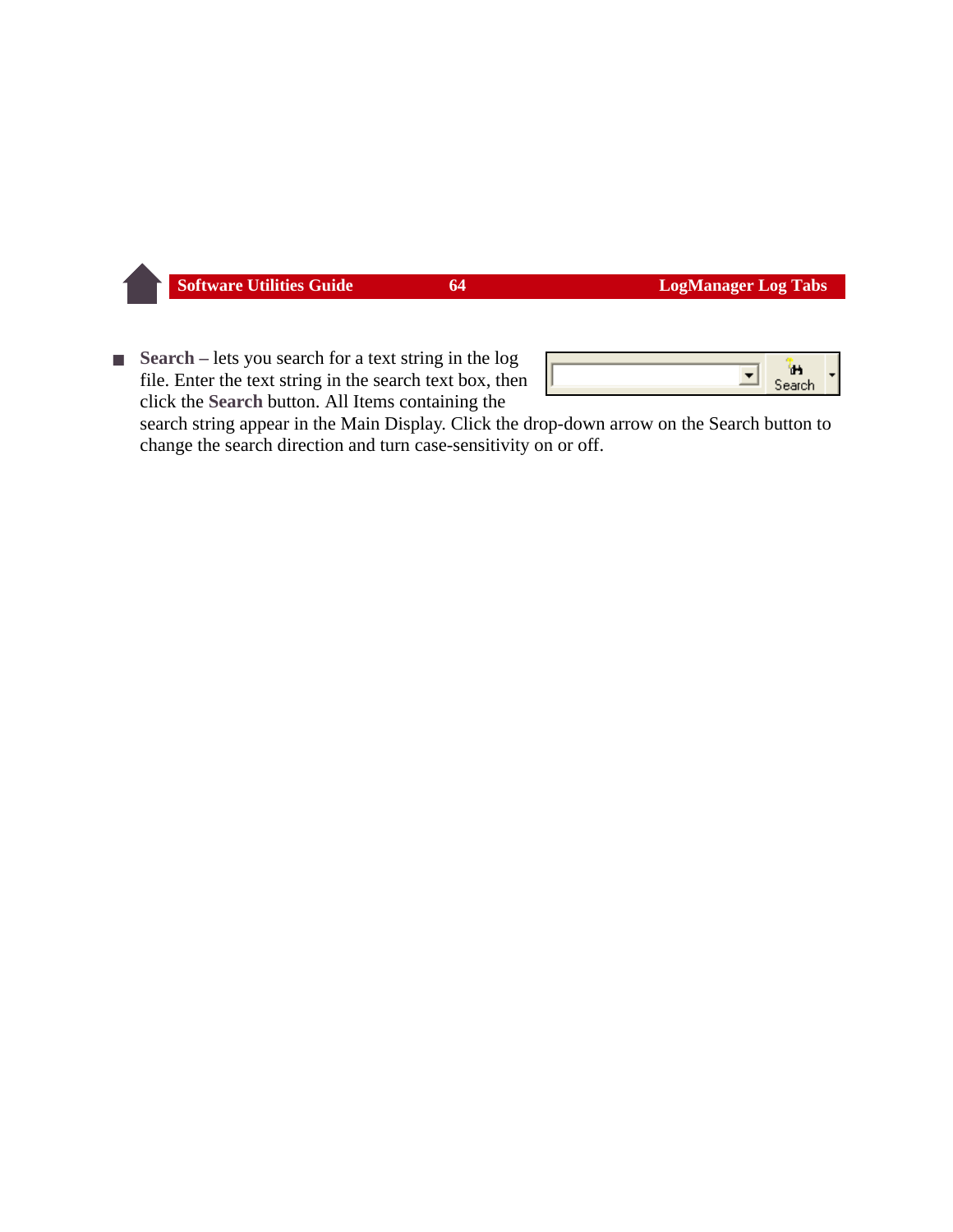#### **Time-Stamped Log Tabs Main Display**

The Main Display you see on time-stamped log tabs depends on whether you have the **Short List** or **List All** action bar button selected.

#### **Short List** Main Display **List All Main Display**

|                                                         | Log Manager                  |                                                                      |  |  |  |
|---------------------------------------------------------|------------------------------|----------------------------------------------------------------------|--|--|--|
| Options<br>File                                         | Windows<br>Help              |                                                                      |  |  |  |
| RealMonitor                                             | StatesLog<br>Realtime IR Cal | <b>PLCIF</b><br>ScanlF<br>IR Adjustment                              |  |  |  |
| <br><b>iE</b><br>'n<br>List All<br>Search<br>Short List |                              |                                                                      |  |  |  |
| Item #                                                  | Time Stamp                   | Fri 05/11/07.14:02:48<br>Build Packet Name: D:\dtm\build\0`          |  |  |  |
|                                                         | 2007-05-11 14:02:48          | IRCall File Name=D:\dtm\config\ma                                    |  |  |  |
| 2                                                       | 2007-05-11 14:08:13          | Material=DuraFormEX-Black.cfqlRC<br>Material=DuraFormEX-Black.cfgRea |  |  |  |
| 3                                                       | 2007-05-11 14:08:53          | Blackbody Set Temperature = 197.0                                    |  |  |  |
| 4                                                       | 2007-05-11 14:12:53          | Blackbody Set Temperature = 197.0                                    |  |  |  |
| 5                                                       | 2007-05-11 14:13:33          |                                                                      |  |  |  |
| 6                                                       | 2007-05-11 14:14:13          |                                                                      |  |  |  |
| 7                                                       | 2007-05-11 14:14:53          |                                                                      |  |  |  |
|                                                         | 2007.05.11.14.15.22          |                                                                      |  |  |  |

|                        | Log Manager                    |                                                         |  |  |
|------------------------|--------------------------------|---------------------------------------------------------|--|--|
| File                   | Windows<br>Help<br>Options     |                                                         |  |  |
| RealMonitor            | StatesLog                      | <b>PLCIF</b><br>ScanlF<br>Realtime IR Cal IR Adjustment |  |  |
| 陌<br><b>Short List</b> | m<br>'n.<br>Search<br>List All |                                                         |  |  |
| Item #                 | Time Stamp                     |                                                         |  |  |
| 85                     | 2007-05-11 15:17:36            | $z = 0.356$                                             |  |  |
|                        |                                | BB Actual Temp (RTD Reading) = 197.00                   |  |  |
|                        |                                | BB Temp Reading Part = 196.5 Left = 197                 |  |  |
|                        |                                | BB Temp Location Part = 50.4 Left = 81.2                |  |  |
|                        |                                | Part IB Hist = 196.7 196.7 196.5                        |  |  |
|                        |                                | Left IR Hist = 197.0 197.0 197.0                        |  |  |
|                        |                                | Right IR Hist = 196.7 196.9 196.7                       |  |  |
| 86                     | 2007-05-11 15:18:25            | $z = 0.360$                                             |  |  |
|                        |                                | BB Actual Temp (RTD Reading) = 196.96                   |  |  |
|                        |                                | BB Temp Reading Part = 196.7 Left = 197                 |  |  |
|                        |                                | BB Temp Location Part = 49.7 Left = 17.6                |  |  |
|                        |                                | Part IR Hist = 196.7 196.5 196.7                        |  |  |
|                        |                                | Left IR Hist = 197.0 197.0 197.2                        |  |  |
|                        |                                | Right IR Hist = 196.9 196.7 196.7                       |  |  |
| 87                     | 2007-05-11 15:19:15            | $z = 0.364$                                             |  |  |
|                        |                                | BB Actual Temp (RTD Reading) = 196.99                   |  |  |
|                        |                                | BB Temp Reading Part = 196.7 Left = 197                 |  |  |
|                        |                                | BB Temp Location Part = 49.5 Left = 81.7                |  |  |

#### Figure 22. Time-Stamped Log Tabs Main Display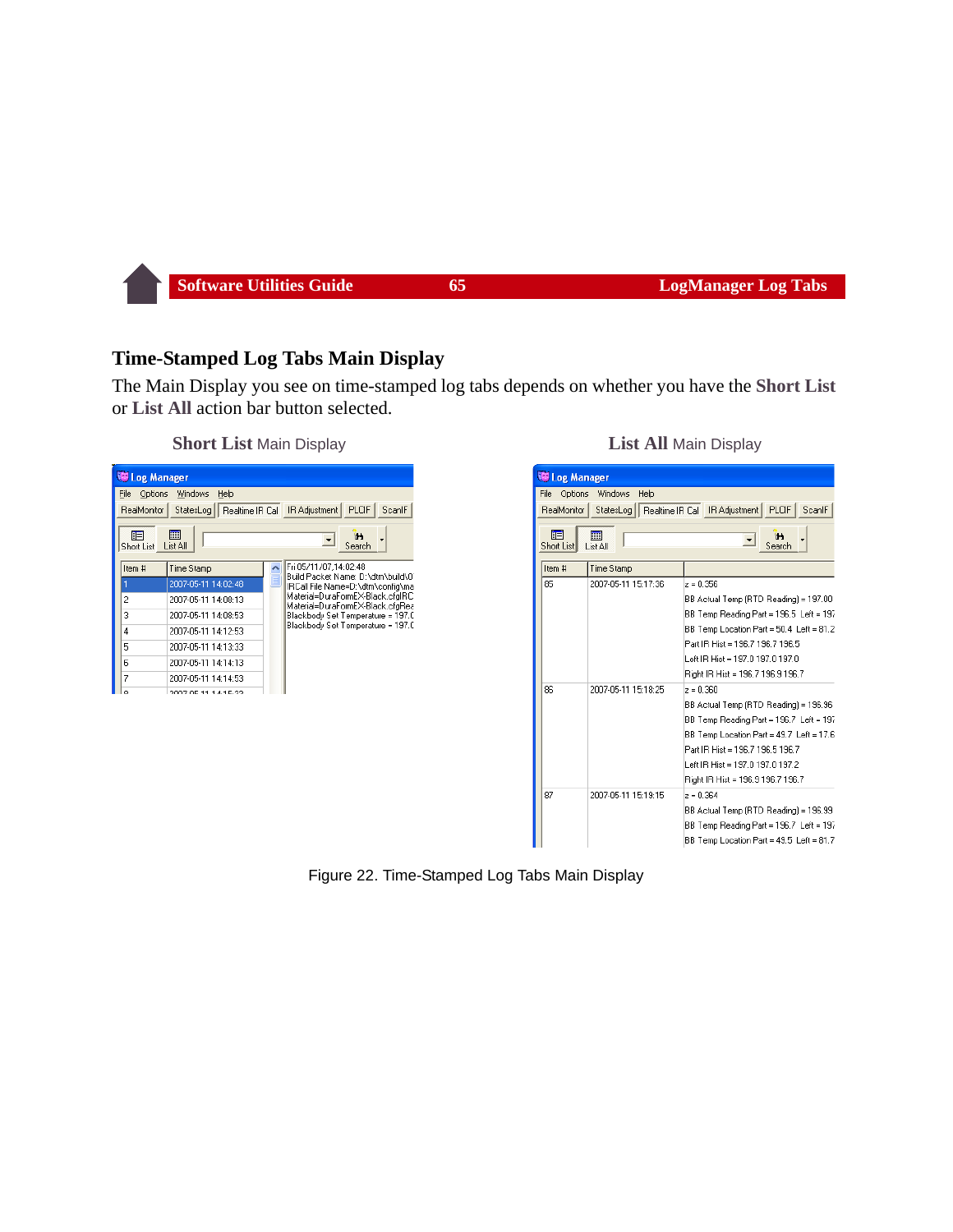#### **Machine Status File Tabs**

IR Cal Ini | IR Offline Cal | Machine Overlay

Machine Status file tabs in LogManager all have the same Action Bar buttons and Main Display. The Action Bar buttons change your view of the text data listed in the Main Display. A text Search tool is also included.

Machine Status file tabs include:

| tLog File Tab.         | <b>Displays Log File</b> | <b>Log File Contains</b>                                  |
|------------------------|--------------------------|-----------------------------------------------------------|
| IR Cal Ini             | IRCal.ini                | Current IR sensor scale values from latest IR calibration |
| <b>IR Offline Cal</b>  | IROfflineCal.log         | Manual offline IR calibration results                     |
| <b>Machine Overlay</b> | machine.ovrl             | Machine overlay file listing                              |

#### **Machine Status File Tabs Action Bar**

- **Sel All** Select all text in file; click again to deselect all.
- **Search** Enter search text in the box; click Search to find all occurrences of the search text in the file. Search results are shown in the Main Display.

|--|--|--|--|--|

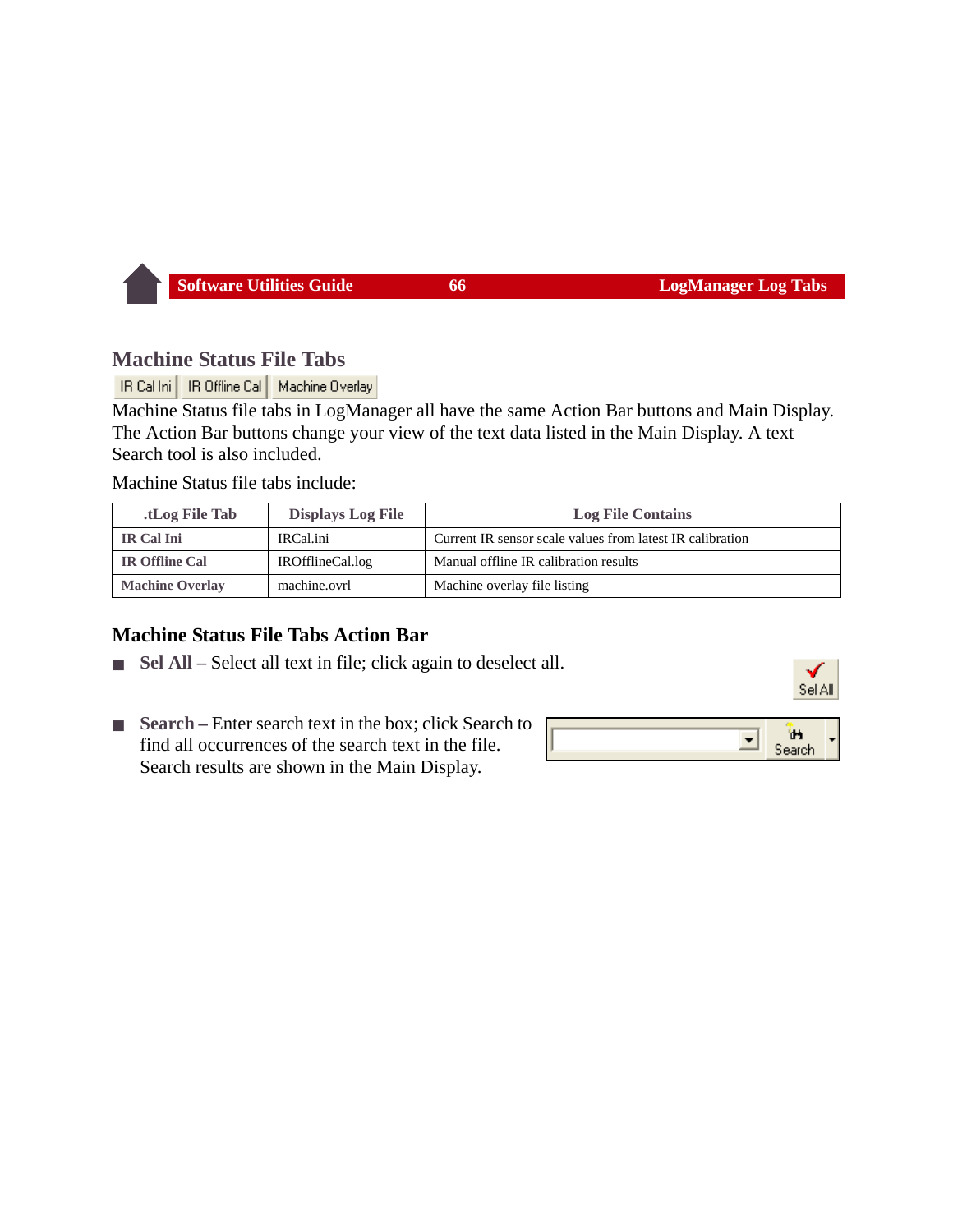#### **Machine Status File Tabs Main Display**

| <b>Log Manager</b>                                                                                                                                                                                                                                                                                                                                                                                                                               |  |
|--------------------------------------------------------------------------------------------------------------------------------------------------------------------------------------------------------------------------------------------------------------------------------------------------------------------------------------------------------------------------------------------------------------------------------------------------|--|
| <b>Windows</b><br>File<br>Options<br>Help                                                                                                                                                                                                                                                                                                                                                                                                        |  |
| <b>PLCIF</b><br>DutyCylAdj<br>IR Cal Ini<br>IR Offline Cal<br>ScanlF<br>Slicer<br><b>BDS</b><br>Machine Overlay                                                                                                                                                                                                                                                                                                                                  |  |
| ъ<br>Sel All<br>Search                                                                                                                                                                                                                                                                                                                                                                                                                           |  |
| IXR21.cfal<br>calibrated at=Wed 02/21/07,11:45:03,<br>roller speed=7.0 in./second<br>part_bed_low_max_scale=6115<br>part bed low min scale=-1887<br>part_bed_hi_max_scale=5915<br>part_bed_hi_min_scale=-1732<br>left_feed_low_max_scale=5721<br>left feed low min scale=-1598<br>left_feed_hi_max_scale=5502<br>left_feed_hi_min_scale=-1478<br>right_feed_low_max_scale=6567<br>right_feed_low_min_scale=-2027<br>right_feed_hi_max_scale=6136 |  |

Figure 23. Machine Status File Tabs Main Display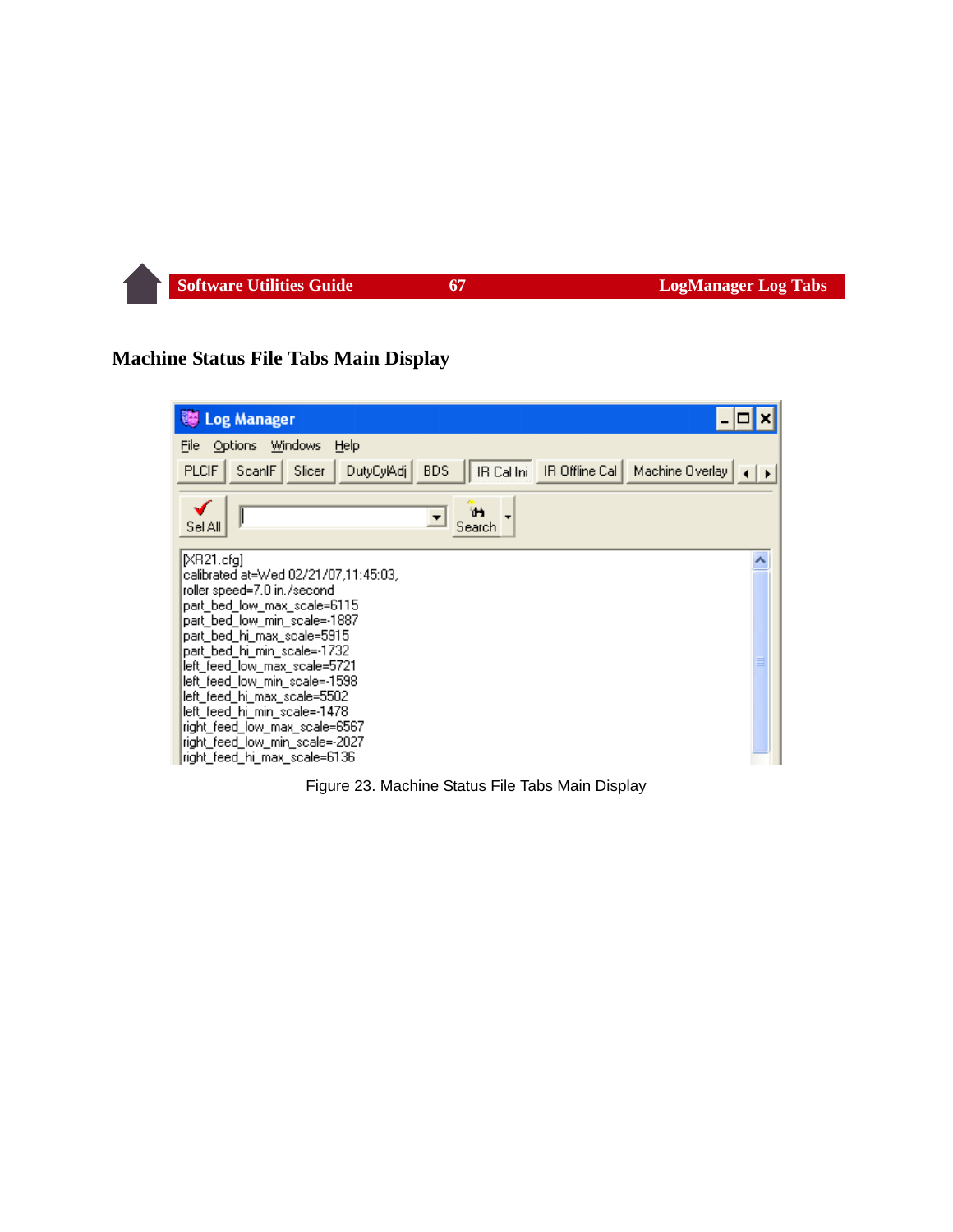#### **Build History Build History File Tab**

Unlike other Log Tabs in LogManager, the Build History tab has no Action Bar; only a table of build history data in the Main Display ([Figure 24 on page 69](#page-69-0)). Each row in the table contains the build history data for one build. The top row always shows the history data for the most recent build.

The columns in the build history table list the following data for each build:

| <b>End Build Time</b> | Time-stamp for the Build End event                                                     |
|-----------------------|----------------------------------------------------------------------------------------|
| <b>Build Height</b>   | Total height of the build; number of layers X layer thickness                          |
| Part Temp-0.25"       | Part bed temperature recorded by the Part IR sensor 0.25 inches into the build         |
| Left Temp-0.25"       | Left feed temperature recorded by the left feed IR sensor 0.25 inches into the build   |
| Right Temp-0.25"      | Right feed temperature recorded by the right feed IR sensor 0.25 inches into the build |
| Part Temp-End         | Part bed temperature recorded by the Part IR sensor at the end of the build            |
| Left Temp-End         | Left feed temperature recorded by the left feed IR sensor at the end of the build      |
| <b>Right Temp-End</b> | Right feed temperature recorded by the right feed IR sensor at the end of the build    |
| <b>Material</b>       | Default material selected in Sinter when this build was run                            |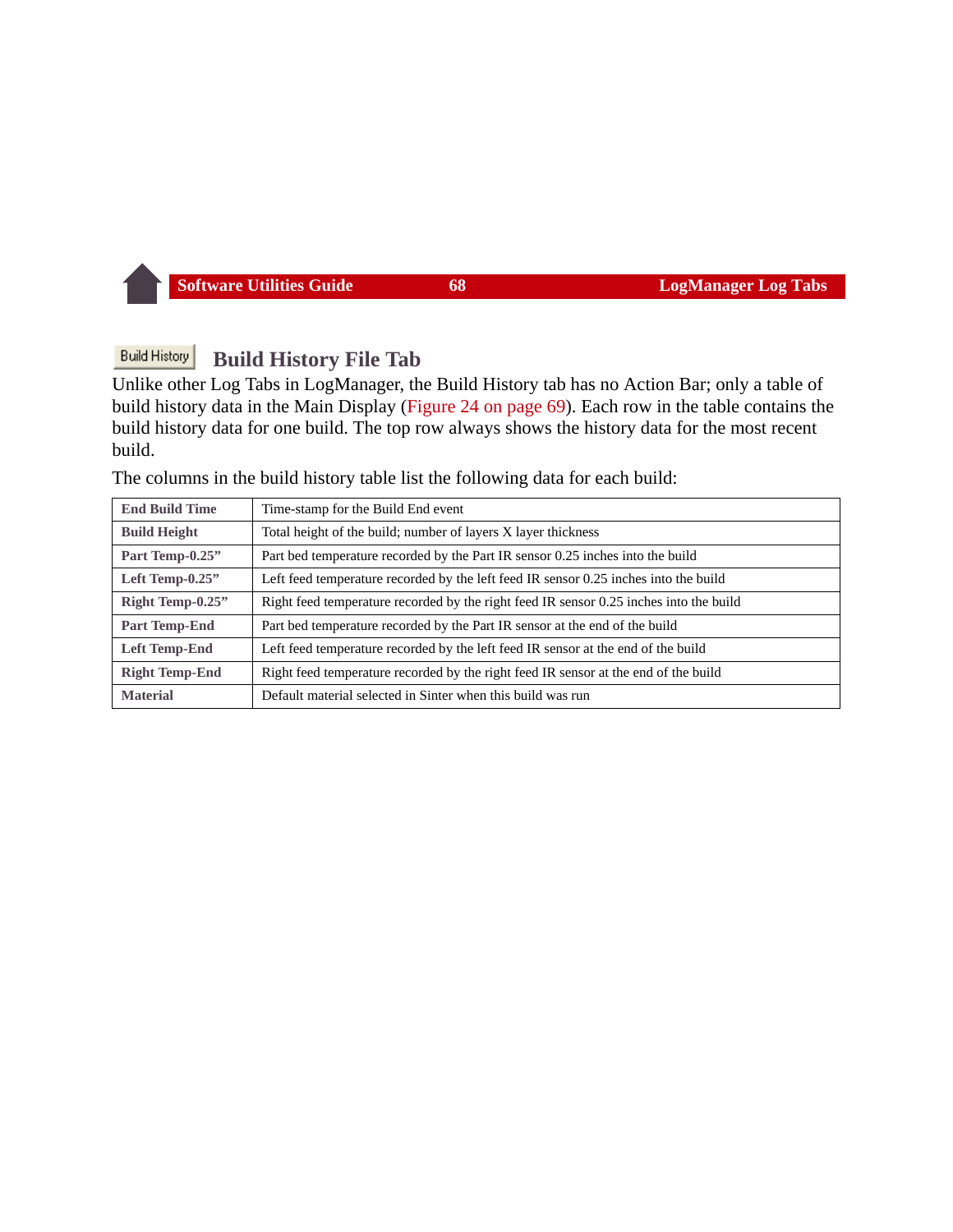#### **Build History Tab Main Display**

| End of Build time-stamp- |                                                                |                     |                 | Part bed and feed temperatures |                  |                |                |                         | Default material          |
|--------------------------|----------------------------------------------------------------|---------------------|-----------------|--------------------------------|------------------|----------------|----------------|-------------------------|---------------------------|
|                          |                                                                |                     |                 |                                |                  |                |                |                         |                           |
|                          | <b>End Build Time</b>                                          | <b>Build Height</b> | Part Temp-0.25" | Left Temp-0.25"                | Right Temp-0.25" | Part Temp-End" | Left Temp-End" | Right Temp-Eng Material |                           |
|                          | 7/13/2006 2:10:02 PM                                           | 5.444 in            | 175.0           | 138.0                          | 138.0            | 175.0          | 138.0          | 138.0                   | DuraForm Polyamide        |
|                          | 7/16/2006 4:59:55 AM                                           | 8.652 in            | 175.0           | 138.0                          | 138.0            | 175.0          | 138.0          | 138.0                   | DuraForm Polyamide        |
|                          | 7/18/2006 6:19:04 AM                                           | 3.401 in            | 174.0           | 138.0                          | 138.0            | 174.0          | 138.0          | 138.0                   | DuraForm Polvamide        |
|                          | 7/20/2006 7:04:53 AM                                           | 12.545 in           | 174.0           | 140.0                          | 140.0            | 174.0          | 136.0          | 136.0                   | DuraForm Polvamide        |
|                          | 7/22/2006 6:36:13 AM                                           | 11.521 in           | 175.0           | 138.0                          | 138.0            | 175.0          | 138.0          | 138.0                   | Glass Filled DuraForn     |
| One row of data-         | 7/24/2006 4:14:10 PM                                           | 8.375 in            | 187.0           | 135.0                          | 135.0            | 187.0          | 135.0          | 135.0                   | DuraFormEX Polvam         |
|                          | 7/24/2006 5:08:03 PM                                           | 8.375 in            | 187.0           | 135.0                          | 135.0            | 187.0          | 135.0          | 135.0                   | DuraFormEX Polvam         |
| per build                | 7/25/2006 10:13:02 PM 8.461 in                                 |                     | 187.0           | 135.0                          | 135.0            | 187.0          | 135.0          | 135.0                   | DuraFormEX Polvam         |
|                          | 7/27/2006 1:06:03 AM                                           | 2.403 in            | 187.0           | 135.0                          | 135.0            | 187.0          | 135.0          | 135.0                   | DuraFormEX Polvam         |
|                          | 7/27/2006 4:08:51 PM                                           | 5.617 in            | 175.0           | 140.0                          | 140.0            | 175.0          | 140.0          | 140.0                   | Glass Filled DuraForn     |
|                          | 7/27/2006 5:00:13 PM                                           | 5.617 in            | 175.0           | 140.0                          | 140.0            | 175.0          | 140.0          | 140.0                   | Glass Filled DuraForn     |
|                          | 7/27/2006 7:02:02 PM                                           | 5.617 in            | 175.0           | 140.0                          | 140.0            | 175.0          | 140.0          | 140.0                   | Glass Filled DuraForn     |
|                          | 7/28/2006 4:59:34 AM 3.277 in                                  |                     | 187.0           | 135.0                          | 135.0            | 187.0          | 135.0          | 135.0                   | DuraFormEX Polyam         |
|                          | 7/31/2006 12:41:40 AM 15:884 in                                |                     | 175.0           | 140.0                          | 140.0            | 175.0          | 140.0          | 140.0                   | Glass Filled DuraForn     |
|                          | 8/8/2006 6:46:53 AM                                            | 8.938 in            | 177.0           | 140.0                          | 140.0            | 177.0          | 140.0          | 140.0                   | Aluminum Filled Dura      |
|                          | 8/12/2006 5:22:07 PM                                           | 7.712 in            | 175.0           | 138.0                          | 138.0            | 175.0          | 138.0          | 138.0                   | DuraForm Polvamide        |
|                          | 8/17/2006 5:43:11 PM                                           | 7.712 in            | 175.0           | 138.0                          | 138.0            | 175.0          | 138.0          | 138.0                   | DuraForm Polvamide        |
|                          | 8/18/2006 7:06:10 PM                                           | 7712 in             | 175.0           | 138.0                          | 138.0            | 175.0          | 136.0          | 136.0                   | DuraForm Polvamide        |
|                          | 8/25/2006 6:39:28 PM                                           | 6.730 in            | 173.0           | 140.0                          | 140.0            | 173.0          | 140.0          | 140.0                   | DuraForm Polyamide        |
|                          | 8/26/2006 2:37:22 AM                                           | 8.386 in            | 173.0           | 140.0                          | 140.0            | 173.0          | 140.0          | 140.0                   | DuraForm Polvamide        |
|                          | n se sono zioniscimi il cisoco<br>$\left\langle \right\rangle$ |                     | 170.0           | 1222                           | 120.0            | 17C 0          | 122.0          | 120.0                   | <b>Dearford Balconida</b> |

<span id="page-69-0"></span>Figure 24. Build History File Tab Main Display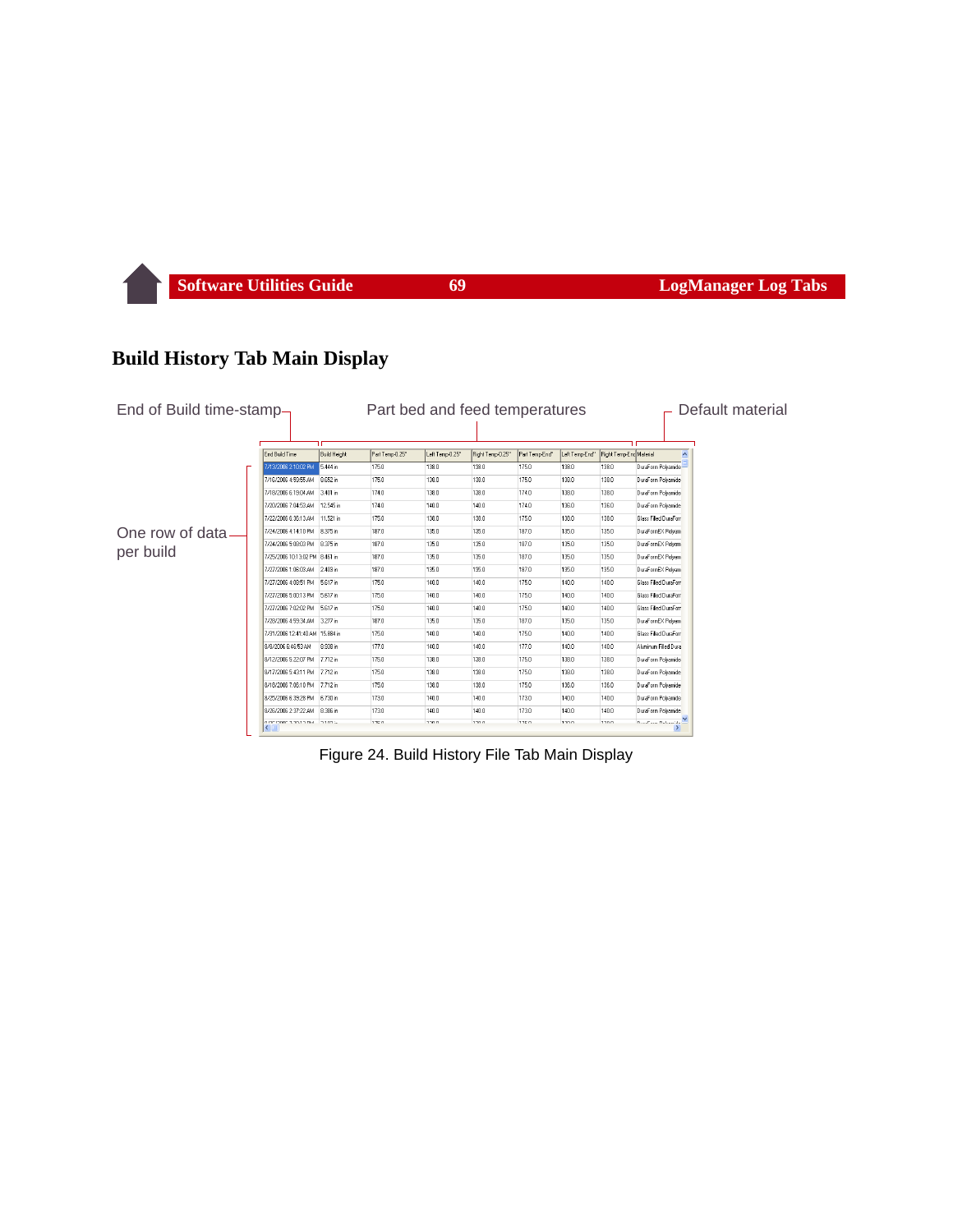# <span id="page-70-0"></span>Time-Tracking Log File Data

Select [Options Menu](#page-55-1) > **Time Tracking** to automatically select the same entry time stamp in every Log Tab. This helps you compare data in different log files that was recorded at the same time.

To see how this works, try the following with **Time Tracking** selected:

- **1.** Click on a time-stamped log file entry in the current Log Tab.
- **2.** Click on a different Log Tab button; one for a log file that has time-stamped entries.
- **3.** Note that the same entry time stamp is selected in the new Log Tab.

# <span id="page-70-1"></span>Synchronizing Multiple LogManager Windows

Select [Options Menu](#page-55-1) > **Time Synchronization** to automatically sets the same data view settings in all open, running LogManager windows, based on the data view settings in the currently selected LogManager window.

Time Synchronization helps you compare data, whether you're viewing the same 3DL file in multiple windows, or different 3DL files in multiple windows.

✏You must have log files loaded in two or more LogManager windows to use this feature.

When you select **Options > Time Synchronization**, LogManager matches the views of the data items below in all open LogManager windows with your view of these items in the currently selected ("focused") LogManager window.

- **View data** The specific Log Tab currently in view, such as the RealMonitor tab or StatesLog tab.
- **X** Scale The x scale (zoom factor) of the data plots on the RealMonitor tab
- **Y** Scale The y scale (zoom factor) of the data plots on the RealMonitor tab.
- **Currently focused time If you have multiple LogManager windows open and to view:**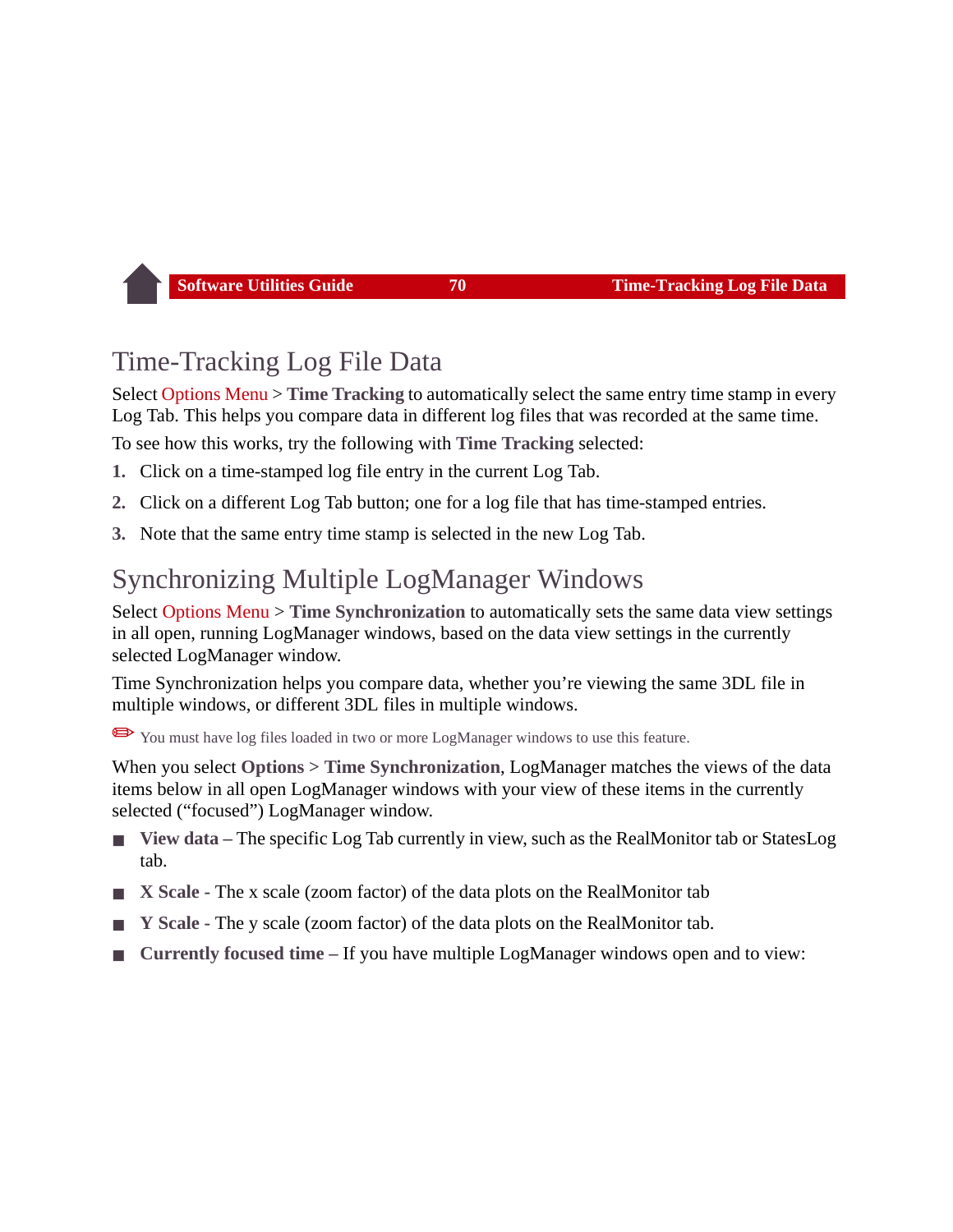- **The same 3DL file** the focused time stamp in the focused LogManager window sets the focused time stamp in all other open LogManager windows viewing that same 3DL file.
- **Multiple 3DL files** the 3DL files in all open LogManager windows are set to the same time into the build as the 3DL file in the focused LogManager window.

If you select a different LogManager window, then select **Options > Time Synchronization** in *that* window, it now becomes the focused window that the other open windows track.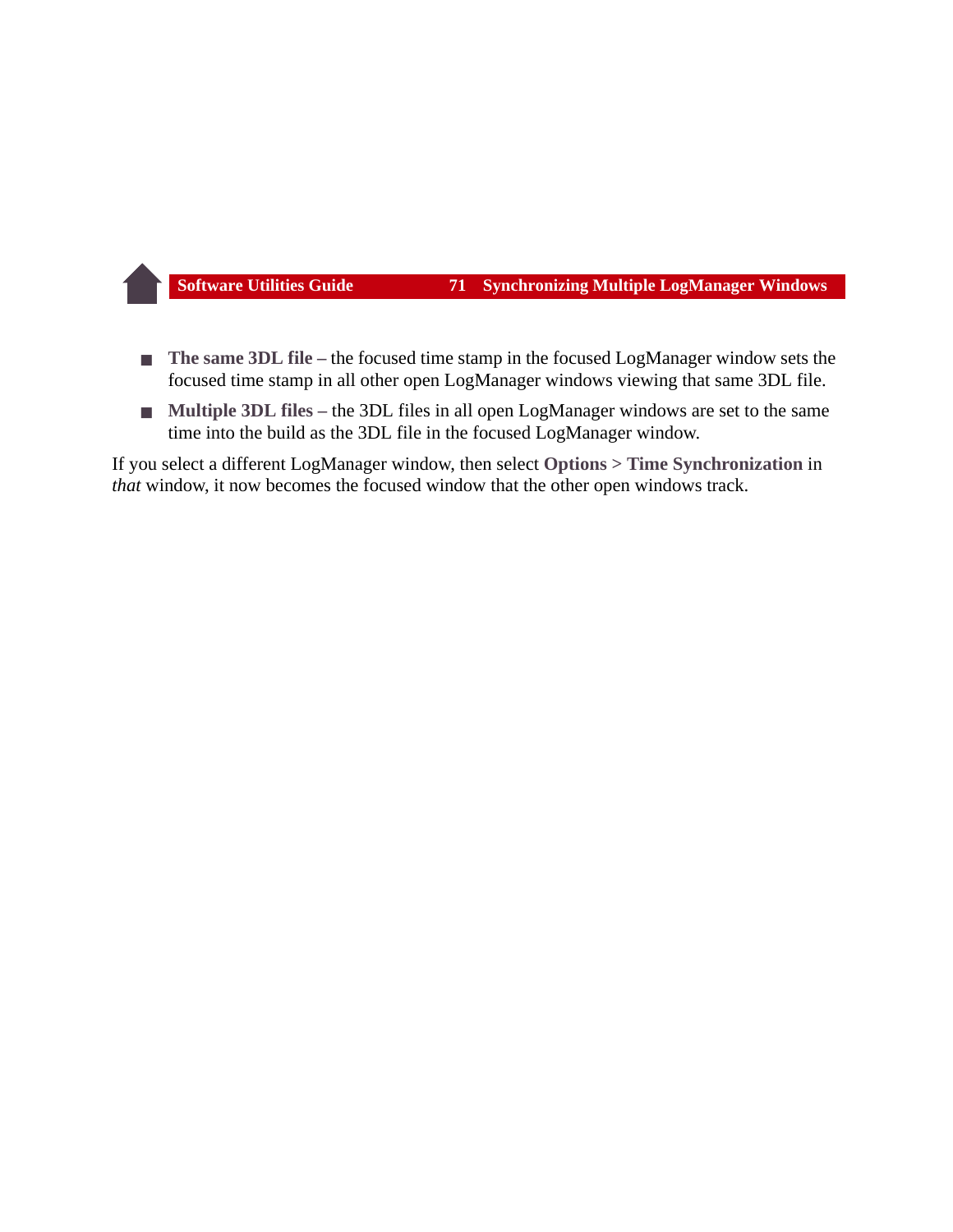## Time Zone Localization

The date and time stamps in the log file can be recorded at different time zones. The date and time stamps in the file name will always be in the time zone which has been recorded. However, we will have an option to display the date and time in either the local time or original time within the LogManager program. This option should be set in the preference section and should be persistent.

## <span id="page-72-1"></span>Opening Individual Log Files

As we mentioned before the Log Manager can open individual log files such as Real Monitor Log files, States Log Files, or other error log files. There will only be two cases you will need to open individual files:

- Open legacy log files. Those log files was created before this change can be opened as individual log file use this utility.
- Open individual log files during a log session. In this case, the 3DL file has not yet been generated. When the user chooses to open this type of log file, a copy of the log file is opened instead of the original so that the logging can continue without interruption. Therefore the file you opened will be a snapshot of the time that you opened it. Any new log data after you opened the file will not be refreshed into the display.

## <span id="page-72-0"></span>Comparing Parameters in LogManager

While LogManager's [RealMonitor Tab](#page-57-0) and the [RealMonitor](#page-30-0) utility in Sinter both display the same parameter data plots. This enables you to view and compare two machine parameters over time.

However, if you want to compare more than two parameters, you can launch additional instances of LogManager, load the same log file in each window, then select different parameters to view in each window's RealMonitor tab.

<span id="page-72-2"></span>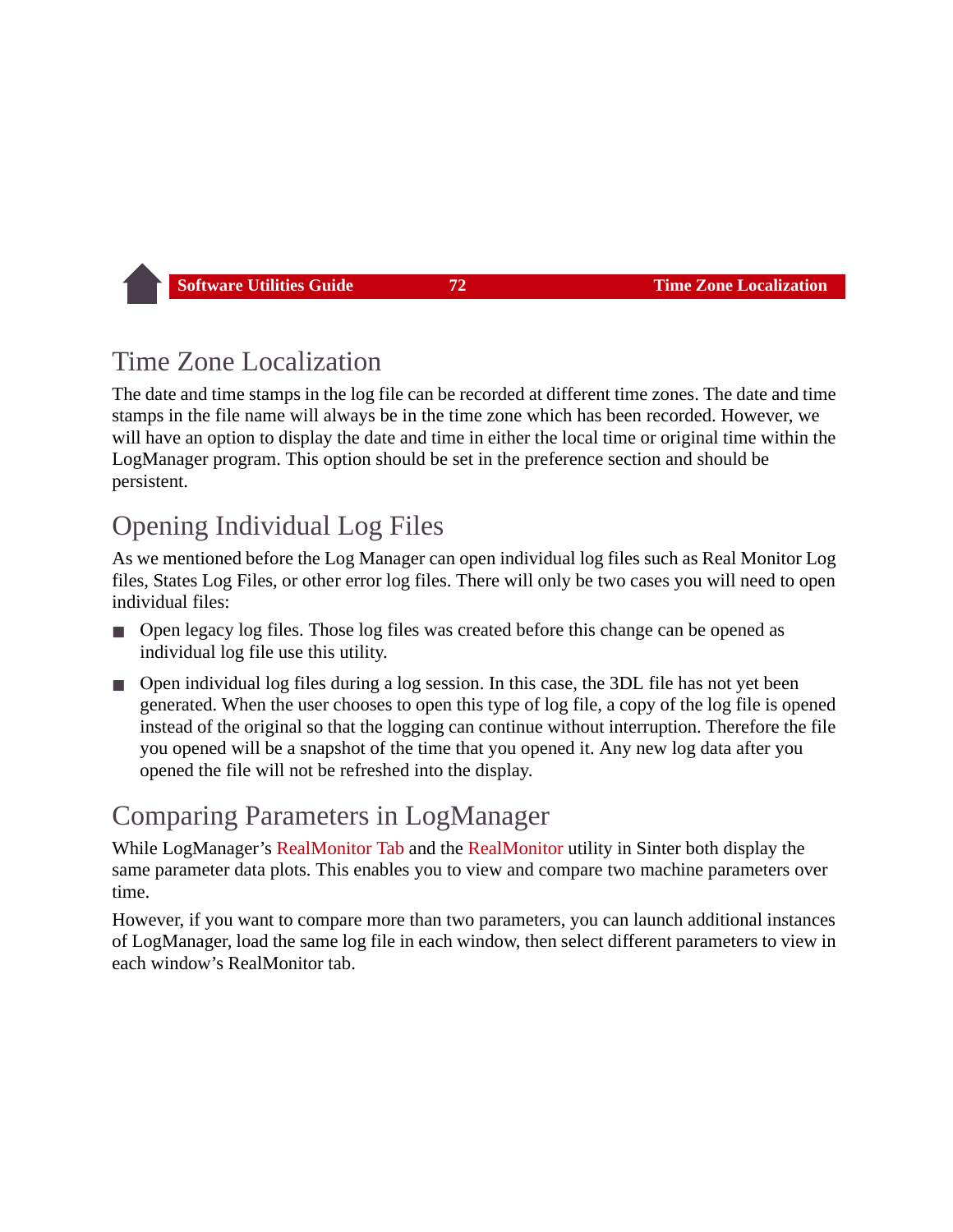<span id="page-73-0"></span>See ["Parameter Graphs and Plotting Options" on page 37](#page-37-0) and ["Events" on page 39](#page-39-0) in for further information about comparing parameters on RealMonitor parameter graphs.

# Printing Plots

Select **File** > **Print** in the LogManager window to print both two parameter graphs currently displayed in the RealMonitor tab. You can print the graphs to a printer or to bitmap file.

# RealMonitor Log Viewing Options in LogManager

You can use LogManager to view log files (.rmt files) generated by RealMonitor from past builds. LogManager also has other features for viewing data that are not available in RealMonitor.

## <span id="page-73-1"></span>**Loading an Individual RealMonitor Log (.rmt) File**

As an alternative to loading an entire Build session 3DL file, you can load an individual RealMonitor log (.rmt) file in LogManager if you just want to view RealMonitor parameter graphs. Use **File** > **Open** in LogManager open an individual RealMonitor log (.rmt) file to view. RealMonitor data files are stored in the \dtm\logs\RMData folder by default.

✏The Action Bar buttons on the RealMonitor tab remain inactive until you load a RealMonitor log file, (or a Build session 3DL file that contains a RealMonitor log file).

✏See [Figure 19., "RealMonitor tab Main Display in LogManager," on page 59.](#page-59-0)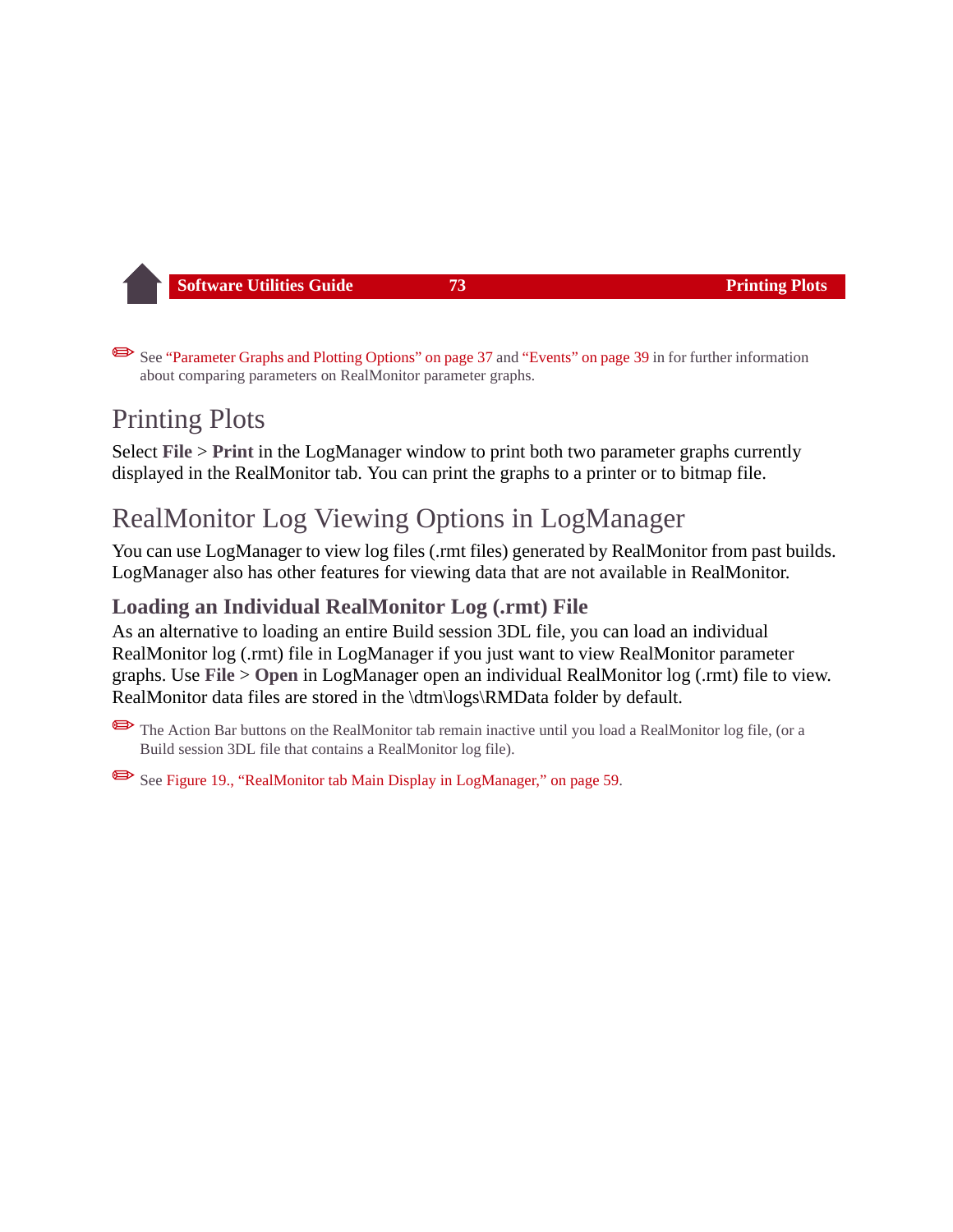### <span id="page-74-1"></span>**View Pinpoint Data**

To get more specific information about a point on a data plot on the RealMonitor tab, hover your mouse pointer over the point, or click on the point:

When you pause your mouse pointer over a point on the plotted graph, information about the data point appears in a pop up window, including its value  $(y)$ , time  $(x)$ , stage height and set point, as well as an average value created by averaging the current point with some number of preceding points (defined by the Average Data Points preference option). If an event is associated with the data point, the event description also appears.





■ When you click on a point on the curve, green horizontal and vertical lines pinpoint your location, and the application displays a popup window with information about the selected point. When you have selected a point in this way, you can move the selection forward or backward through the graph with the arrow keys on your keyboard.

## <span id="page-74-0"></span>**Display Build Properties**

Click the **Property** button in on the RealMonitor tab's Action Bar to display a dialog box with information about the build whose data you are viewing. Basic information such as the platform, machine name, and material type is displayed at the top of the window, with details such as build and part parameters displayed in tabs at the bottom.

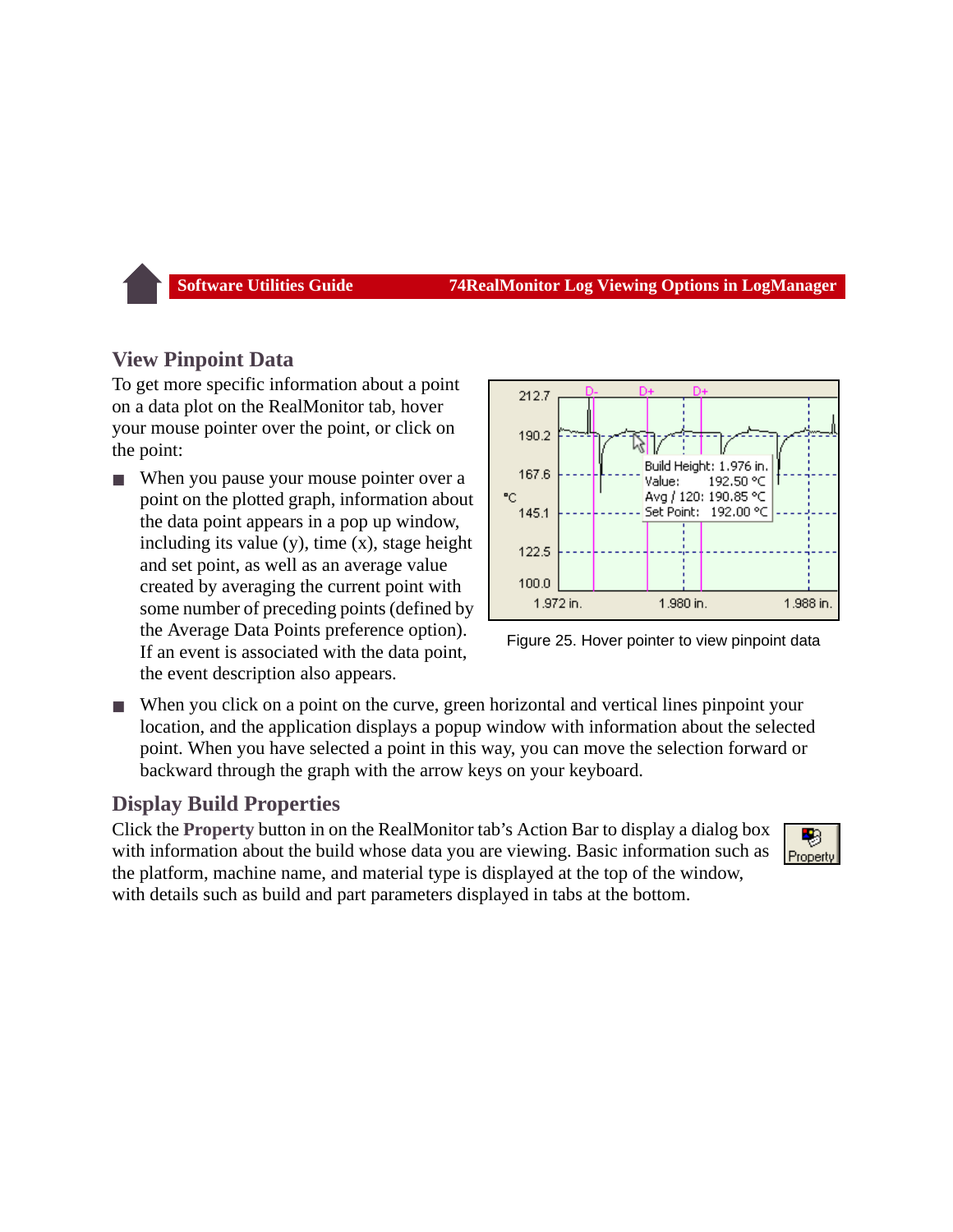|                                    | <b>Properties</b>                                                                                                                                                                                                                                                                               |                                                                                                                                                         |                    |                               |  |
|------------------------------------|-------------------------------------------------------------------------------------------------------------------------------------------------------------------------------------------------------------------------------------------------------------------------------------------------|---------------------------------------------------------------------------------------------------------------------------------------------------------|--------------------|-------------------------------|--|
| Click tabs to<br>display different | Platform:<br><b>SLS HiQ System</b><br>Machine Serial No.:<br>NA.<br>NA.<br>Customer Name:<br>HiQ<br>Machine Name:<br>Material Name:<br>Material File Name:<br>Sinter Version:<br>NA.<br>Build Setup Version:<br>3.440<br>Slicer Time Stamp:<br>Build Packet:<br><b>Draid Easists ChatrockIA</b> | DuraFormEX-Black Polyamide Powder V3.44<br>\dtm\config\material\DuraFormEX-Black.cfg<br>2007-04-19 14:51:04<br>D:\dtm\build\070511_EX_Black_samples.bpf |                    |                               |  |
| categories of                      | <b>Build Parameters</b>                                                                                                                                                                                                                                                                         | Part Parameters   Scale & Offset   Min, Max, STDEV   Build Time                                                                                         |                    |                               |  |
| information                        | <b>Build Parameter Name</b>                                                                                                                                                                                                                                                                     | Warm Up Stage                                                                                                                                           | <b>Build Stage</b> | Cool Down Stage               |  |
|                                    | Part Heater Set Point                                                                                                                                                                                                                                                                           | $(0.000, 100.0)$ $(0.100, 192.0)$                                                                                                                       | 192.0              | $(0.000, 192.0)$ $(0.090, 1)$ |  |
|                                    | Left Feed Heater Set Point                                                                                                                                                                                                                                                                      | (0.000, 100.0) (0.100, 137.0)                                                                                                                           | 137.0              | $(0.000, 137.0)$ $(0.090, 1)$ |  |
|                                    | Right Feed Heater Set Point                                                                                                                                                                                                                                                                     | $(0.000, 100.0)$ $(0.100, 137.0)$                                                                                                                       | 137.0              | (0.000,137.0) (0.090,1        |  |
| Print the data or                  | Part Cylinder Heater Set Point: 135.0                                                                                                                                                                                                                                                           |                                                                                                                                                         | 135.0              | $(0.000, 135.0)$ $(0.090, 1)$ |  |
| save it to a file                  | Piston Heater Set Point                                                                                                                                                                                                                                                                         | (0.000, 130.0) (0.004, 150.0)                                                                                                                           | 150.0              | $(0.000, 150.0)$ $(0.090, 1)$ |  |
|                                    | 凸Print                                                                                                                                                                                                                                                                                          | 图 Save To File                                                                                                                                          |                    | $\Box$ Close                  |  |

<span id="page-75-1"></span>Figure 26. Properties Window

#### <span id="page-75-0"></span>**Exporting Data Files**

If you have an RealMonitor license installed on the computer that LogManager is running on, you can export data from LogManager. Select **File** > **Export** from the LogManager menu to save data from the currently loaded log file to a text file.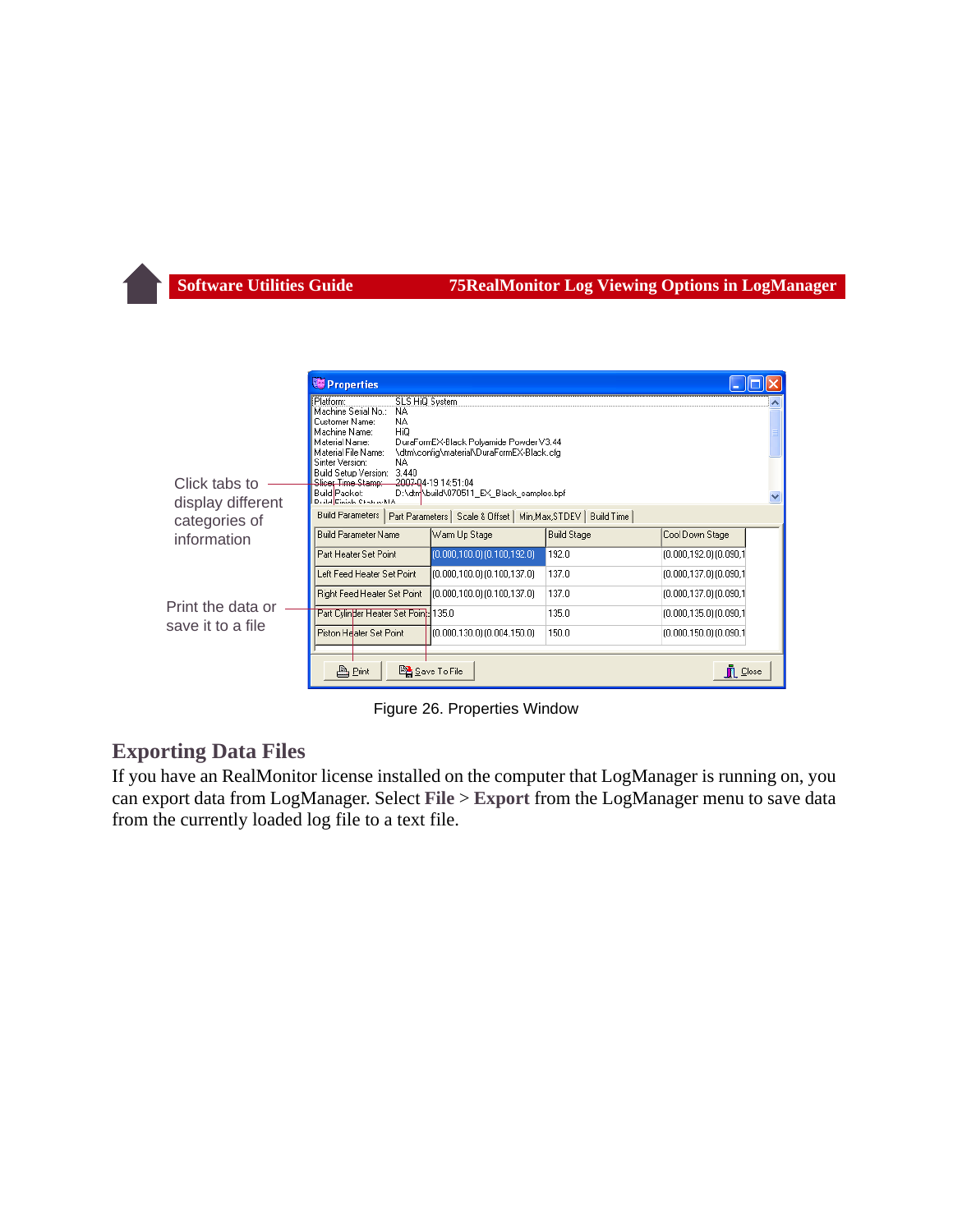# Copyright and Corporate Identity

© 2009 by 3D Systems Corporation. All rights reserved. Subject to change without notice. This document is copyrighted and contains proprietary information that is the property of 3D Systems Corporation. The licensed user, in the name of whom this document is registered (the "Licensed User") does not have the right to copy, reproduce, or translate this document in any way or to any media without the prior written consent of 3D Systems Corporation. No copies of the document may be sold or given to any person or other entity.

## Improvements

3D Systems may (but shall not be obligated to) make improvements to this document from time to time. However, the Licensed User acknowledges that at any time after the expiration of the date of issuance, 3D Systems may institute a periodic charge or fee payable by the Licensed User in return for ongoing receipt of improvements. It is the responsibility of the Licensed User to provide 3D Systems with current information as to its name and address. The Licensed User also undertakes to notify 3D Systems promptly in the event that it considers any of the data contained in this document to be incomplete or erroneous in any respect, in connection with Licensed User's particular use or generally.

# FCC Notice

This equipment has been tested and found to comply with the limits for a class A digital device, pursuant to Part 15 of the FCC Rules. These limits are designed to provide reasonable protection against harmful interference when the equipment is operated in a commercial environment. This equipment generates, uses, and can radiate radio frequency energy and, if not installed and used in accordance with the instruction manual, may cause harmful interference to radio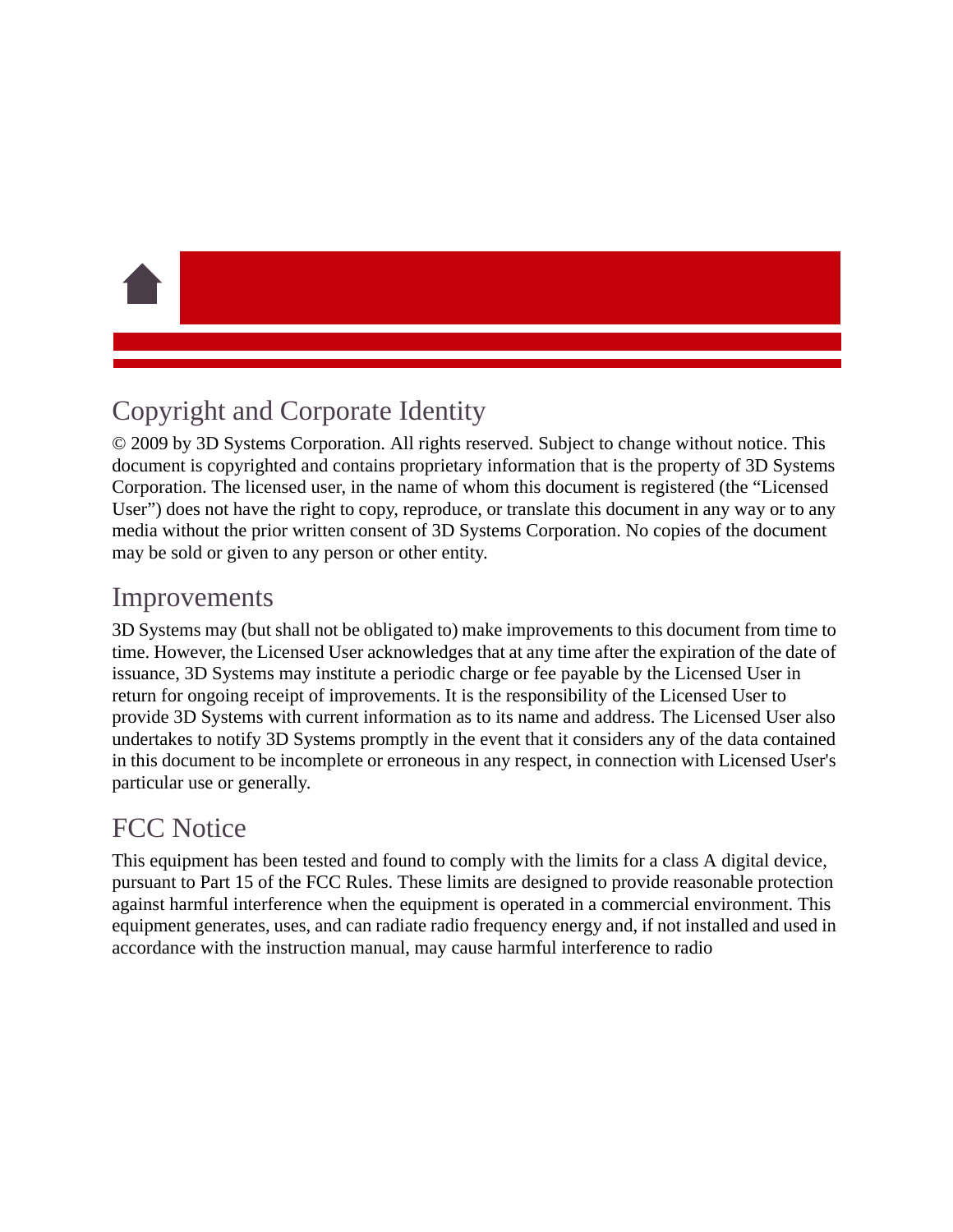

communications. Operation of this equipment in a residential area is likely to cause harmful interference in which case the user will be required to correct the interference at his own expense.

Changes or modifications not expressly approved by 3D Systems could void your authority to operate this equipment.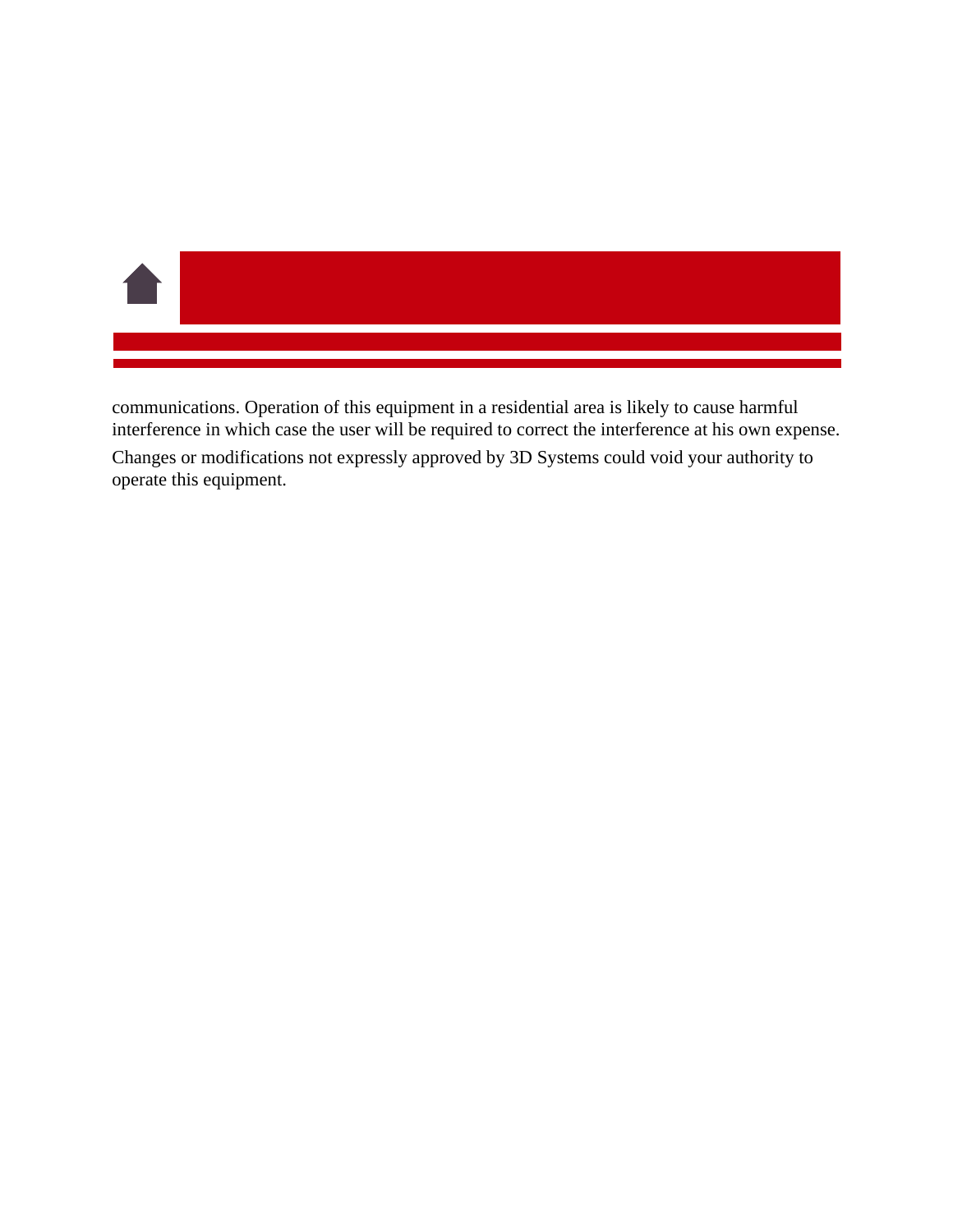## Limitations of Warranty and Liability

**This information is provided by 3D Systems for the convenience of its customers.** It is believed to be reliable, but NO REPRESENTATIONS, GUARANTEES OR WARRANTIES OF ANY KIND ARE MADE AS TO ITS ACCURACY, FITNESS FOR A PARTICULAR USE OR THE RESULTS TO BE OBTAINED THEREFROM. The information is based in whole or in large part on laboratory work and does not necessarily indicate performance in all conditions. Notwithstanding any information provided by 3D Systems or its affiliates, the customer remains fully responsible for determining which federal, state or local laws or regulations, or industry practices are relevant to activities in which it engages, as well as assuring that those laws, regulations or standards are complied with under actual operating conditions, and 3D Systems undertakes no responsibility in these areas.

**IN NO EVENT WILL 3D Systems BE RESPONSIBLE FOR DAMAGES OF ANY NATURE, INCLUDING SPECIAL OR CONSEQUENTIAL DAMAGES, RESULTING FROM THE USE OF OR RELIANCE UPON THIS INFORMATION. THE CUSTOMER ASSUMES ALL RISK RESULTING FROM THE USE OF THIS INFORMATION.** Customers use of the materials that follow is an acknowledgment of its agreement to the foregoing. Any customer not wishing to be bound should return this material to 3D Systems. Nothing contained herein is to be considered as permission, recommendation, nor as an inducement to practice any patented invention without permission of the patent owner.

## Trademarks and Registered Trademarks

SLS, Sinterstation, and DuraForm are registered trademarks of 3D Systems Corp.

SLS, HiQ, Vanguard, CastForm, LaserForm, SinterScan, OptiScan, Opti-Scale, and RealMonitor are trademarks of 3D Systems Corp. Other trademarks are the property of their respective owners.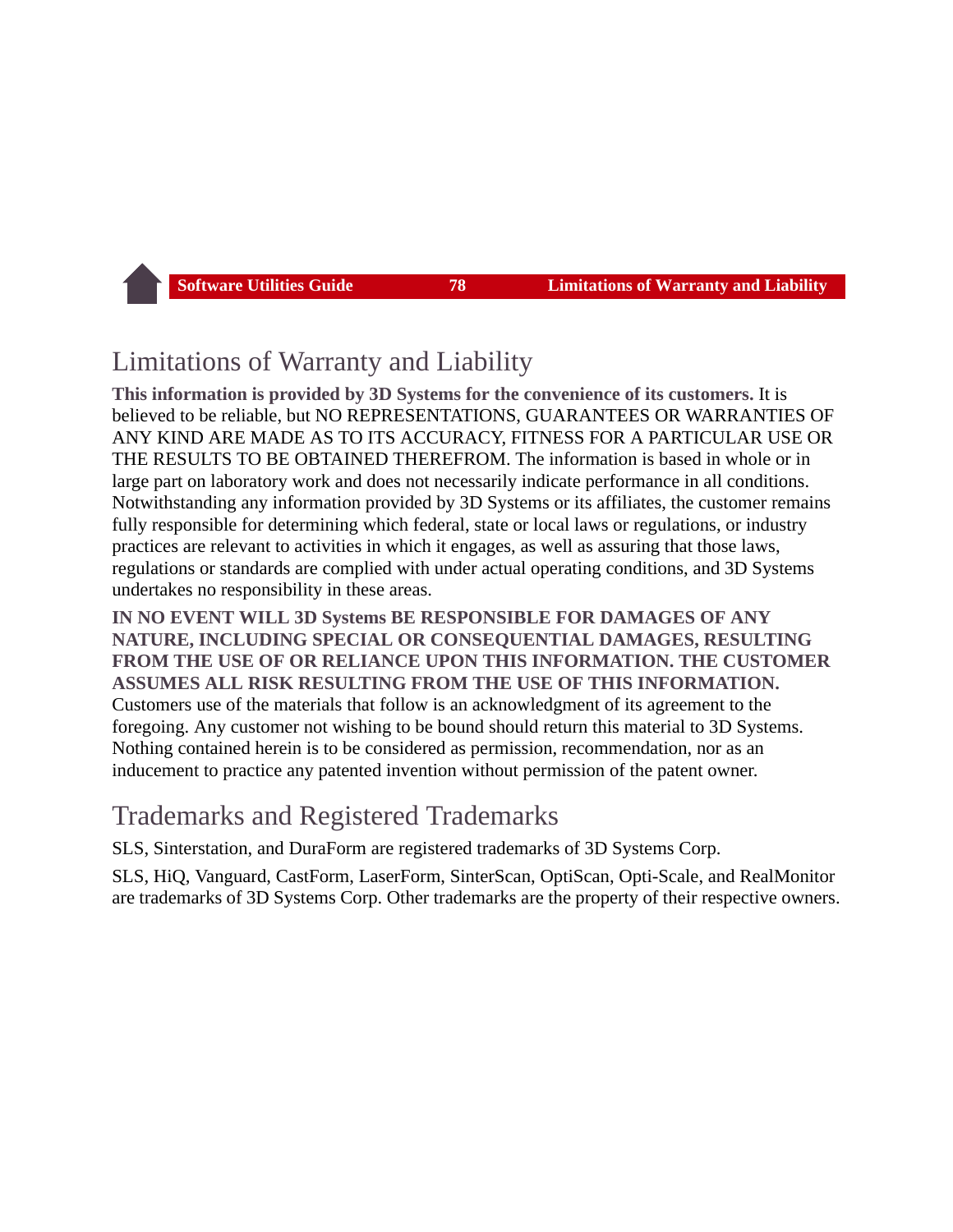| ınde |  |
|------|--|
|------|--|

<span id="page-79-4"></span><span id="page-79-1"></span><span id="page-79-0"></span>

|                                                              |                                                            | E                         |
|--------------------------------------------------------------|------------------------------------------------------------|---------------------------|
| <b>Symbols</b>                                               | consequences of events 5                                   | F                         |
| 3DL files 21, 22                                             |                                                            | G                         |
| disk space management 43                                     | D                                                          |                           |
|                                                              | dialog boxes                                               | $\bf H$                   |
| $\mathbf A$                                                  | Edit Address Book 10                                       | I                         |
| Action Bar (in LogManager) 50<br>machine status file tabs 66 | Edit Program Book 15<br>Edit Z Height Triggers 18          | L                         |
| RealMonitor tab 57                                           | Mail Setup 9                                               | $\mathbf M$               |
| StatesLog tab 60                                             | Mailing List 13                                            |                           |
| time-stamped log (.tlog) tabs 63                             | Program List 17                                            | N                         |
| activation password, for license                             | disk space management, 3DL files 43<br>Dtm menu 2          | O                         |
| RealMonitor 32                                               |                                                            | ${\bf P}$                 |
| address book, creating 10                                    | E                                                          |                           |
|                                                              |                                                            | $\mathbf R$               |
| B                                                            | Edit                                                       | S                         |
| Build History tab (in LogManager) 68                         | Address Book dialog box 10<br>Program Book dialog box 15   | T                         |
| Main Display 69                                              | Z Height Triggers dialog box 18                            |                           |
| build properties, displaying (in LogManager)<br>74           | e-mail notification, setting up 8                          | U                         |
| Build session log file 22, 29                                | error log files 24                                         | $\boldsymbol{\mathrm{V}}$ |
|                                                              | events 45                                                  | W                         |
| $\mathbf C$                                                  | descriptions (in RealMonitor) 39                           |                           |
| collapse button, StatesLog tab 52                            | RM End Log 54                                              | Z                         |
| comparing parameters (in LogManager) 72                      | RM Start Log 54<br>events, that can trigger notification 5 |                           |

<span id="page-79-5"></span><span id="page-79-3"></span><span id="page-79-2"></span>comparing parameters (in LogManager) [72](#page-72-0) computer ID, for RealMonitor license [32](#page-32-1)

**[#](#page-79-0) [A](#page-79-1)**

**[B](#page-79-2) [C](#page-79-3) [D](#page-79-4)**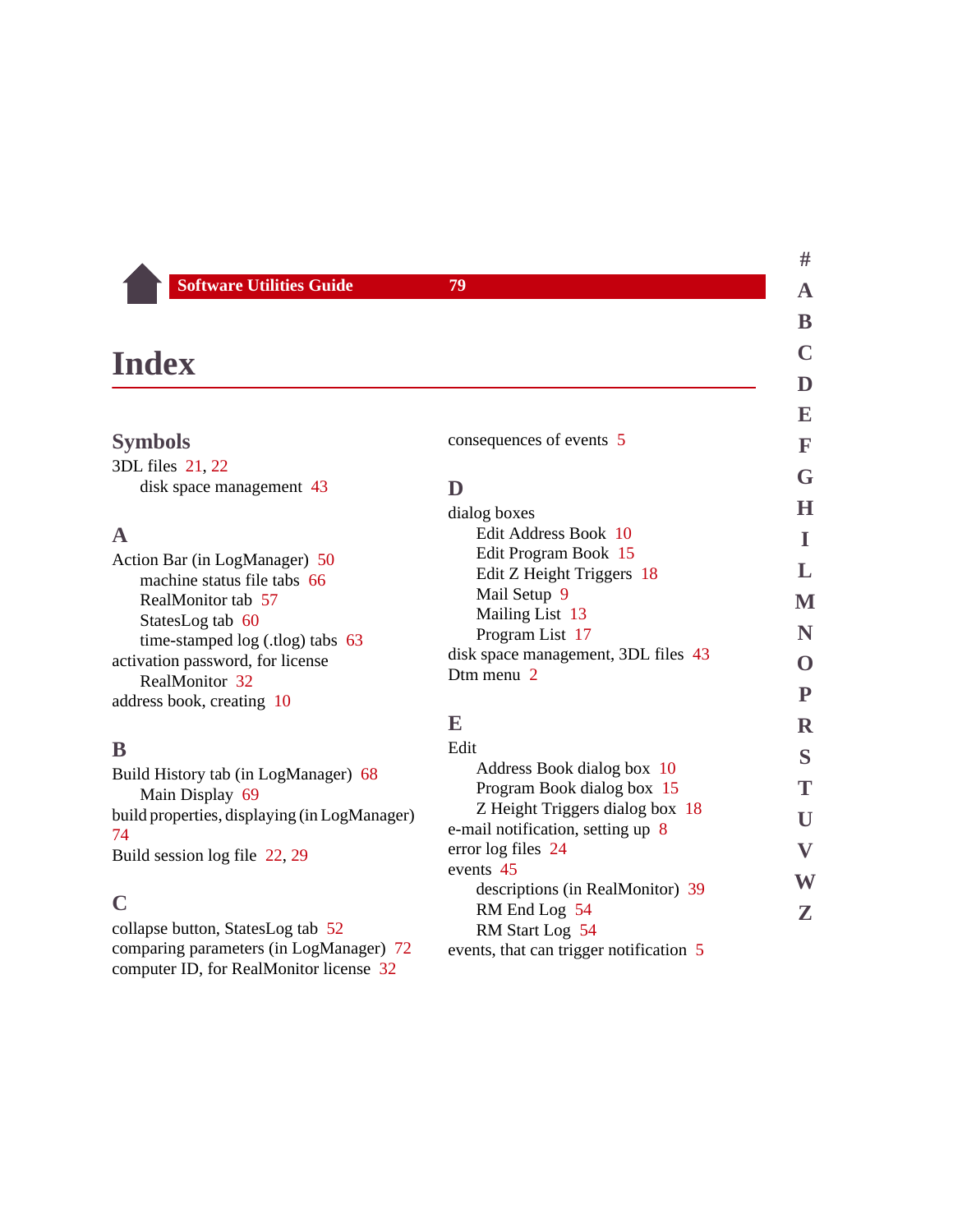| <b>Software Utilities Guide</b> | 80 |
|---------------------------------|----|
|---------------------------------|----|

| expand button, StatesLog tab 52        |  |
|----------------------------------------|--|
| export, log file data in LogManager 55 |  |
| exporting log files 75                 |  |

#### <span id="page-80-0"></span>**F**

File menu, in LogManager [55](#page-55-1)

## <span id="page-80-1"></span>**G**

| getting started 2             |  |
|-------------------------------|--|
| graphs, for parameters        |  |
| historical (in LogManager) 58 |  |
| real-time (in RealMonitor) 37 |  |

## <span id="page-80-2"></span>**H**

Help menu, in LogManager [56](#page-56-0)

#### <span id="page-80-3"></span>**I**

introduction [1](#page-1-0)

### <span id="page-80-4"></span>**L**

license activation password for [32](#page-32-0) license, RealMonitor for LogManager [47](#page-47-0) for RealMonitor [32](#page-32-2) installing [31](#page-31-0) log files

|                                                            | ש                         |
|------------------------------------------------------------|---------------------------|
| 3DL 21, 22                                                 | C                         |
| Build session 22                                           | D                         |
| error logs, types of 24                                    |                           |
| individual, opening in LogManager 72                       | ${\bf E}$                 |
| Manual Ops session 22                                      | $\mathbf F$               |
| monitoring logs, types of 24                               |                           |
| RealMonitor (.rmt) 34                                      | G                         |
| session, see session log files                             | H                         |
| log sessions 25, 27                                        |                           |
| log tabs                                                   | L                         |
| Build History tab 68                                       | L                         |
| buttons (in LogManager) 49, 50                             |                           |
| buttons, in LogManager 57                                  | M                         |
| machine status file tabs 66                                | N                         |
| RealMonitor tab 57                                         |                           |
| StatesLog tab 60                                           | O                         |
| time-stamped log (.tlog) tabs 63                           | ${\bf P}$                 |
| LogManager 46-75                                           |                           |
| <b>Action Bar 49</b>                                       | $\mathbf R$               |
| comparing parameters in 72                                 | $\mathbf S$               |
| exporting log files 75                                     |                           |
| File menu 55                                               | T                         |
| Help menu 56                                               | U                         |
| $log tabs$ 57                                              |                           |
| Options menu 55<br>running multiple instances (windows) 48 | $\boldsymbol{\mathrm{V}}$ |
| starting 48                                                | $\overline{\textbf{W}}$   |
| window elements 49, 50                                     |                           |
| Windows menu 56                                            | Z                         |
|                                                            |                           |

## **[#](#page-79-0) [A](#page-79-1)**

**[B](#page-79-2)**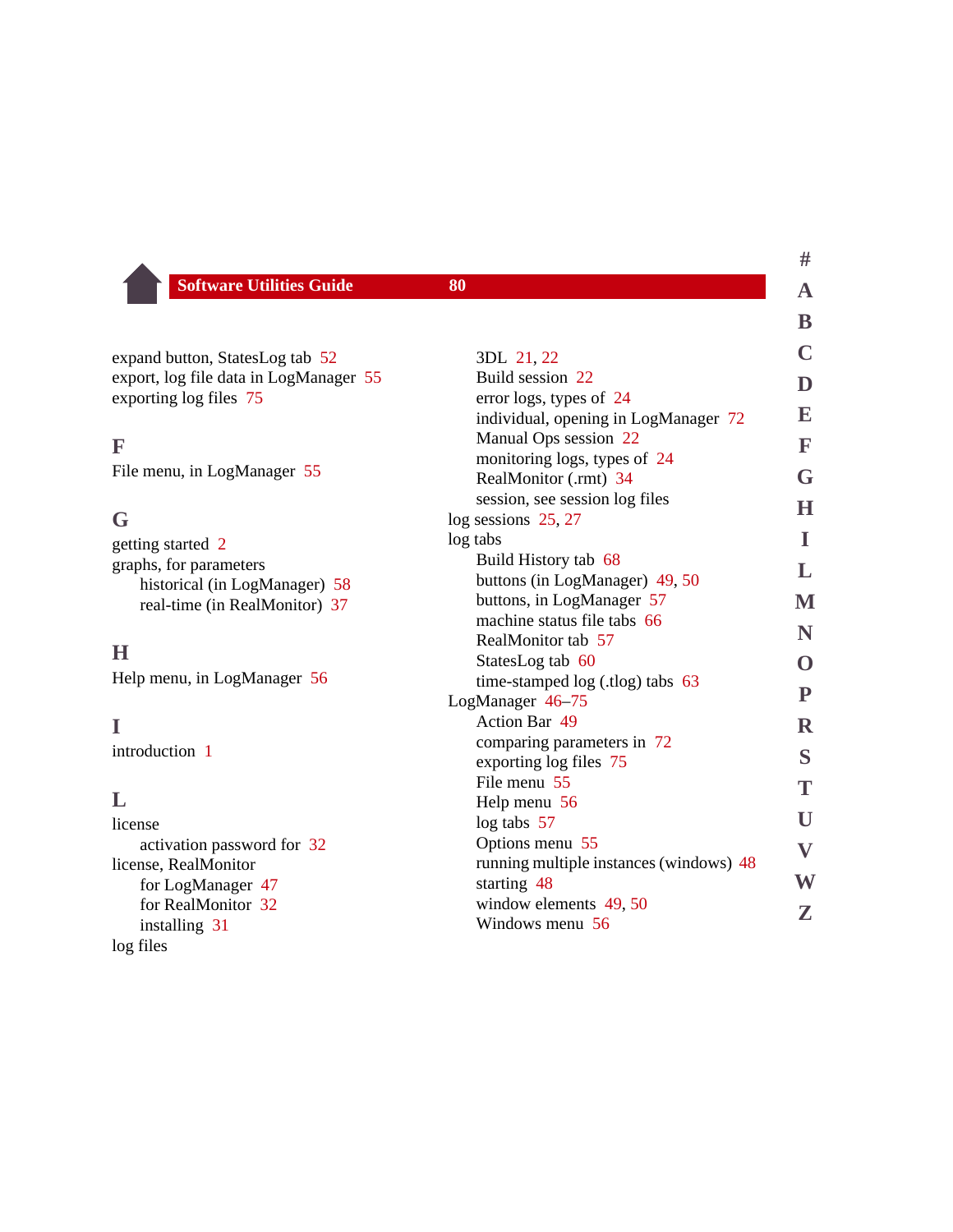<span id="page-81-3"></span>license

computer ID for [32](#page-32-1)

for RealMonitor & LogManager [31,](#page-31-1)

## <span id="page-81-0"></span>**M**

machine status file tabs (in LogManager) Main Display [67](#page-67-0) machine status file tabs, in LogManager [66](#page-66-1) mail server [9](#page-9-1) Mail Setup dialog box [9](#page-9-0) Mailing List dialog box [13](#page-13-0) mailing lists, creating [12](#page-12-0) Main Display (LogManager) [50](#page-50-3) Build History tab [69](#page-69-0) machine status file tabs [67](#page-67-0) RealMonitor tab [49,](#page-49-3) [58](#page-58-1) StatesLog tab [52,](#page-52-2) [61](#page-61-0) time-stamped log (.tlog) tabs [65](#page-65-0) Manual Ops session log file [22](#page-22-2), [29](#page-29-1) menus, in LogManager [55](#page-55-3) monitoring log files [24](#page-24-1)

### <span id="page-81-1"></span>**O**

opening log files [72](#page-72-1) Options menu, in LogManager [55](#page-55-2)

#### <span id="page-81-2"></span>**P**

parameter graphs (in RealMonitor) [37](#page-37-1) parameters, comparing (in LogManager) [72](#page-72-0) plots

parameter in LogManager (historical) [59](#page-59-1) in RealMonitor (real-time) [37](#page-37-2)

|                                        | ${\bf B}$                 |
|----------------------------------------|---------------------------|
| printing                               | C                         |
| in LogManager 73                       |                           |
| in RealMonitor 42                      | D                         |
| point data, viewing (in RealMonitor or | E                         |
| LogManager) 74                         | F                         |
| preferences, LogManager 55             |                           |
| preferences, RealMonitor 42-45         | G                         |
| disk space management 43               | Н                         |
| events 45                              |                           |
| general 42                             | L                         |
| RM settings 44                         | L                         |
| Prgram List dialog box 17              |                           |
| Print 42                               | M                         |
| printing plots                         | N                         |
| in LogManager 73                       |                           |
| in RealMonitor 42                      | O                         |
| program book, creating 15              | $\mathbf{P}$              |
| program lists, creating 17             |                           |
| programs, setting up 15                | $\mathbf R$               |
| Property button, RealMonitor tab       | S                         |
| (LogManager) 74                        |                           |
|                                        | T                         |
| $\mathbf R$                            | U                         |
| RealMonitor 30–45                      |                           |
| comparing parameters 36                | $\boldsymbol{\mathrm{V}}$ |
| End Log Event 54                       | W                         |
| events 39                              |                           |

**[#](#page-79-0) [A](#page-79-1)**

**[Z](#page-83-3)**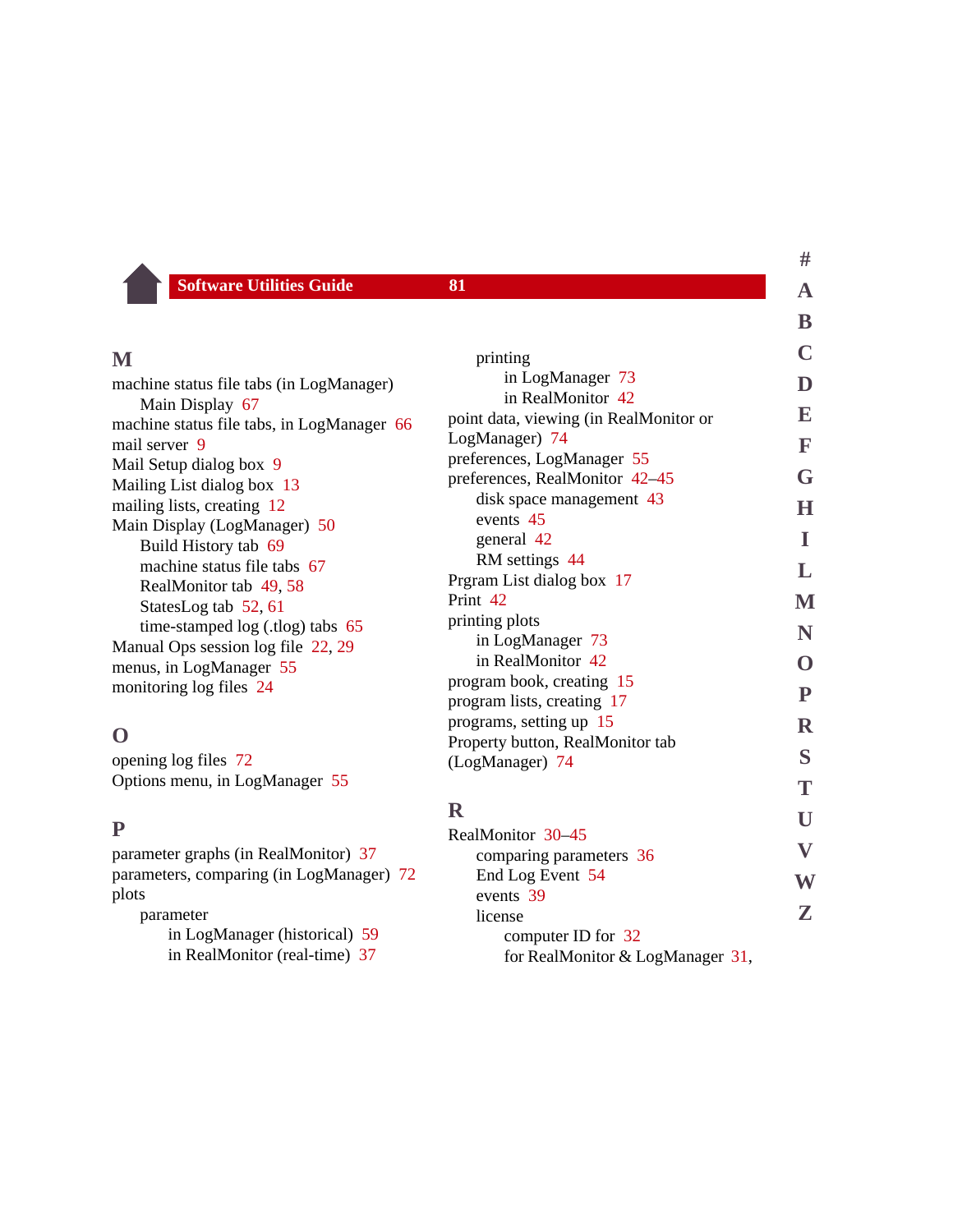#### [47](#page-47-0)

installing [31](#page-31-2) network configuration [33](#page-33-0) what it enables [32](#page-32-2). log (.rmt) file [34](#page-34-0) loading in LogManager [73](#page-73-1) logging data with [34](#page-34-1) parameter graphs [37](#page-37-1) printing [42](#page-42-0) preferences, setting [42](#page-42-3)[–45](#page-45-3) sample rate [54](#page-54-2) Start Log Event [54](#page-54-1) tab (in LogManager) [57](#page-57-3) RealMonitor tab (in LogManager) [57,](#page-57-4) [58](#page-58-1) build properties [74](#page-74-0) Main Display [58](#page-58-1) Remote Notification consequences [5](#page-5-0) creating address book [10](#page-10-0) mailing lists [12](#page-12-0) program book [15](#page-15-1) program lists [17](#page-17-1) events [5](#page-5-0) introduction [3](#page-3-0) printing settings from [7](#page-7-0) setting up e-mail [8](#page-8-1) e-Mail notification [8](#page-8-0) programs [15](#page-15-2) Z-height triggers [18](#page-18-1)

<span id="page-82-0"></span>

|                                                | D                       |
|------------------------------------------------|-------------------------|
| settings files 5                               | C                       |
| starting 4                                     | $\mathbf D$             |
| storing setup information 5                    |                         |
| RemoteNotify window 4                          | E                       |
| Reset (zoom) button (LogManager,               | F                       |
| RealMonitor tab) 57                            | G                       |
| resetting zoom, RealMonitor 41                 |                         |
| RM (RealMonitor) End Log Event 54              | H                       |
| RM (RealMonitor) Sample Rate 54                |                         |
| RM (RealMonitor) Start Log Event 54            | I                       |
|                                                | $\mathbf{L}$            |
| S                                              | M                       |
| sample rate, in RealMonitor 54                 |                         |
| search                                         | N                       |
| StatesLog tab 52                               | $\mathbf{O}$            |
| stateslog.blog 52                              |                         |
| session log files $21-29$                      | $\mathbf{P}$            |
| contents 23                                    | $\mathbf R$             |
| disk space management 28                       |                         |
| file name formats 25                           | S                       |
| generating manually 26, 45                     | T                       |
| how generated 25                               |                         |
| Setting 8<br>settings files 5                  | U                       |
| Start menu 2                                   | $\overline{\mathbf{V}}$ |
|                                                |                         |
| starting the utilities 2                       | W                       |
| StatesLog                                      | Z                       |
| tab (in LogManager) $52,60$<br>Main Display 61 |                         |
| stateslog.blog 52                              |                         |
|                                                |                         |

**[#](#page-79-0) [A](#page-79-1)**

**[B](#page-79-2)**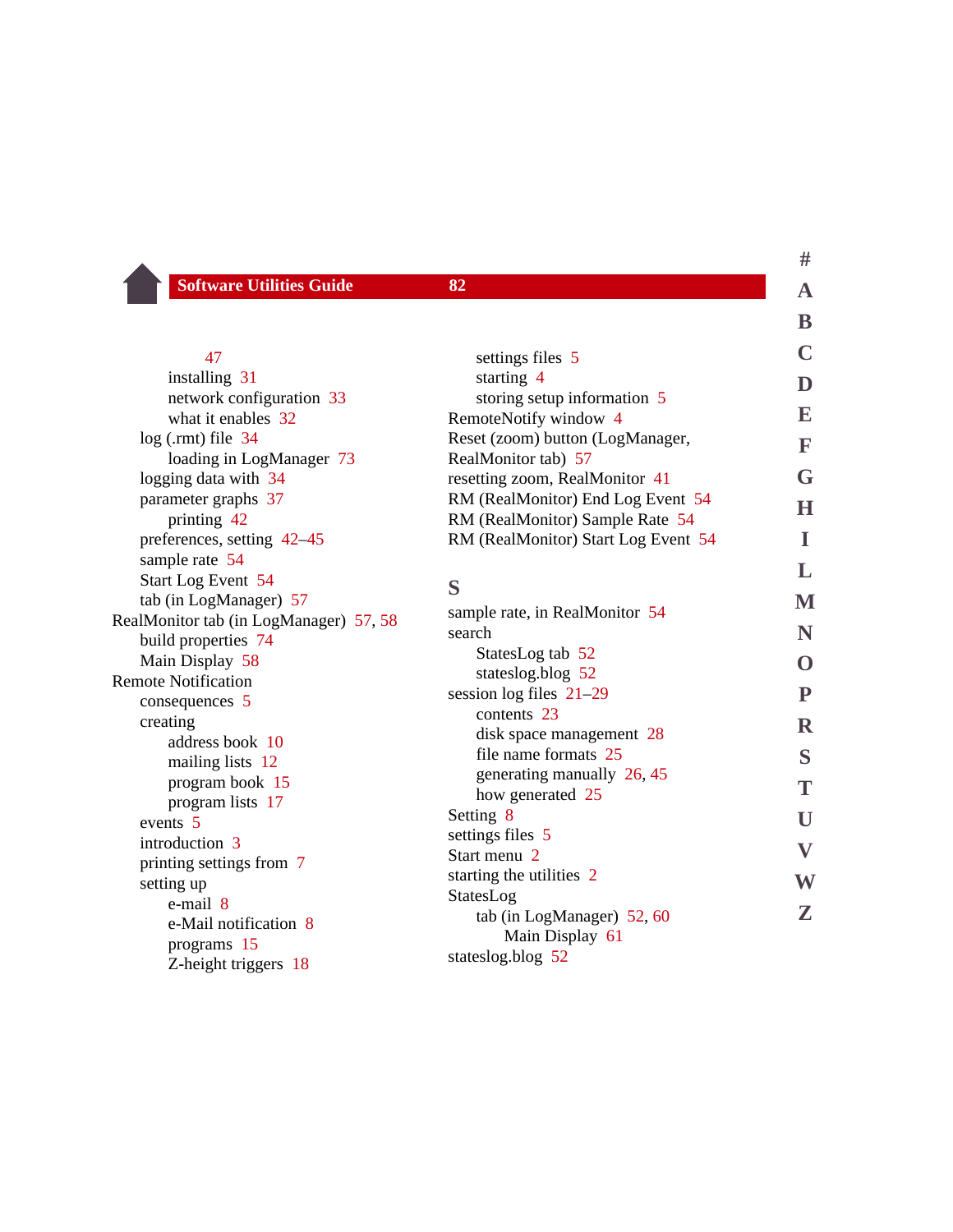STL files [21,](#page-21-3) [30](#page-30-1) STL Optimization Utility [21](#page-21-3), [30](#page-30-1) storing setup information [5](#page-5-1) Summary (in LogManager) RealMonitor tab [49,](#page-49-4) [53](#page-53-0) build information [54](#page-54-3) machine information [53](#page-53-1) StatesLog tab [52](#page-52-6) synchronizing LogManager windows [70](#page-70-0)

### <span id="page-83-0"></span>**T**

time sychronization (in LogManager) [70](#page-70-0) time synchronization (in LogManager) [56](#page-56-2) time tracking (in LogManager) [55,](#page-55-4) [70](#page-70-1) time zone localization (in LogManager) [72](#page-72-2) time-stamped log (.tlog) file tabs (in LogManager) [63](#page-63-1) Main Display [65](#page-65-0)

#### <span id="page-83-1"></span>**V**

viewing pinpoint data (in RealMonitor or LogManager) [74](#page-74-1)

<span id="page-83-3"></span><span id="page-83-2"></span>

|                                                     | B            |
|-----------------------------------------------------|--------------|
| W                                                   |              |
| W3DL button, in RealMonitor 45                      | D            |
| windows                                             | E            |
| RemoteNotify 4<br>Windows menu, in LogManager 56    | F            |
|                                                     | G            |
| Y                                                   |              |
| Y-Scale                                             | Н            |
| button (LogManager, RealMonitor tab)                | L            |
| 57<br>range, setting for RealMonitor graphs 40      | L            |
|                                                     | M            |
| Z                                                   | N            |
| Z-height triggers, setting up 18                    |              |
| Zoom X button (LogManager, RealMonitor              |              |
| $tab)$ 57<br>Zoom Y button (LogManager, RealMonitor | P            |
| $tab)$ 57                                           | $\mathbf R$  |
| zoom, RealMonitor graphs                            | S            |
| factors 41<br>resetting 41                          | Т            |
| X and Y axes 40                                     | U            |
| Y-Scale range 40                                    |              |
|                                                     | $\mathbf{V}$ |
|                                                     | W            |

**[#](#page-79-0) [A](#page-79-1)**

**[Z](#page-83-3)**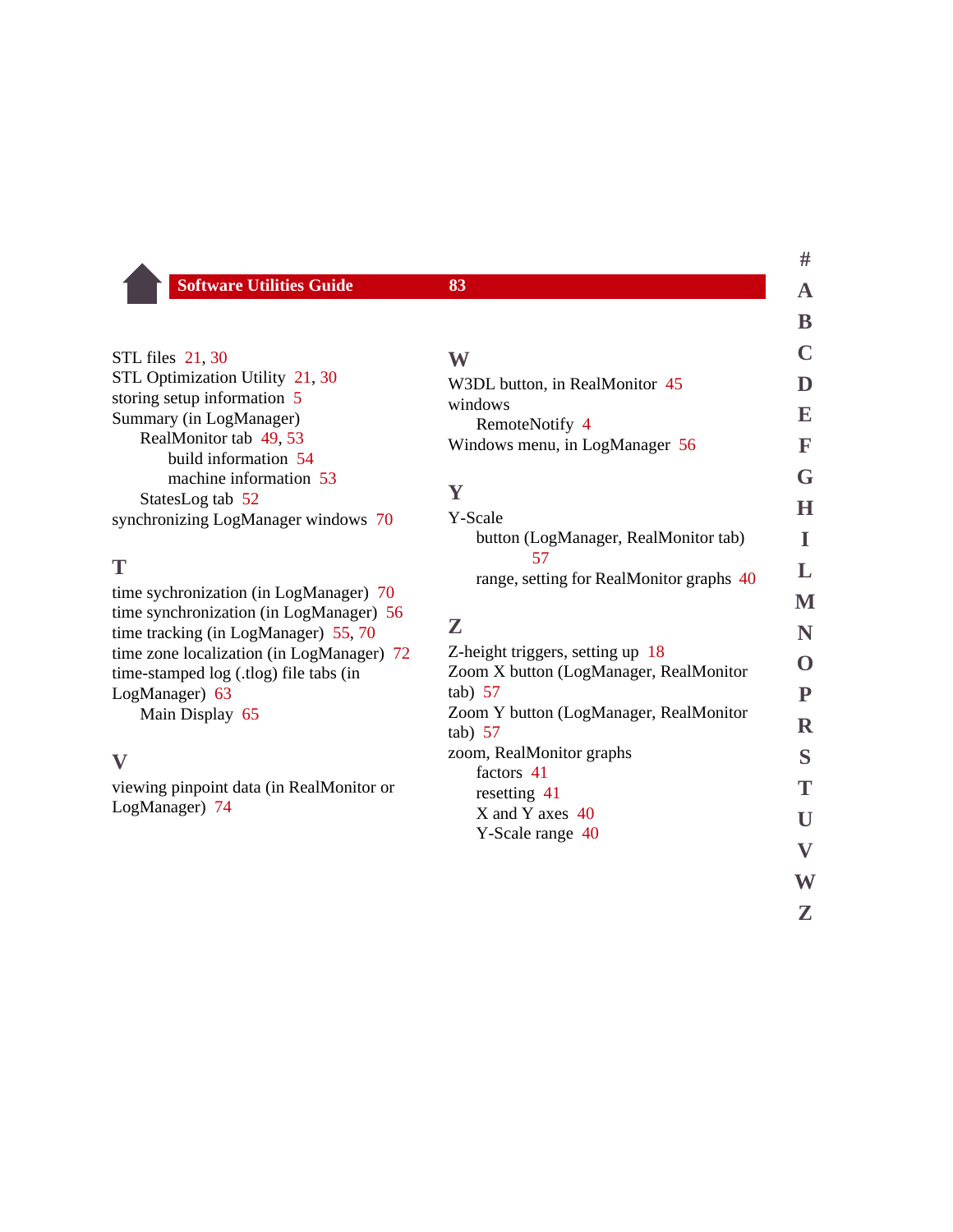| <b>Software Utilities Guide</b> | 84 |
|---------------------------------|----|
|---------------------------------|----|



## **[A](#page-79-1) [B](#page-79-2) [C](#page-79-3) [D](#page-79-4)**

- **[E](#page-79-5) [F](#page-80-0)**
- **[G](#page-80-1) [H](#page-80-2)**
- **[I](#page-80-3)**
- **[L](#page-80-4)**
- **[M](#page-81-0) [N](#page-81-1)**
- **[O](#page-81-1) [P](#page-81-2)**
- **[R](#page-81-3) [S](#page-82-0)**
- **[T](#page-83-0) [U](#page-83-1)**
- **[V](#page-83-1)**
- **[W](#page-83-2) [Z](#page-83-3)**